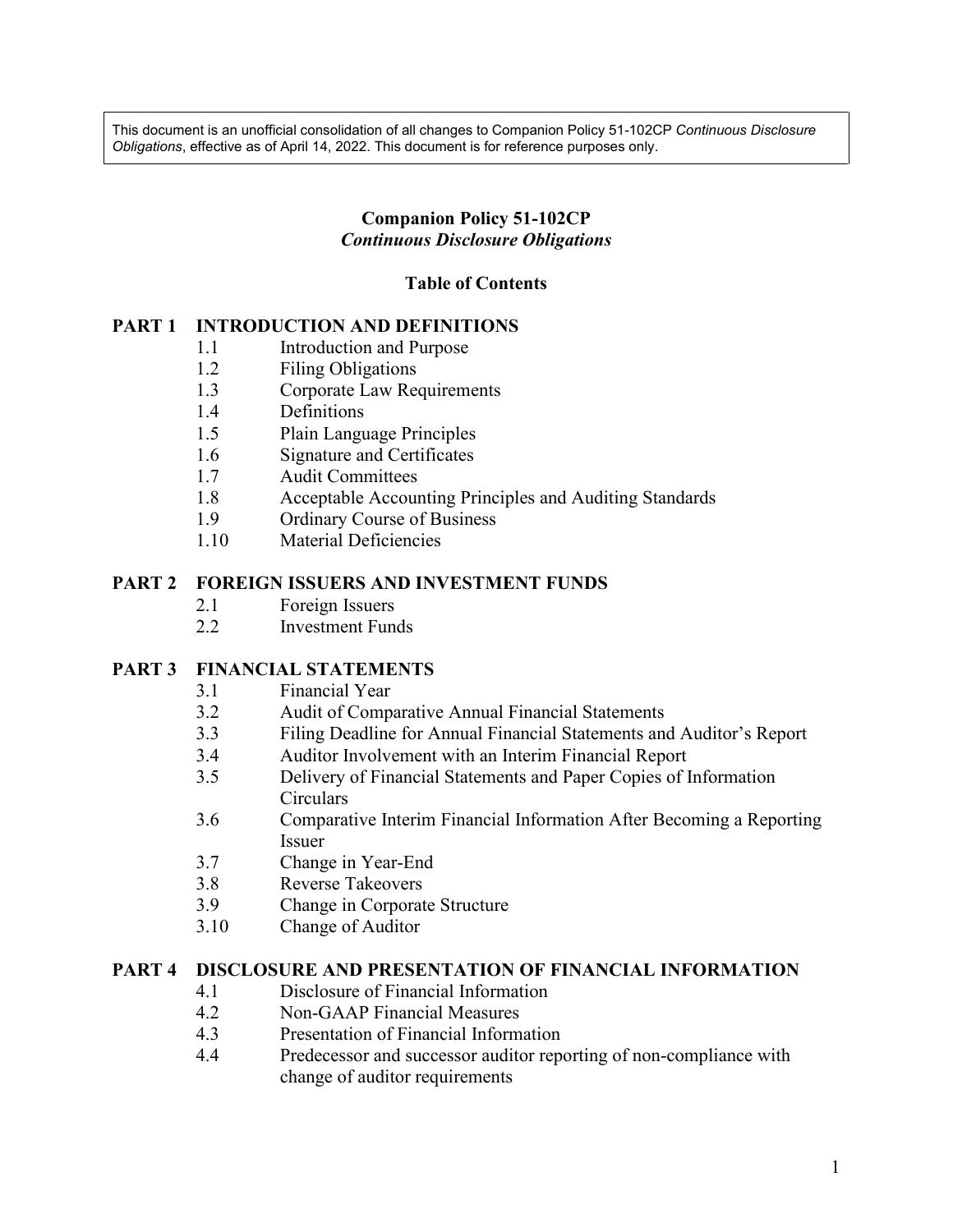### **PART 4A FORWARD-LOOKING INFORMATION**

- 4A.1 Application
- 4A.2 Reasonable Basis
- 4A.3 Material Forward-Looking Information
- 4A.4 Location of Disclosure
- 4A.5 Disclosure of Cautionary Language and Material Risk Factors<br>4A.6 Disclosure of Material Factors or Assumptions
- Disclosure of Material Factors or Assumptions
- 4A.7 Date of Assumptions
- 4A.8 Time Period

# **PART 5 MD&A**

- 5.1 Delivery of MD&A
- 5.2 Additional Information for Venture Issuers Without Significant Revenue
- 5.3 Disclosure of Outstanding Share Data
- 5.4 Additional Disclosure for Equity Investees
- 5.5 Previously Disclosed Material Forward-Looking Information
- 5.6 Venture Issuer Quarterly Highlights

### **PART 6 AIF**

- 6.1 Additional and Supporting Documentation
- 6.2 AIF Disclosure of Asset-backed Securities

### **PART 7 MATERIAL CHANGE REPORTS**

7.1 Publication of News Release

# **PART 8 BUSINESS ACQUISITION REPORTS**

- 8.1 Obligations to File a Business Acquisition Report
- 8.2 Significance Tests
- 8.3 Optional Significance Tests
- 8.4 Financial Statements of Related Businesses
- 8.5 Application of the Significance Tests for Multiple Investments in the Same Business
- 8.6 Preparation of Divisional and Carve-out Financial Statements
- 8.7 Preparation of Pro Forma Financial Statements Giving Effect to Significant Acquisitions
- 8.7.1 Financial Year End Changed
- 8.8 Relief from the Requirement to Audit Operating Statements of an Oil and Gas Property
- 8.9 Exemptions From Requirement for Financial Statements in a Business Acquisition Report
- 8.10 Audits and Auditor Review of Financial Statements of an Acquired Business

### **PART 9 PROXY SOLICITATION AND INFORMATION CIRCULARS**

- 9.1 Beneficial Owners of Securities
- 9.2 Prospectus-level Disclosure in Certain Information Circulars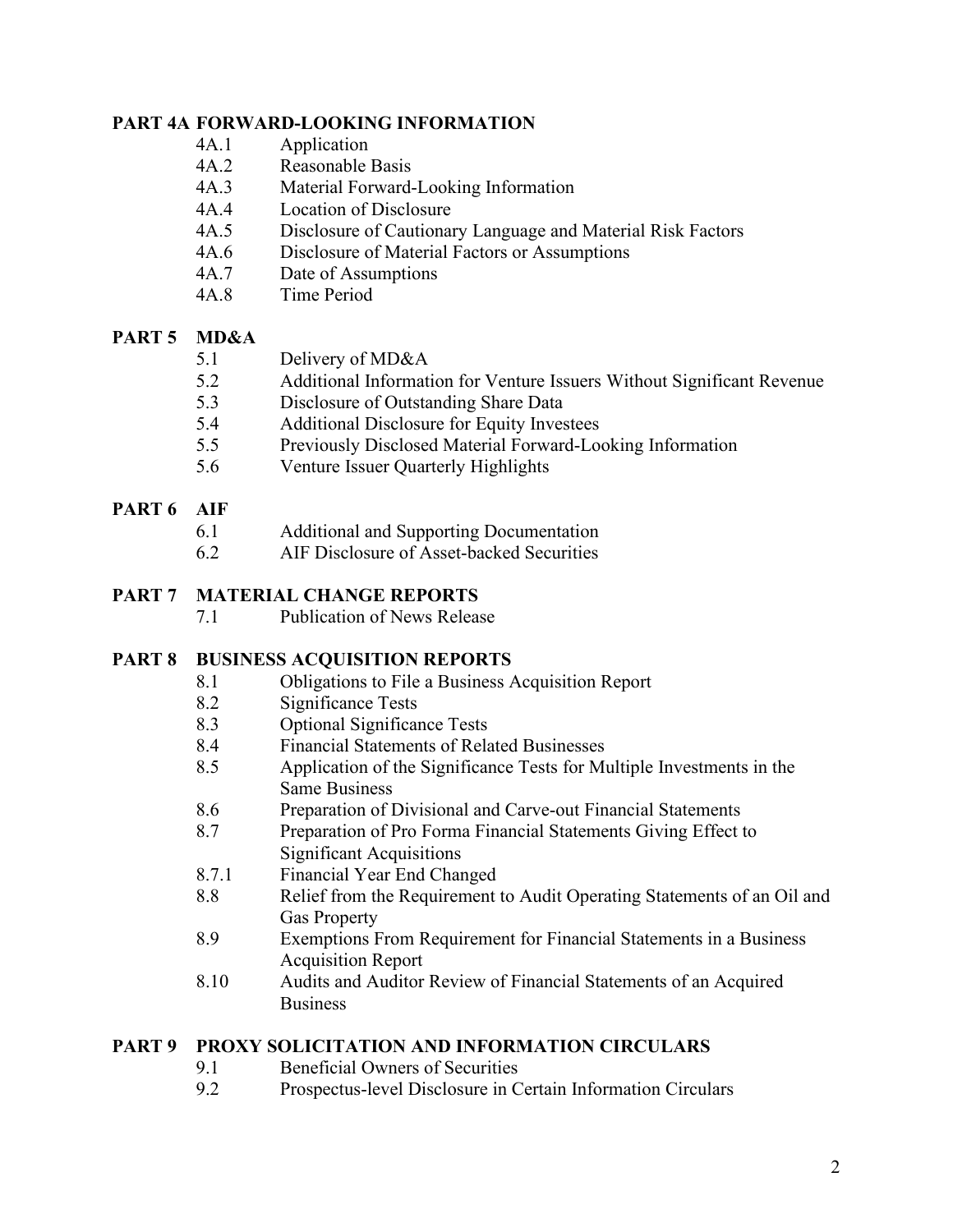9.3 Proxy Solicitations Made to the Public by Broadcast, Speech or Publication

# **PART 10 ELECTRONIC DELIVERY OF DOCUMENTS**

- 10.1 Electronic Delivery of Documents
- 10.2 Delivery of Proxy-Related Materials
- 10.3 Notice-and-Access

### **PART 11 ADDITIONAL DISCLOSURE REQUIREMENTS**

- 11.1 Additional Filing Requirements
- 11.2 Re-filing Documents or Re-stating Financial Information

# **PART 12 FILING OF CERTAIN DOCUMENTS**

- 12.1 Statutory or Regulatory Instruments
- 12.2 Contracts that Affect the Rights or Obligations of Securityholders
- 12.3 Material Contracts

### **PART 13 EXEMPTIONS**

13.1 Prior Exemptions and Waivers

### **PART 14 TRANSITION**

14.1 Transition – Application of Amendments

# **APPENDIX A –**

# **EXAMPLES OF FILING REQUIREMENTS FOR CHANGES IN THE YEAR END**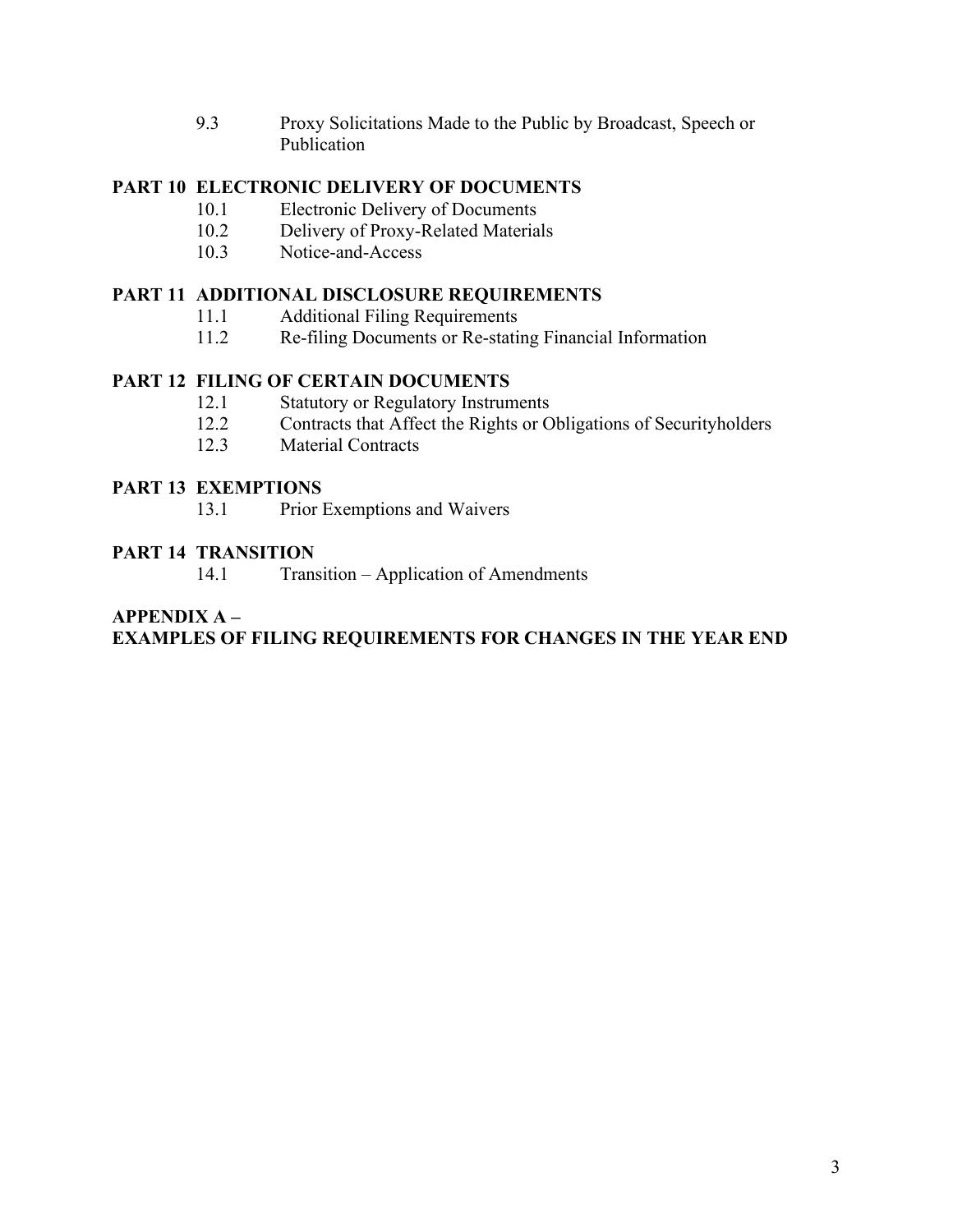# **Companion Policy 51-102CP** *Continuous Disclosure Obligations*

# **PART 1 INTRODUCTION AND DEFINITIONS**

### **1.1 Introduction and Purpose**

- (1) National Instrument 51-102 *Continuous Disclosure Obligations* (the "Instrument") sets out disclosure requirements for all issuers, other than investment funds, that are reporting issuers in one or more jurisdictions in Canada.
- (2) The purpose of this Companion Policy (the "Policy") is to help you understand how the provincial and territorial regulatory authorities interpret or apply certain provisions of the Instrument. This Policy includes explanations, discussion and examples of various parts of the Instrument.

# **1.2 Filing Obligations**

- (1) Reporting issuers must file continuous disclosure documents under the Instrument only in the local jurisdictions in which they are a reporting issuer.
- (2) In some circumstances, the Instrument permits an issuer to satisfy a filing requirement by filing a different document instead. If an issuer is relying on one of these sections, the issuer must file the substitute document in the appropriate filing category and type on SEDAR. For example, an exchangeable share issuer relying on section 13.3(2) that must file a copy of its parent issuer's annual financial statements must file those financial statements under the exchangeable share issuer's SEDAR profile in the "Annual Financial Statement" filing type.

# **1.3 Corporate Law Requirements**

Reporting issuers are reminded that they may be subject to requirements of corporate law that address matters similar to those addressed by the Instrument, and which may impose additional or more onerous requirements. For example, applicable corporate law may require the delivery of annual financial statements to shareholders or may require the board of directors to approve interim financial reports.

### **1.4 Definitions**

(1) **General** – Many of the terms for which the Instrument or Forms prescribed by the Instrument provide definitions are defined somewhat differently in the applicable securities legislation of several local jurisdictions. A term used in the Instrument and defined in the securities statute of a local jurisdiction has the meaning given to it in the statute unless: (a) the definition in that statute is restricted to a specific portion of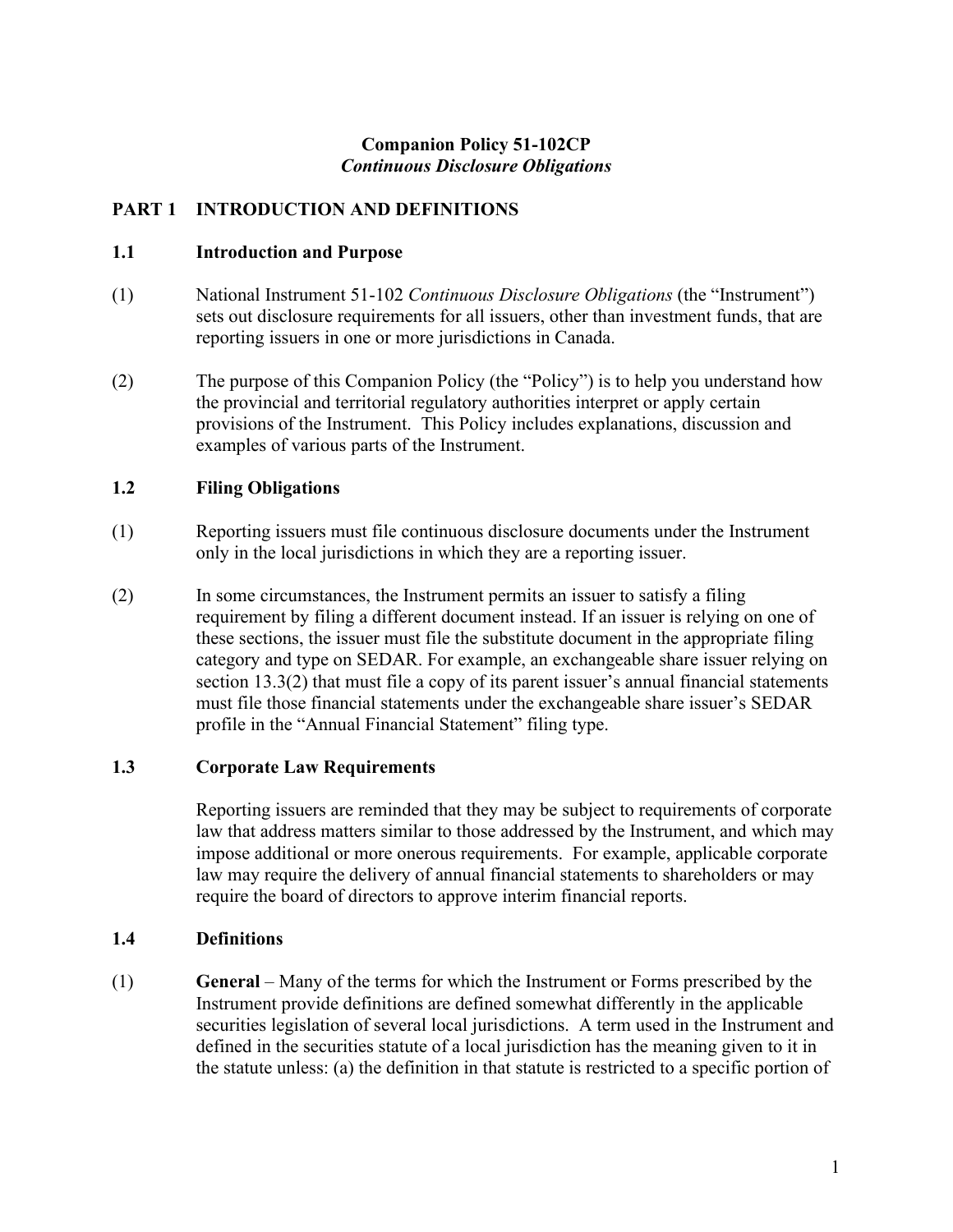the statute that does not govern continuous disclosure; or (b) the context otherwise requires.

For instance, the terms "form of proxy", "material change", "proxy", and "recognized quotation and trade reporting system" are defined in local securities legislation of most jurisdictions. The provincial and territorial regulatory authorities consider the meanings given to these terms in securities legislation to be substantially similar to the definitions set out in the Instrument.

- (2) **Asset-backed security** Section 1.8 of Companion Policy 44-101CP provides guidance for the definition of "asset-backed security".
- (3) **Directors and Executive Officers** Where the Instrument or any of the Forms use the term "directors" or "executive officers", a reporting issuer that is not a corporation must refer to the definitions in securities legislation of "director". The definition of "director" typically includes a person acting in a capacity similar to that of a director of a company. Therefore, non-corporate issuers must determine in light of the particular circumstances which individuals or persons are acting in such capacities for the purposes of complying with the Instrument and the Forms. Further, in considering paragraph (c) of the definition of "executive officer", we would consider an individual that is employed by an entity separate from the reporting issuer, but that performs a policy-making function in respect of the reporting issuer through that separate entity or otherwise, to fit within this definition.

Similarly, the terms chief executive officer and chief financial officer should be read to include the individuals who have the responsibilities normally associated with these positions or act in a similar capacity. This determination should be made irrespective of an individual's corporate title or whether that individual is employed directly or acts pursuant to an agreement or understanding.

- (4) **Investment Fund** Generally, the definition of "investment fund" would not include a trust or other entity that issues securities which entitle the holder to substantially all of the net cash flows generated by: (i) an underlying business owned by the trust or other entity, or (ii) the income-producing properties owned by the trust or other entity. Examples of trusts or other entities that are not included in the definition are business income trusts, real estate investment trusts and royalty trusts.
- (5) **Reverse Takeover** The definition of reverse takeover includes reverse acquisitions as defined or interpreted in Canadian GAAP applicable to publicly accountable enterprises and any other transaction in which an issuer issues enough voting securities as consideration for the acquisition of an entity such that control of the issuer passes to the securityholders of the acquired entity (such as a Qualifying Transaction, as that term is defined in the TSX Venture Exchange policies). In a reverse acquisition, although legally the entity (the legal parent) that issued the securities is regarded as the parent, the entity (the legal subsidiary) whose former securityholders now control the combined entity is treated as the acquirer for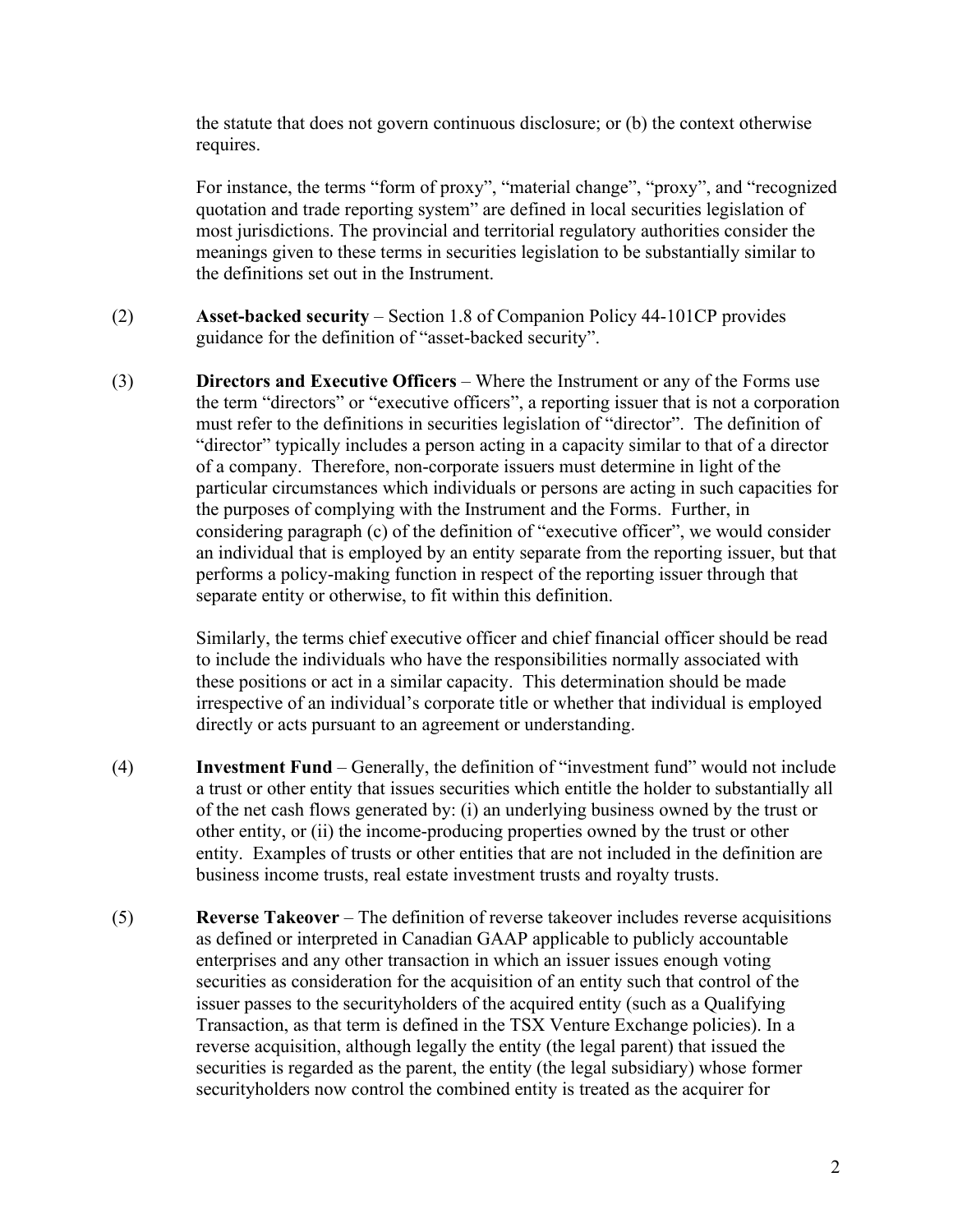accounting purposes. As a result, for accounting purposes, the issuing entity (the legal parent) is deemed to be a continuation of the acquirer and the acquirer is deemed to have acquired control of the assets and business of the issuing entity in consideration for the issue of capital.

- (6) **Restructuring transaction** A "restructuring transaction" includes a transaction in which a reporting issuer acquires assets, which may include assets that constitute a business, and issues securities resulting in
	- new securityholders owning or controlling more than 50% of the reporting issuer's outstanding voting securities, and
	- a new control person or company, or new control group.

The acquisition and issuance may be in a single transaction, or a series of transactions. To be a "series of transactions", the transactions must be related to each other.

The phrase "new securityholders" includes both beneficial owners who did not hold any of the reporting issuer's securities before the restructuring transaction, and beneficial owners that held some securities in the reporting issuer before the transaction, but who now, as a result of the transaction, own more than 50% of the outstanding voting securities.

(7) **Accounting terms** – The Instrument uses accounting terms that are defined or used in Canadian GAAP applicable to publicly accountable enterprises. In certain cases, some of those terms are defined differently in securities legislation. In deciding which meaning applies, you should consider that National Instrument 14-101 *Definitions* provides that a term used in the Instrument and defined in the securities statute of a local jurisdiction has the meaning given to it in the statute unless: (a) the definition in that statute is restricted to a specific portion of the statute that does not govern continuous disclosure; or (b) the context otherwise requires.

> For example, the term "associate" is defined in local securities statutes and Canadian GAAP applicable to publicly accountable enterprises. Securities regulatory authorities are of the view that the references to the term "associate" in the Instrument and its forms (e.g., item 7.1(g) of Form 51-102F5 *Information Circular*) should be given the meaning of the term under local securities statutes since the context does not indicate that the accounting meaning of the term should be used.

(8) **Acceptable accounting principles other than Canadian GAAP applicable to publicly accountable enterprises** – If an issuer is permitted under National Instrument 52-107 *Acceptable Accounting Principles and Auditing Standards* to file financial statements in accordance with acceptable accounting principles other than Canadian GAAP applicable to publicly accountable enterprises, then the issuer may interpret any reference in the Instrument to a term or provision defined or used in

3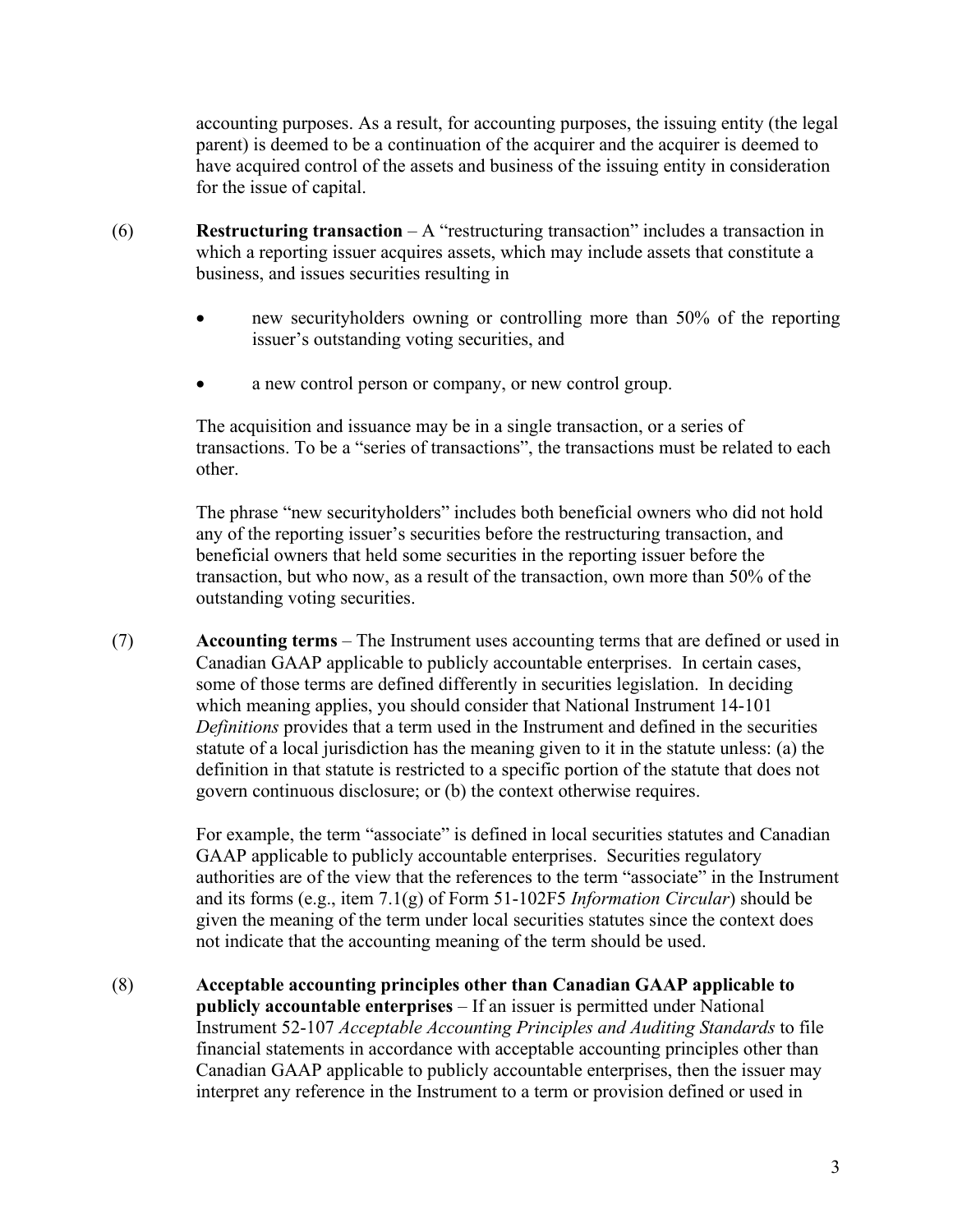Canadian GAAP applicable to publicly accountable enterprises as a reference to the corresponding term or provision in the other acceptable accounting principles.

(9) **Rate-regulated activities -** If a qualifying entity is relying on the exemption in paragraph 5.4(1)(a) of National Instrument 52-107 *Acceptable Accounting Principles and Auditing Standards*, then the qualifying entity may interpret any reference in the Instrument to a term or provision defined or used in Canadian GAAP applicable to publicly accountable enterprises as a reference to the corresponding term or provision in Part V of the Handbook.

# **1.5 Plain Language Principles**

You should apply plain language principles when you prepare your disclosure including:

- using short sentences
- using definite everyday language
- using the active voice
- avoiding superfluous words
- organizing the document in clear, concise sections, paragraphs and sentences
- avoiding jargon
- using personal pronouns to speak directly to the reader
- avoiding reliance on glossaries and defined terms unless it facilitates understanding of the disclosure
- not relying on boilerplate wording
- avoiding abstract terms by using more concrete terms or examples
- avoiding multiple negatives
- using technical terms only when necessary and explaining those terms
- using charts, tables and examples where it makes disclosure easier to understand.

Question and answer bullet point formats are consistent with the disclosure requirements of the Instrument.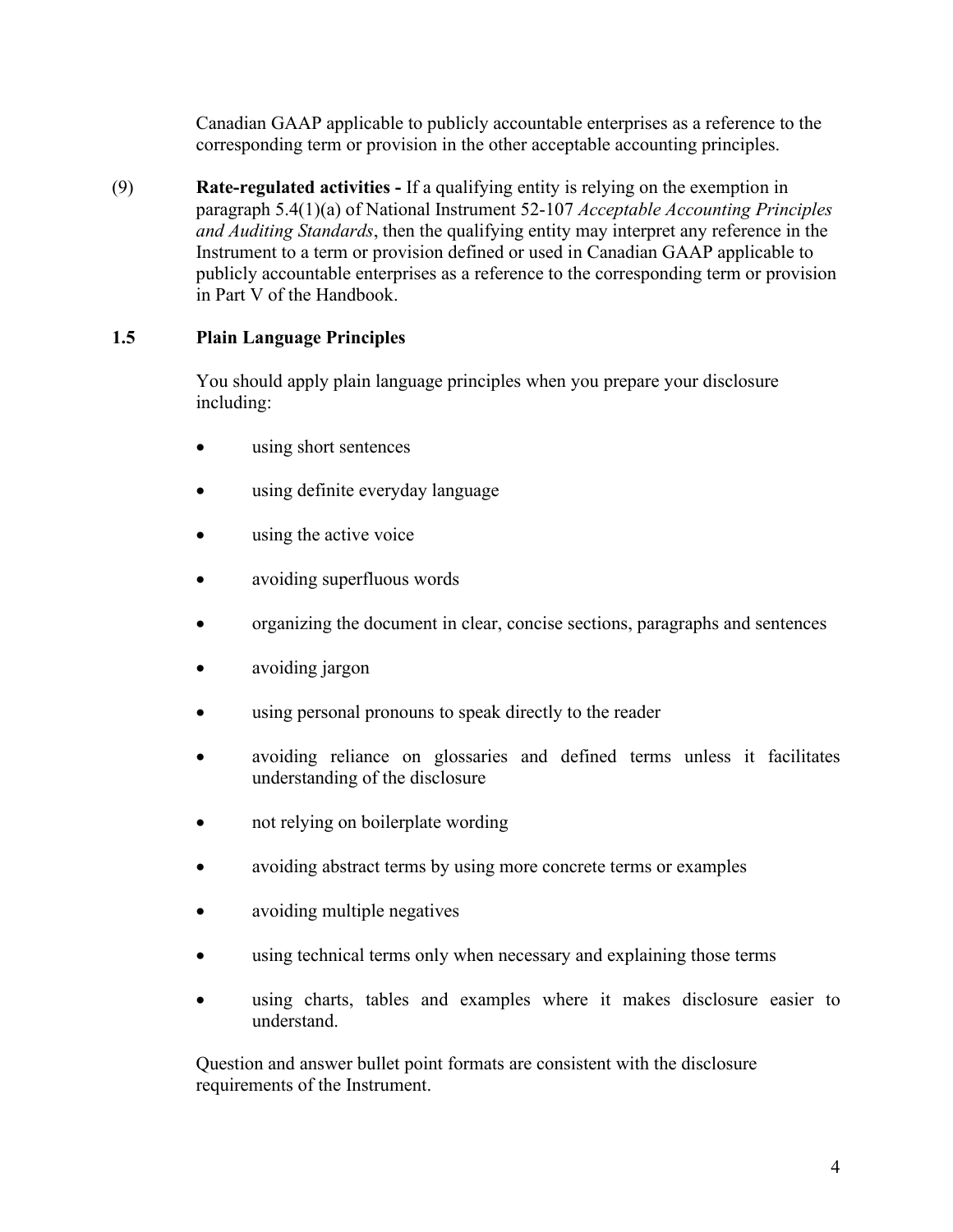### **1.6 Signature and Certificates**

Reporting issuers are not required by the Instrument to sign or certify documents filed under the Instrument. Certification requirements apply to some documents under National Instrument 52-109 *Certification of Disclosure in Companies*' *Annual and Interim Filings*. Whether or not a document is signed or certified, it is an offence under securities legislation to make a false or misleading statement in any required document.

### **1.7 Audit Committees**

Reporting issuers are reminded that their audit committees must fulfill their responsibilities set out in other securities legislation. For example, the responsibilities of audit committees are set out in National Instrument 52-110 *Audit Committees*.

### **1.8 Acceptable Accounting Principles and Auditing Standards**

An issuer filing any of the following items under the Instrument must comply with National Instrument 52-107 *Acceptable Accounting Principles and Auditing Standards*:

- (a) financial statements;
- (b) an operating statement for an oil and gas property as referred to in section 8.10 of the Instrument;
- (c) summarized financial information, including the aggregated amounts of assets, liabilities, revenue and profit or loss of a business as referred to in section 8.6 of the Instrument; or
- (d) financial information derived from a credit support issuer's financial statements as referred to in section 13.4 of the Instrument.

National Instrument 52-107 *Acceptable Accounting Principles and Auditing Standards* sets out, among other things, the use of accounting principles other than Canadian GAAP applicable to publicly accountable enterprises or auditing standards other than Canadian GAAS in preparing or auditing financial statements.

### **1.9 Ordinary Course of Business**

Whether a contract has been entered into in the ordinary course of business is a question of fact. It must be considered in the context of the reporting issuer's business and the industry in which it operates.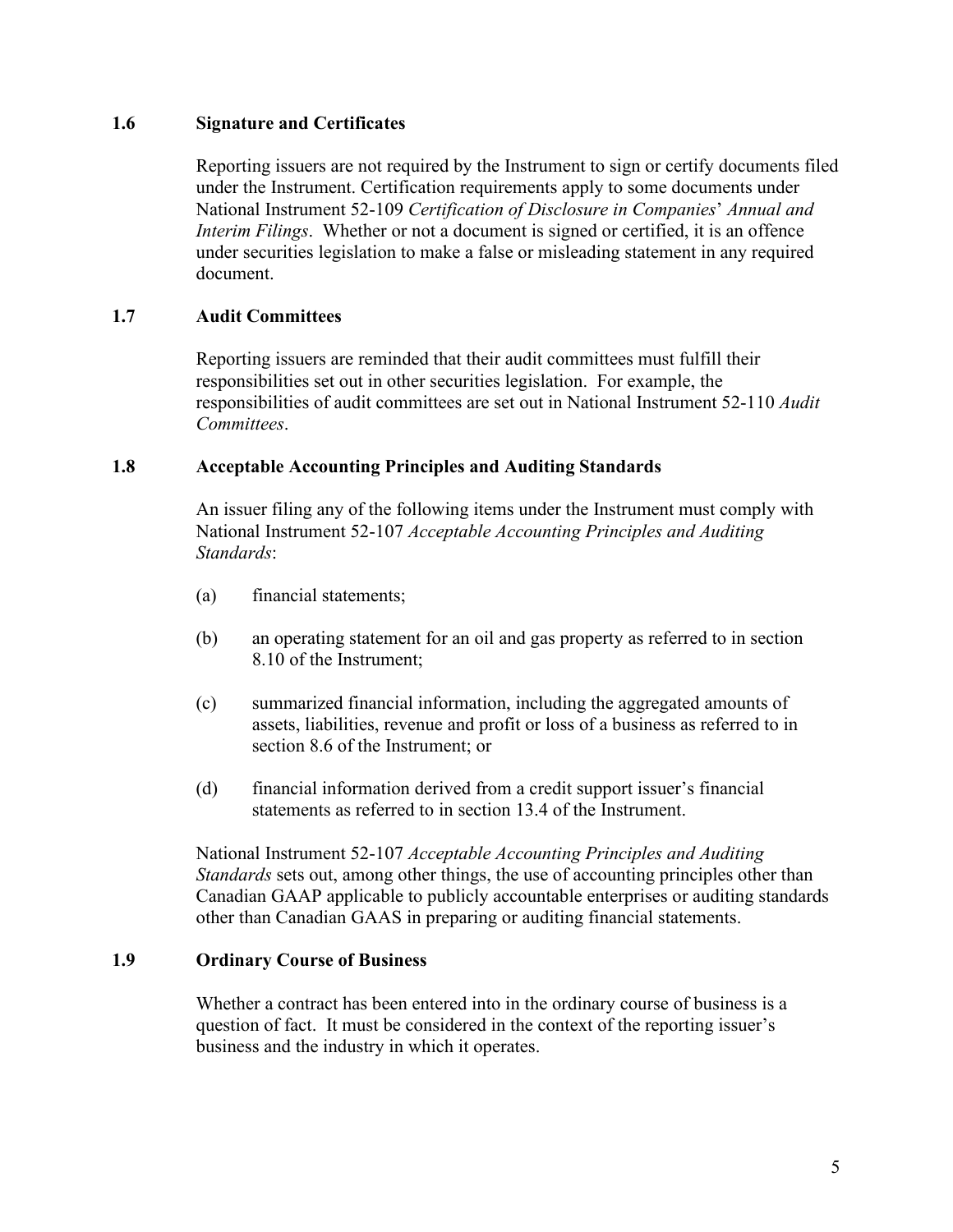### **1.10 Material Deficiencies**

After filing a document under the Instrument, a reporting issuer may determine that the document was materially deficient in some respect and, as a result, the filing does not comply with the requirements of the Instrument. In this situation, the reporting issuer is expected to comply with the Instrument by filing an amended version of the materially deficient document.

# **PART 2 FOREIGN ISSUERS AND INVESTMENT FUNDS**

### **2.1 Foreign Issuers**

National Instrument 71-102 *Continuous Disclosure and Other Exemptions Relating to Foreign Issuers* provides relief for foreign reporting issuers from certain continuous disclosure and other obligations, including certain obligations contained in the Instrument.

# **2.2 Investment Funds**

Section 2.1 of the Instrument states that the Instrument does not apply to an investment fund. Investment funds should look to securities legislation of the local jurisdiction including National Instrument 81-106 *Investment Fund Continuous Disclosure* to find the continuous disclosure requirements applicable to them.

# **PART 3 FINANCIAL STATEMENTS**

# **3.1 Financial Year**

- (1) **Length of Financial Year** For the purposes of the Instrument, unless otherwise expressly provided, references to a financial year apply irrespective of the length of that year. The first financial year of a reporting issuer commences on the date of its incorporation or organization and ends at the close of that year.
- (2) **Non-Standard Year** An issuer with a non-standard year should advise the regulator or securities regulatory authority how it calculates its interim and annual periods before its first financial statements are due under the Instrument.

### **3.2 Audit of Comparative Annual Financial Statements**

Section 4.1 of the Instrument requires a reporting issuer to file annual financial statements that include comparative information for the immediately preceding financial year and that are audited. The auditor's report must cover both the most recently completed financial year and the comparative period, except if the issuer changed its auditor during the periods presented in the annual financial statements and the new auditor has not audited the comparative period. In this situation, the auditor's report would normally refer to the predecessor auditor's report unless the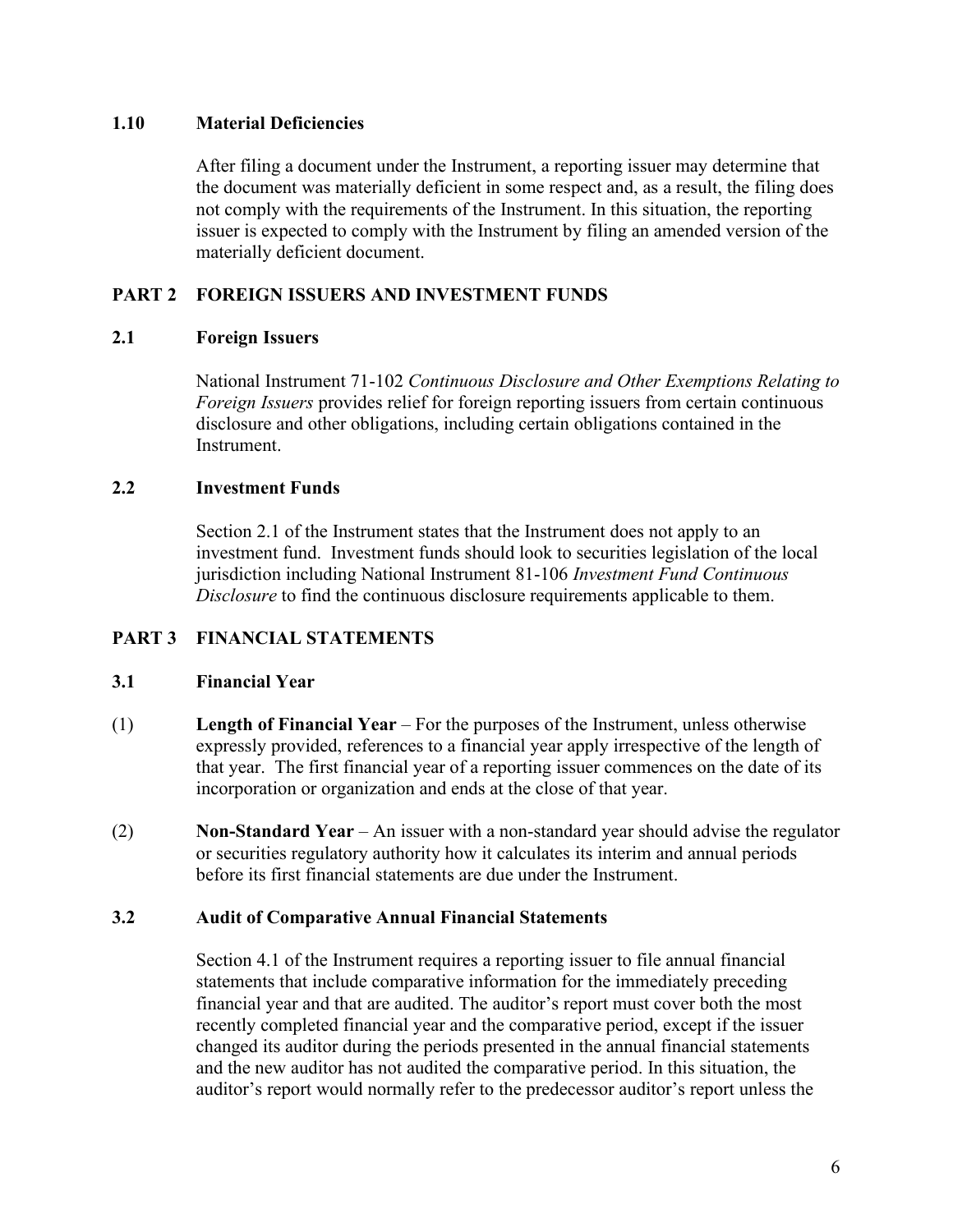predecessor auditor's report on the prior period's annual financial statements is reissued with the financial statements. This is consistent with Canadian Auditing Standard 710 *Comparative Information – Corresponding Figures and Comparative Financial Statements*.

# **3.3 Filing Deadline for Annual Financial Statements and Auditor's Report**

Section 4.2 of the Instrument sets out filing deadlines for annual financial statements. While section 4.2 of the Instrument does not address the auditor's report date, reporting issuers are encouraged to file their annual financial statements as soon as practicable after the date of the auditor's report. The delivery obligations set out in section 4.6 of the Instrument are not tied to the filing of the annual financial statements.

### **3.4 Auditor Involvement with an Interim Financial Report**

- (1) The board of directors of a reporting issuer, in discharging its responsibilities for ensuring the reliability of an interim financial report, should consider engaging an external auditor to carry out a review of the interim financial report.
- (2) Subsection 4.3(3) of the Instrument requires a reporting issuer to disclose if an auditor has not performed a review of the interim financial report, to disclose if an auditor was unable to complete a review and why, and to file a written report from the auditor if the auditor has performed a review and expressed a reservation in the auditor's interim review report. No positive statement is required when an auditor has performed a review and provided an unqualified communication. If an auditor was engaged to perform a review on an interim financial report applying review standards set out in the Handbook, and the auditor was unable to complete the review, the issuer's disclosure of the reasons why the auditor was unable to complete the review would normally include a discussion of
	- (a) inadequate internal control;
	- (b) a limitation on the scope of the auditor's work; or
	- (c) the failure of management to provide the auditor with the written representations the auditor believes are necessary.
- (3) If a reporting issuer's annual financial statements are audited in accordance with Canadian GAAS, the terms "review" and "interim review report" used in subsection 4.3(3) of the Instrument refer to the auditor's review of, and report on, an interim financial report applying standards for a review of an interim financial report by the auditor as set out in the Handbook. However, if the reporting issuer's financial statements are audited in accordance with auditing standards other than Canadian GAAS, the corresponding review standards should be applied.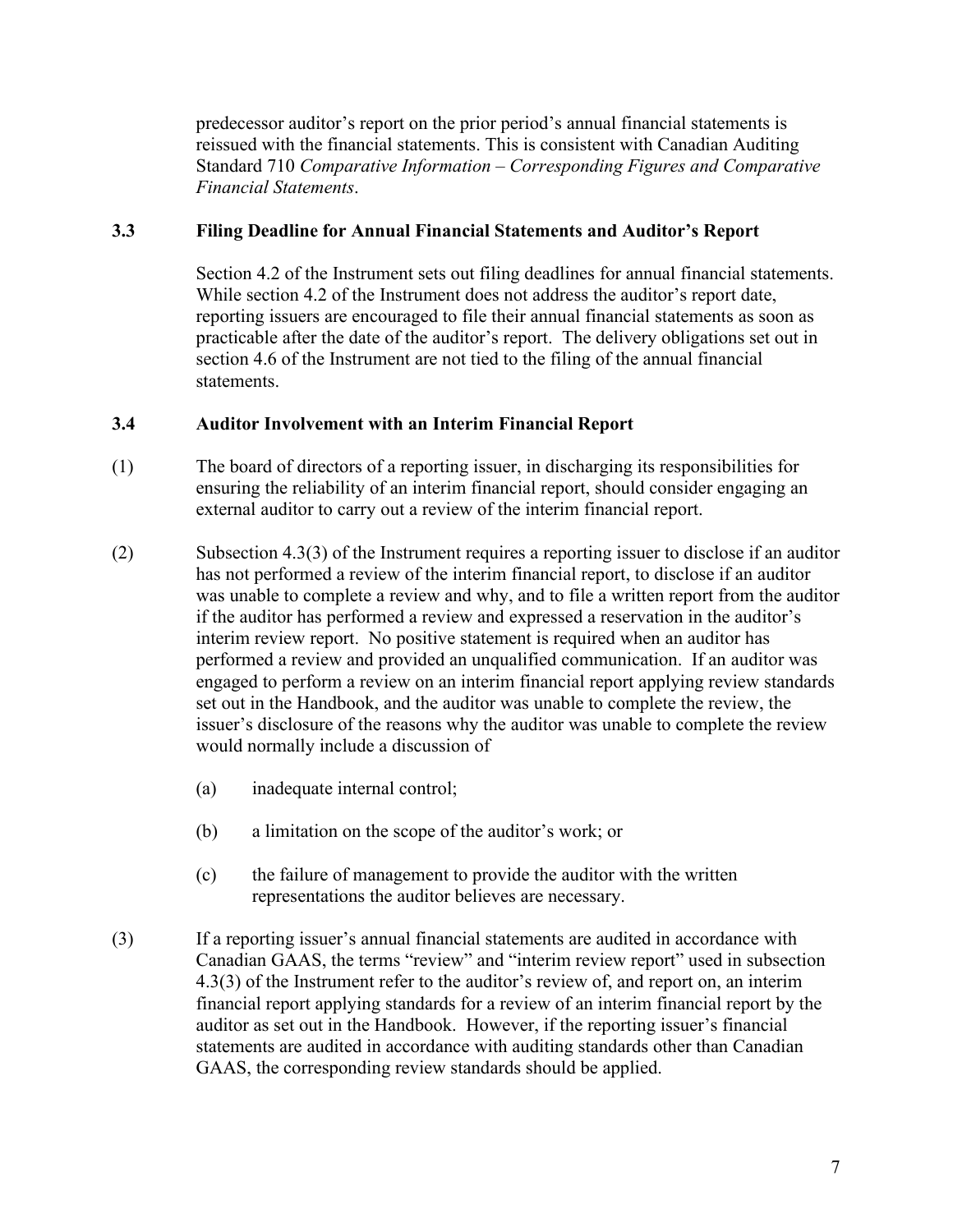#### **3.5 Delivery of Financial Statements and Paper Copies of Information Circulars**

(1) Subsection 4.6(1) of the Instrument requires reporting issuers to send a request form to the registered holders and beneficial owners of their securities, other than debt instruments. The registered holders and beneficial owners may use the request form to request a paper copy of the reporting issuer's annual financial statements and related MD&A, interim financial reports and related MD&A, or both. In addition, the request form also may (but is not required to) be used to request a paper copy of the information circular and annual financial statements and related MD&A where a reporting issuer uses notice-and-access to deliver proxy-related materials. Reporting issuers are only required to deliver financial statements and MD&A to the person or company that requests them. As a result, if a beneficial owner requests financial statements and MD&A through its intermediary, the issuer is only required to deliver the requested documents to the intermediary.

> Failing to return the request form or otherwise specifically request a copy of the financial statements or MD&A from the reporting issuer will override the beneficial owner's standing instructions under NI 54-101 in respect of the financial statements.

The Instrument does not prescribe when the request form must be sent, or how it must be returned to the reporting issuer.

(2) Subsection 4.6(5) provides that subsection 4.6(1) and the requirement to send annual financial statements under subsection 4.6(3) do not apply to a reporting issuer that sends its annual financial statements to its securityholders, other than holders of debt instruments, within 140 days of the issuer's financial year-end and in accordance with NI 54-101. Notice-and-access can be used to send the annual financial statements and related MD&A under subsection 4.6(5). Notice-and-access is consistent with the principles for electronic delivery set out in National Policy 11-201 *Electronic Delivery of Documents*.

### **3.6 Comparative Interim Financial Information After Becoming a Reporting Issuer**

Section 4.7(4) of the Instrument provides that a reporting issuer does not have to provide comparative financial information when it first becomes a reporting issuer if it complies with specific requirements. Section 4.10(3) of the Instrument provides a similar exemption for comparative financial information for a reverse takeover acquirer. These exemptions may, for example, apply to an issuer that was, before becoming a reporting issuer or before the reverse takeover, a private entity and that is unable to prepare the comparative financial information because it is impracticable to do so. The test of whether "to a reasonable person it is impracticable to present priorperiod information on a basis consistent with subsection 4.3(2)" is objective, rather than subjective. Securities regulatory authorities are of the view that a reporting issuer can rely on the exemption only if it has made every reasonable effort to present prior-period information on a basis consistent with subsection 4.3(2) of the Instrument. We are of the view that an issuer should only rely on this exemption in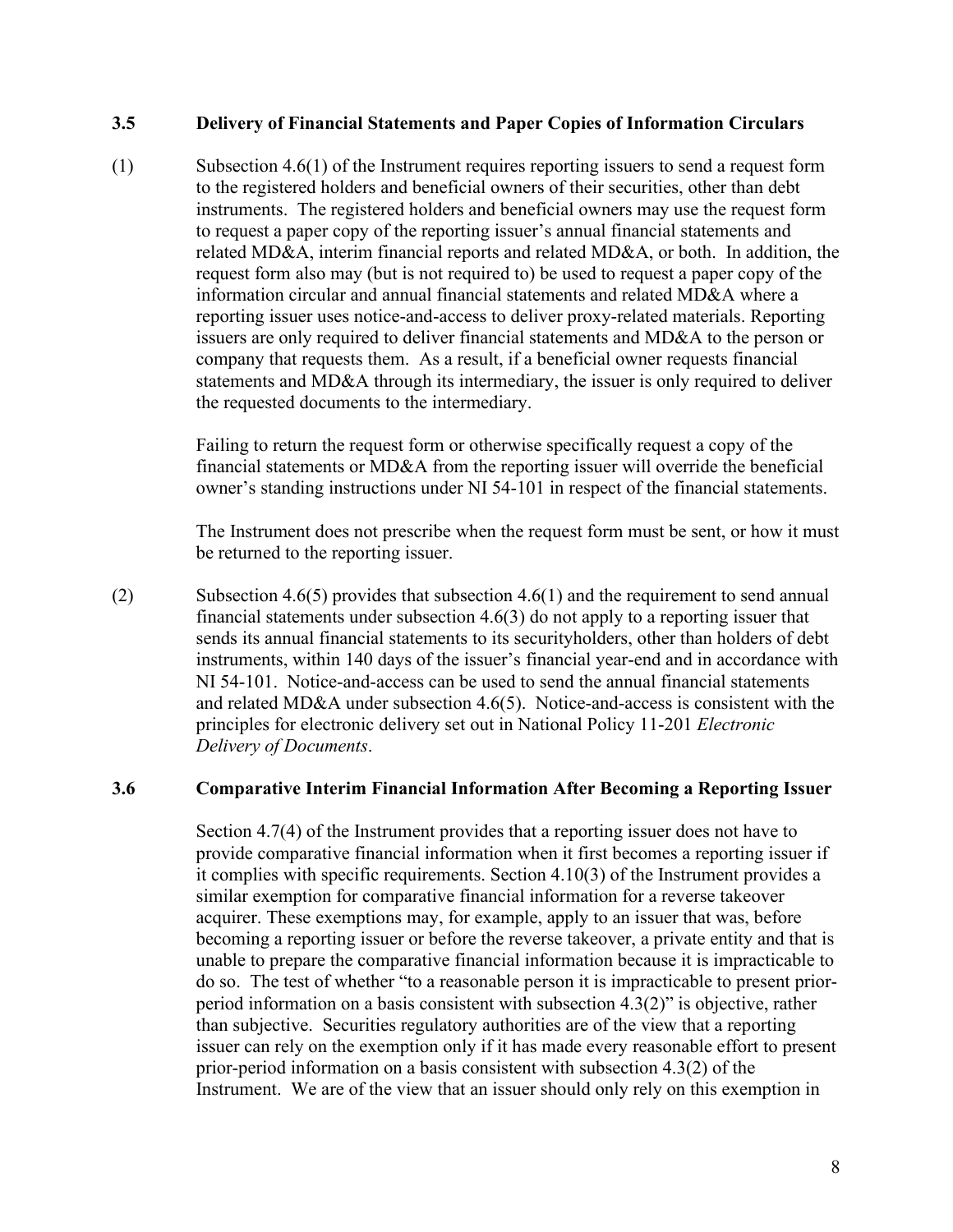unusual circumstances and generally not related solely to the cost or the time involved in preparing the financial statements.

# **3.7 Change in Year-End**

Appendix A to this Policy is a chart outlining the financial statement filing requirements under section 4.8 of the Instrument if a reporting issuer changes its financial year-end.

# **3.8 Reverse Takeovers**

- (1) Following a reverse takeover, although the reverse takeover acquiree is the reporting issuer, from an accounting perspective, the financial statements will be those of the reverse takeover acquirer. Those financial statements must be prepared and filed as if the reverse takeover acquirer had always been the reporting issuer.
- (2) The reverse takeover acquiree must file its own financial statements required by sections 4.1 and 4.3 and the related MD&A for all interim and annual periods ending before the date of the reverse takeover, even if the filing deadline for those financial statements is after the date of the reverse takeover.

# **3.9 Change in Corporate Structure**

- (1) Section 4.9 of the Instrument requires a reporting issuer to file a notice if the issuer has been party to certain transactions. The reporting issuer may satisfy this requirement by filing a copy of its material change report or news release, provided that
	- (a) the material change report or news release contains all the information required in the notice; and
	- (b) the reporting issuer files the material change report or news release with the securities regulatory authority or regulator
		- (i) under the Change in Corporate Structure category on SEDAR, or
		- (ii) if the issuer is not an electronic filer, as a notice under section 4.9.
- (2) If the transaction was a reverse takeover, the notice should state that fact and who the reverse takeover acquirer was.
- (3) Under paragraph 4.9(h) of the Instrument, the issuer must state the periods of the interim financial reports and the annual financial statements it has to file for its first financial year. Issuers should explain how they determined the periods, particularly if section 4.7 of the Instrument applies.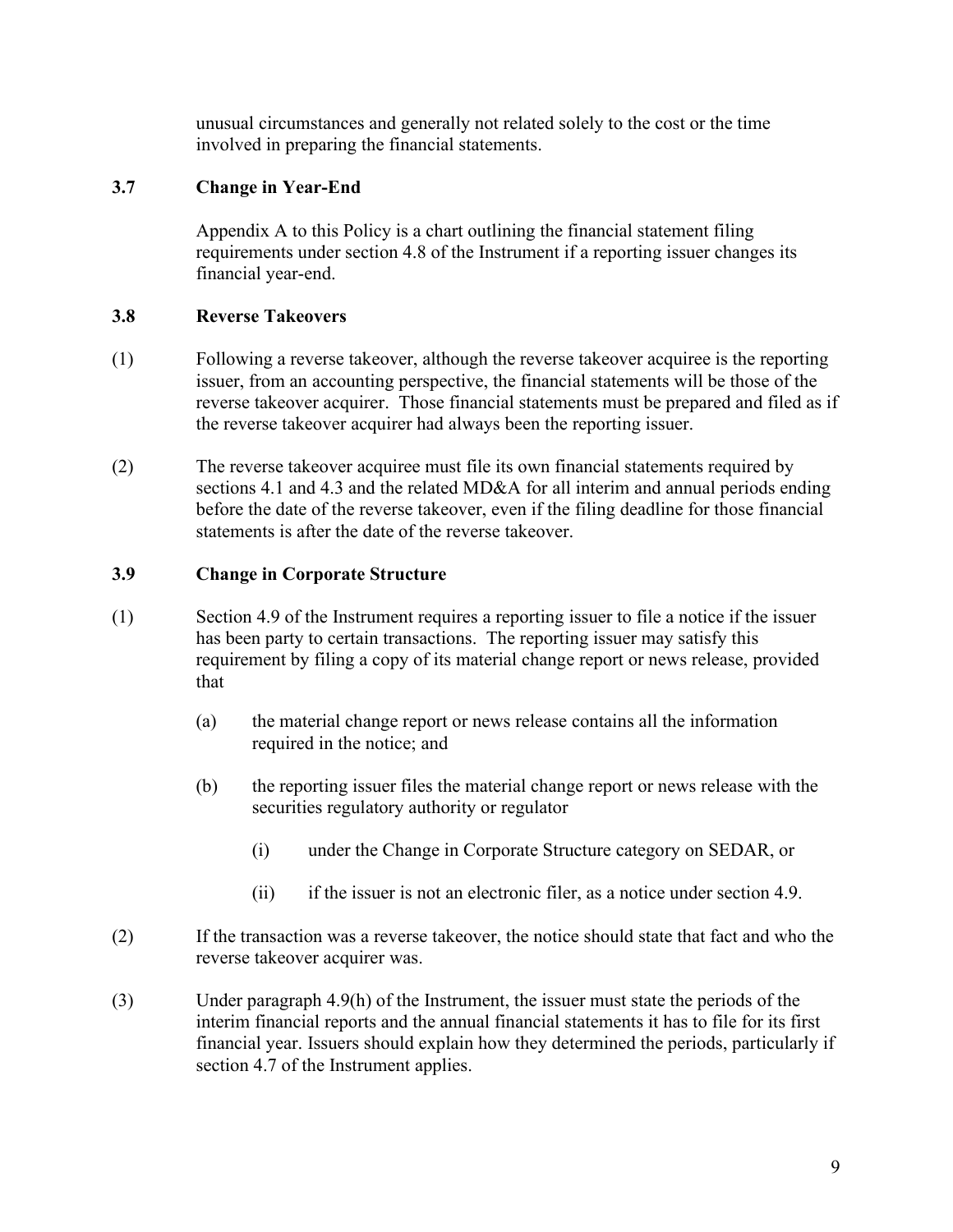### **3.10 Change of Auditor**

The term "disagreement" defined in subsection 4.11(1) should be interpreted broadly. A disagreement may not involve an argument, but rather, a mere difference of opinion. Also, where a difference of opinion occurs that meets the criteria in item (b) of the definition of "disagreement", and the issuer reluctantly accepts the auditor's position in order to obtain an unqualified report, a reportable disagreement may still exist. The subsequent rendering of an unqualified report does not, by itself, remove the necessity for reporting a disagreement.

Subsection 4.11(5) of the Instrument requires a reporting issuer, upon a termination or resignation of its auditor, to prepare a change of auditor notice, have the audit committee or board of directors approve the notice, file the reporting package with the regulator or securities regulatory authority in each jurisdiction where it is a reporting issuer, and if there are any reportable events, issue and file a news release describing the information in the reporting package. Subsection 4.11(6) of the Instrument requires the reporting issuer to perform these procedures upon an appointment of a successor auditor. If a termination or resignation of a predecessor auditor and appointment of a successor auditor occur within a short period of time, it may be possible for a reporting issuer to perform the procedures described above required by both subsections  $4.11(5)$  and  $4.11(6)$  concurrently and meet the timing requirements set out in those subsections. In other words, the reporting issuer would prepare only one comprehensive notice and reporting package.

# **PART 4 DISCLOSURE AND PRESENTATION OF FINANCIAL INFORMATION**

### **4.1 Disclosure of Financial Information**

- (1) Subsection 4.5(1) of the Instrument requires that annual financial statements be approved by the board of directors before filing. Subsections 4.5(2) and 4.5(3) of the Instrument require that each interim financial report be approved by the board of directors or by the company's audit committee before filing. We believe that extracting information from financial statements that have not been approved as required by those provisions and releasing that information to the marketplace in a news release is inconsistent with the prior approval requirement. Also see National Policy 51-201 *Disclosure Standards*.
- (2) Reporting issuers that intend to disclose financial information to the marketplace in a news release should consult National Instrument 52-107 *Acceptable Accounting Principles and Auditing Standards*. We believe that disclosing financial information in a news release without disclosing the accounting principles used is inconsistent with the requirement in National Instrument 52-107 *Acceptable Accounting Principles and Auditing Standards* to identify the accounting principles used in the financial statements.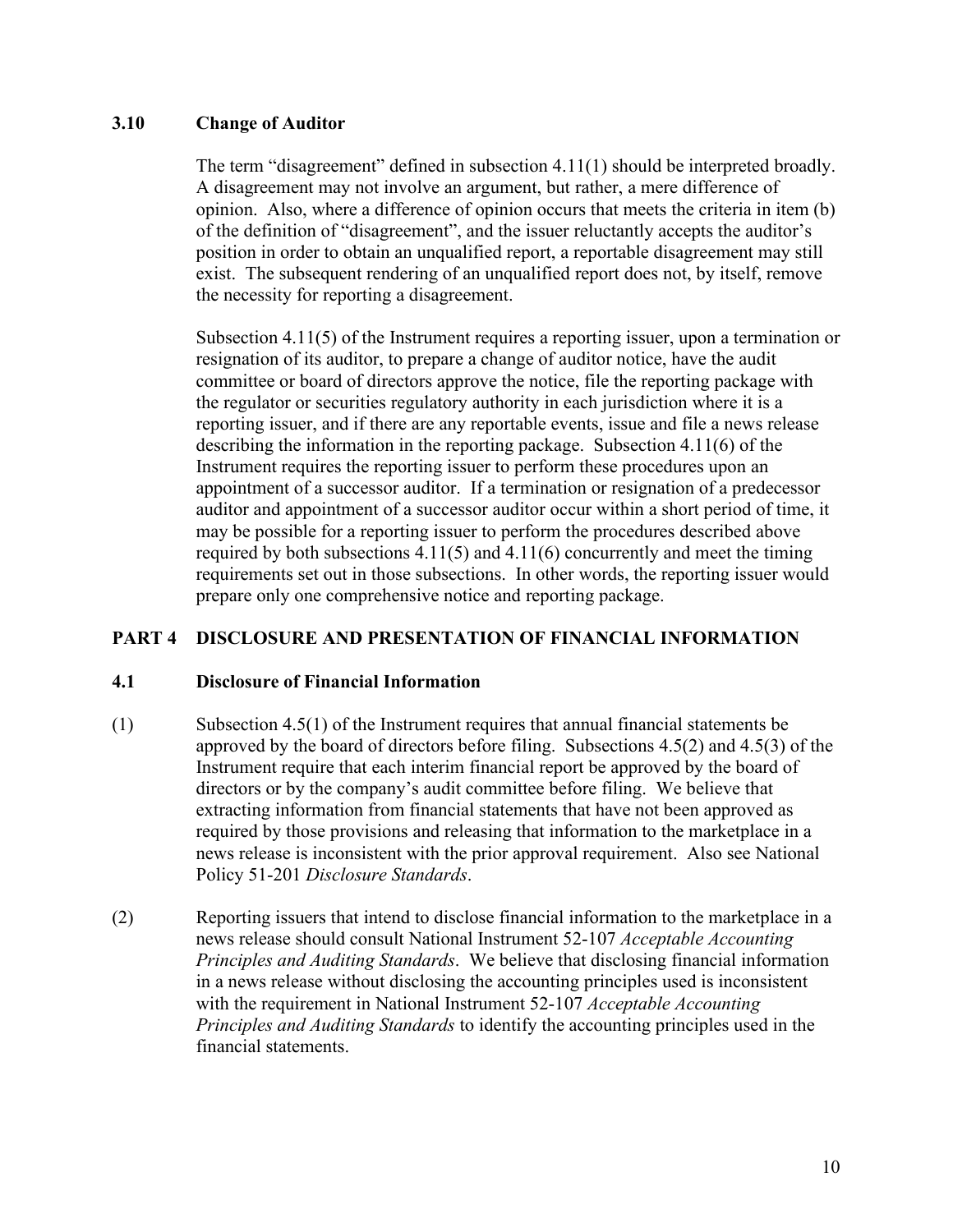# **4.2 Non-GAAP Financial Measures and Other Financial Measures**

Reporting issuers that intend to publish financial measures that are subject to National Instrument 52-112 *Non-GAAP and Other Financial Measures Disclosure* should refer to the requirements set out in that Instrument.

### **4.3 Presentation of Financial Information**

Canadian GAAP applicable to publicly accountable enterprises provides an issuer two alternatives in presenting its income: (a) in one single statement of comprehensive income, or (b) in a statement of comprehensive income with a separate income statement. If an issuer presents its income using the second alternative, both statements must be filed to satisfy the requirements of this Instrument. (See subsections 4.1(3) and 4.3(2.1) of the Instrument).

### **4.4 Predecessor and successor auditor reporting of non-compliance with change of auditor requirements**

Subsections 4.11(8) and 4.11(9) of the Instrument require a predecessor and successor auditor to deliver to the regulator or, in Quebec, the securities regulatory authority, a copy of a letter sent to a reporting issuer advising a reporting issuer of its failure to comply with the change of auditor reporting requirements. "Regulator" and "securities regulatory authority" are defined in NI 14-101 – *Definitions*. The securities regulatory authorities will consider the notice requirement in each of these provisions of the Instrument to have been satisfied if the notice is sent to auditor.notice@acvm-csa.ca.

# **PART 4A FORWARD-LOOKING INFORMATION**

# **4A.1 Application**

Section 4A.1 of the Instrument indicates that Part 4A applies to forward-looking information that is disclosed by a reporting issuer other than forward-looking information contained in oral statements. Reporting issuers should consider broadly the various instances of forward-looking information made available to the public in considering the scope of forward-looking information that is disclosed. This includes, but is not limited to:

- Information that a reporting issuer files with securities regulators
- Information contained in news releases issued by a reporting issuer
- Information published on a reporting issuer's website
- Information published in marketing materials or other similar materials prepared by a reporting issuer or distributed to the public by a reporting issuer.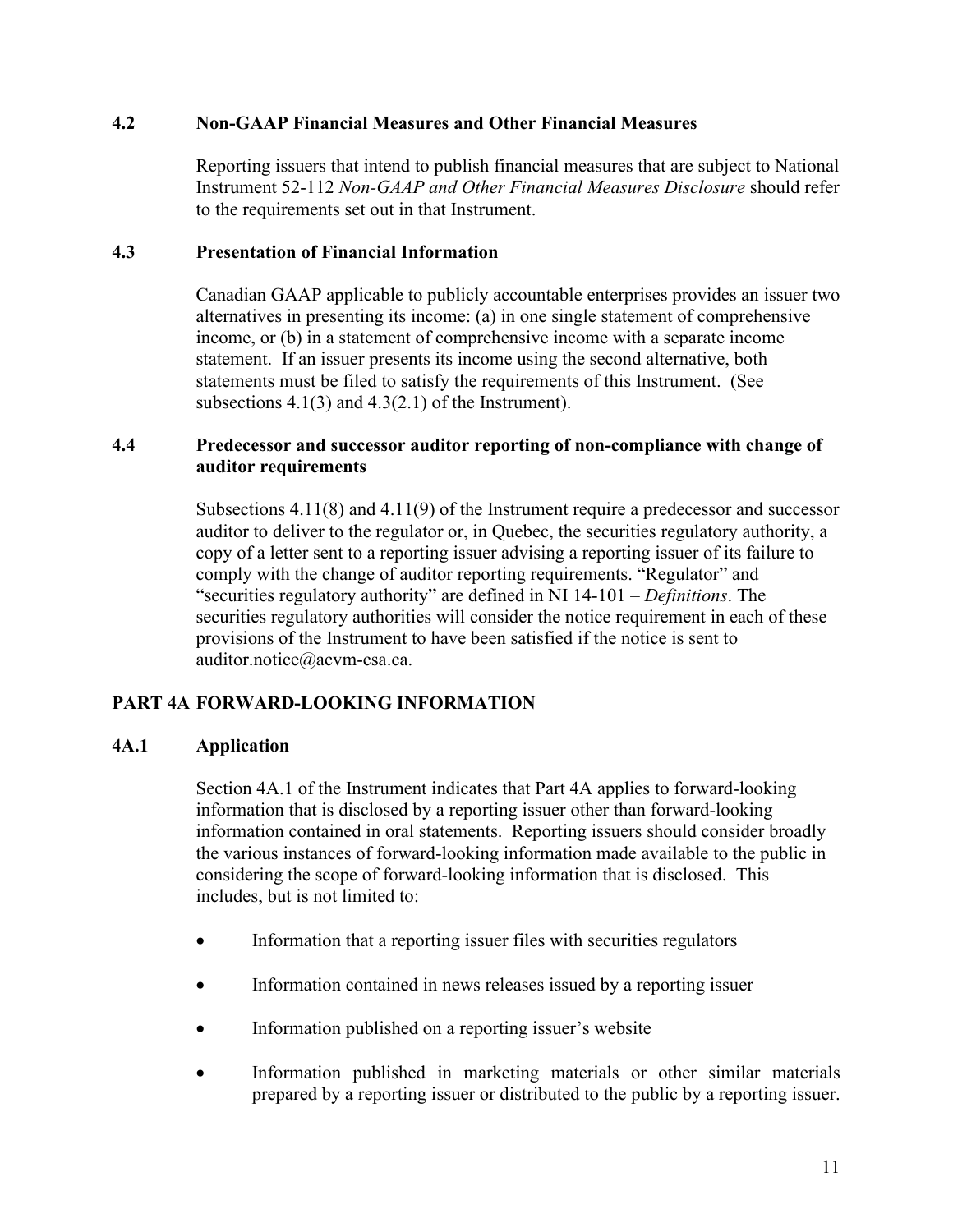### **4A.2 Reasonable Basis**

Section 4A.2 of the Instrument requires a reporting issuer to have a reasonable basis for any forward-looking information it discloses. When interpreting "reasonable basis", reporting issuers should consider:

- (a) the reasonableness of the assumptions underlying the forward-looking information; and
- (b) the process followed in preparing and reviewing forward-looking information.

### **4A.3 Material Forward-Looking Information**

Section 4A.3 and section 5.8 of the Instrument require a reporting issuer to include specified disclosure in material forward-looking information it discloses. Reporting issuers should exercise judgement when determining whether information is material. If a reasonable investor's decision whether or not to buy, sell or hold securities of the reporting issuer would be influenced or changed if the information were omitted or misstated, then the information is likely material.

Section 1.1 contains definitions of the terms "financial outlook" and "FOFI." We consider FOFI and most financial outlooks to be material forward-looking information. Examples of financial outlooks include expected revenue, profit or loss, earnings per share and R&D spending. A financial outlook relating to profit or loss is commonly referred to as "earnings guidance."

An example of forward-looking information that is not a financial outlook or FOFI would be an estimate of future store openings by an issuer in the retail industry. This type of information may or may not be material, depending on whether a reasonable investor's decision whether or not to buy, sell or hold securities of that issuer would be influenced or changed if the information were omitted or misstated.

### **4A.4 Location of Disclosure**

Section 4A.3 of the Instrument requires that any material forward-looking information include specified disclosure. This disclosure should be presented in a manner that allows an investor who reads the document or other material containing the forward-looking information to be able to readily:

- (a) understand that the forward-looking information is being provided in the document or other material;
- (b) identify the forward-looking information; and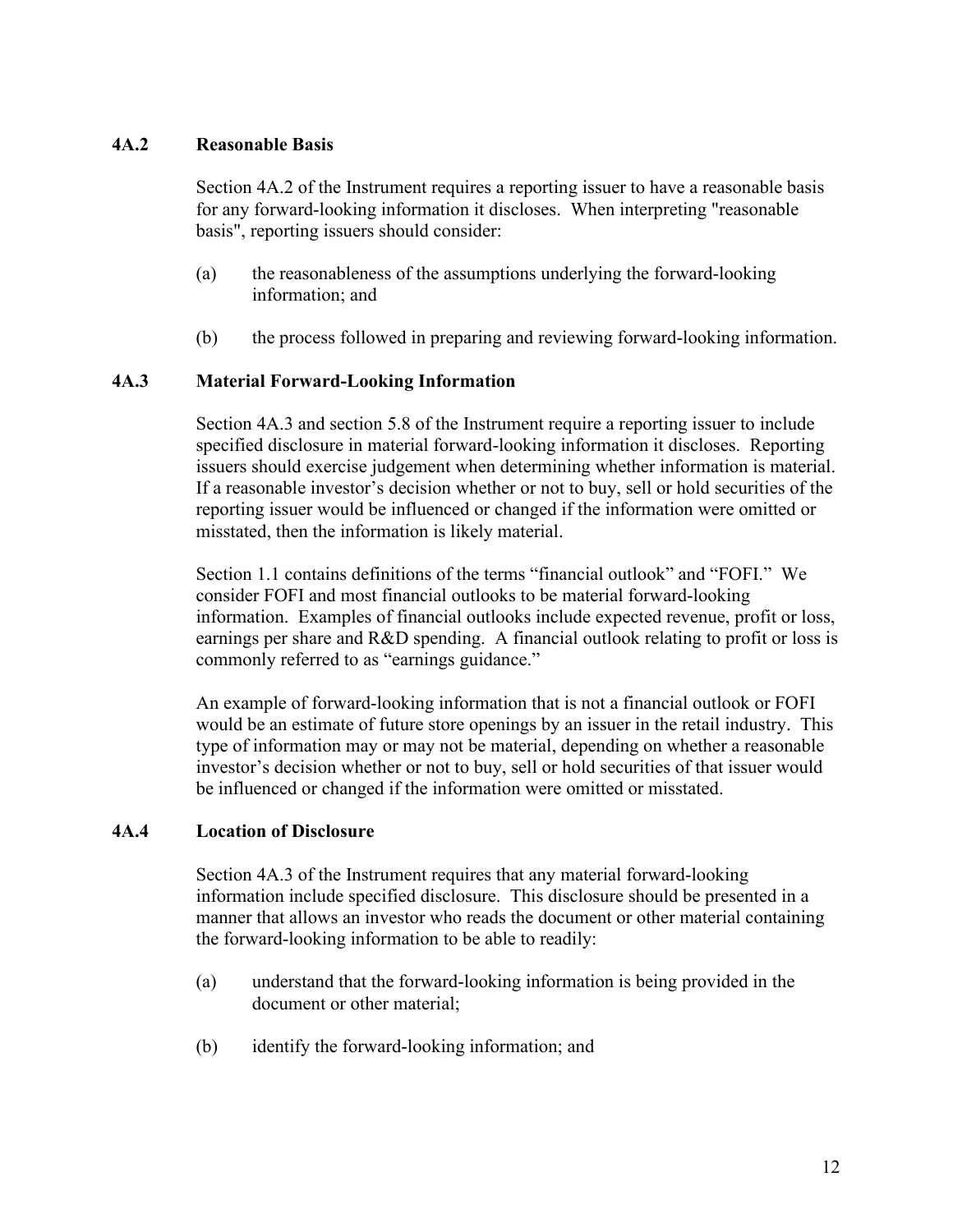(c) inform himself or herself of the material assumptions underlying the forwardlooking information and the material risk factors associated with the forwardlooking information.

### **4A.5 Disclosure of Cautionary Language and Material Risk Factors**

- (1) Paragraph 4A.3(b) of the Instrument requires a reporting issuer to accompany any material forward-looking information with disclosure that cautions users that actual results may vary from the forward-looking information and identifies material risk factors that could cause material variation. The material risk factors identified in the cautionary language should be relevant to the forward-looking information and the disclosure should not be boilerplate in nature.
- (2) The cautionary statements required by paragraph 4A.3(b) of the Instrument should identify significant and reasonably foreseeable factors that could reasonably be expected to cause results to differ materially from those projected in the material forward-looking statement. Reporting issuers should not interpret this as requiring a reporting issuer to anticipate and discuss everything that could conceivably cause results to differ.

# **4A.6 Disclosure of Material Factors or Assumptions**

Paragraph 4A.3(c) of the Instrument requires a reporting issuer to disclose the material factors or assumptions used to develop material forward-looking information. The factors or assumptions should be relevant to the forward-looking information. Disclosure of material factors or assumptions does not require an exhaustive statement of every factor or assumption applied – a materiality standard applies.

# **4A.7 Date of Assumptions**

Management of a reporting issuer that discloses material forward-looking information should satisfy itself that the assumptions are appropriate as of the date management discloses the material forward-looking information even though the material forwardlooking information may have been prepared at an earlier time, and may be based on information accumulated over a period of time.

# **4A.8 Time Period**

Paragraph 4B.2(2)(a) of the Instrument requires a reporting issuer to limit the period covered by FOFI or a financial outlook to a period for which the information can be reasonably estimated. In many cases that time period will not go beyond the end of the reporting issuer's next fiscal year. Some of the factors a reporting issuer should consider include the reporting issuer's ability to make appropriate assumptions, the nature of the reporting issuer's industry, and the reporting issuer's operating cycle.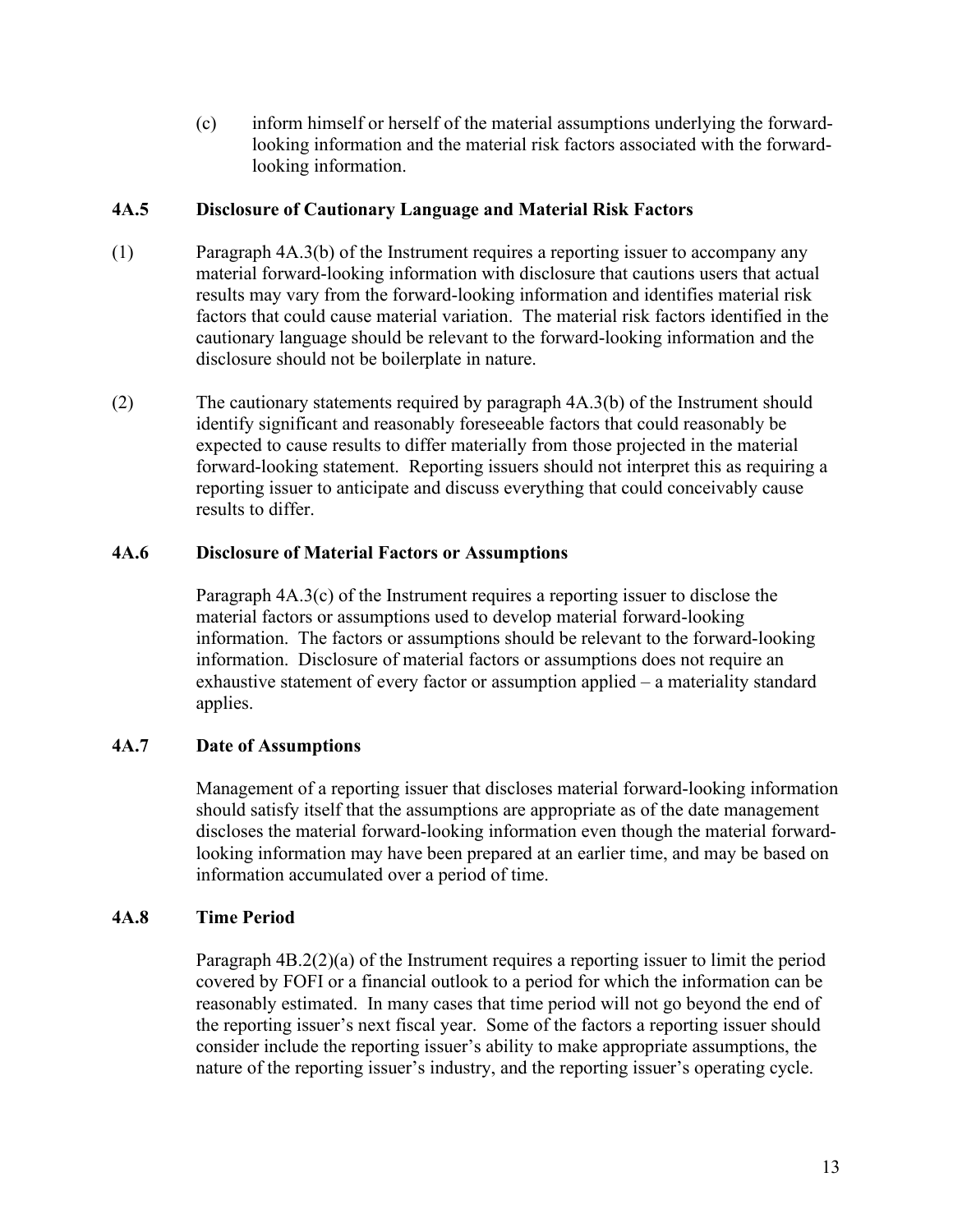### **PART 5 MD&A**

### **5.1 Delivery of MD&A**

Reporting issuers are not required to send a request form to their securityholders under Part 5 of the Instrument. This is because the request form that must be delivered under section 4.6 of the Instrument relates to both a reporting issuer's financial statements, and the MD&A applicable to those financial statements.

### **5.2 Additional Information for Venture Issuers Without Significant Revenue**

Section 5.3 of the Instrument requires certain venture issuers to provide in their annual or interim MD&A (unless the information is included in their annual financial statements or interim financial report), a breakdown of material costs whether expensed or recognized as assets. A component of cost is generally considered to be a material component if it exceeds the greater of

- (a) 20% of the total amount of the class; and
- (b) \$25,000.

### **5.3 Disclosure of Outstanding Share Data**

Section 5.4 of the Instrument requires disclosure of information relating to the outstanding securities of the reporting issuer as of the latest practicable date. The "latest practicable date" should be current, as close as possible, to the date of filing of the MD&A. Disclosing the number of securities outstanding at the period end is generally not sufficient to meet this requirement.

#### **5.4 Additional Disclosure for Equity Investees**

Section 5.7 of the Instrument requires issuers with significant equity investees to provide in their annual or, if the issuer is an issuer that is not providing disclosure in accordance with section 2.2.1 of Form 51-102F1, their interim MD&A (unless the information is included in their annual financial statements or interim financial report), summarized information about the equity investee. Generally, we will consider that an equity investee is significant if, using the financial statements of the equity investee and the issuer as at the issuer's financial year-end, either of the following apply:

- (a) for a reporting issuer that is not a venture issuer, the equity investee would meet the thresholds for the significance tests in Part 8;
- (b) for a venture issuer, the equity investee would meet the thresholds for the significance tests in Part 8 if "100 percent" is read as "40 percent".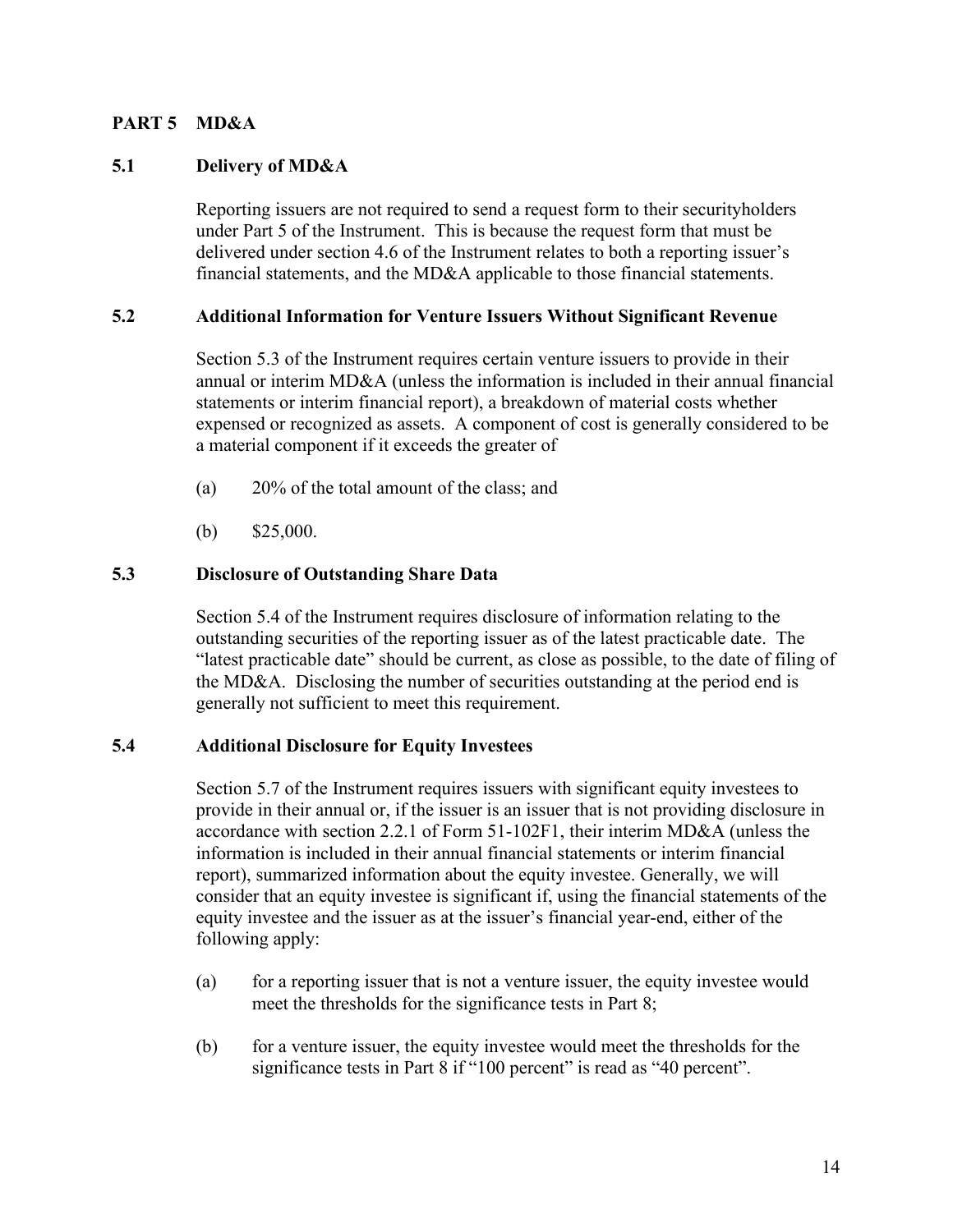#### **5.5 Previously Disclosed Material Forward-Looking Information**

(1) Subsection 5.8(2) of the Instrument requires a reporting issuer to discuss certain events and circumstances that occurred during the period to which its MD&A relates. The events to be discussed are those that are reasonably likely to cause actual results to differ materially from material forward-looking information for a period that is not yet complete. This discussion is only required if the reporting issuer previously disclosed the forward-looking information to the public. Subsection 5.8(2) also requires a reporting issuer to discuss the expected differences.

> For example, assume that a reporting issuer published FOFI for the current year assuming no change in the prime interest rate, but by the end of the second quarter the prime interest rate went up by 2%. In its MD&A for the second quarter, the reporting issuer should discuss the interest rate increase and its expected effect on results compared to those indicated in the FOFI.

A reporting issuer should consider whether the events and circumstances that trigger MD&A disclosure under subsection 5.8(2) of the Instrument might also trigger material change reporting requirements under Part 7 of the Instrument.

(2) Subsection 5.8(4) of the Instrument requires a reporting issuer to disclose and discuss material differences between actual results for the annual or interim period to which its MD&A relates and any FOFI or financial outlook for that period that the reporting issuer previously disclosed to the public. A reporting issuer should disclose and discuss material differences for material individual items included in the FOFI or financial outlook, including assumptions.

> For example, if the actual dollar amount of revenue approximates forecasted revenue but the sales mix or sales volume differs materially from what the reporting issuer expected, the reporting issuer should explain the differences.

(3) Subsection 5.8(5) of the Instrument addresses a reporting issuer's decision to withdraw previously disclosed material forward-looking information. The subsection requires the reporting issuer to disclose that decision and discuss the events and circumstances that led the reporting issuer to the decision to withdraw the material forward-looking information, including a discussion of the assumptions included in the material forward-looking information that are no longer valid. A reporting issuer should consider whether the events and circumstances that trigger MD&A disclosure under subsection 5.8(5) of the Instrument might also trigger material change reporting requirements under Part 7 of the Instrument. We encourage all reporting issuers to promptly communicate to the market a decision to withdraw material forward-looking information, even if the material change reporting requirements are not triggered.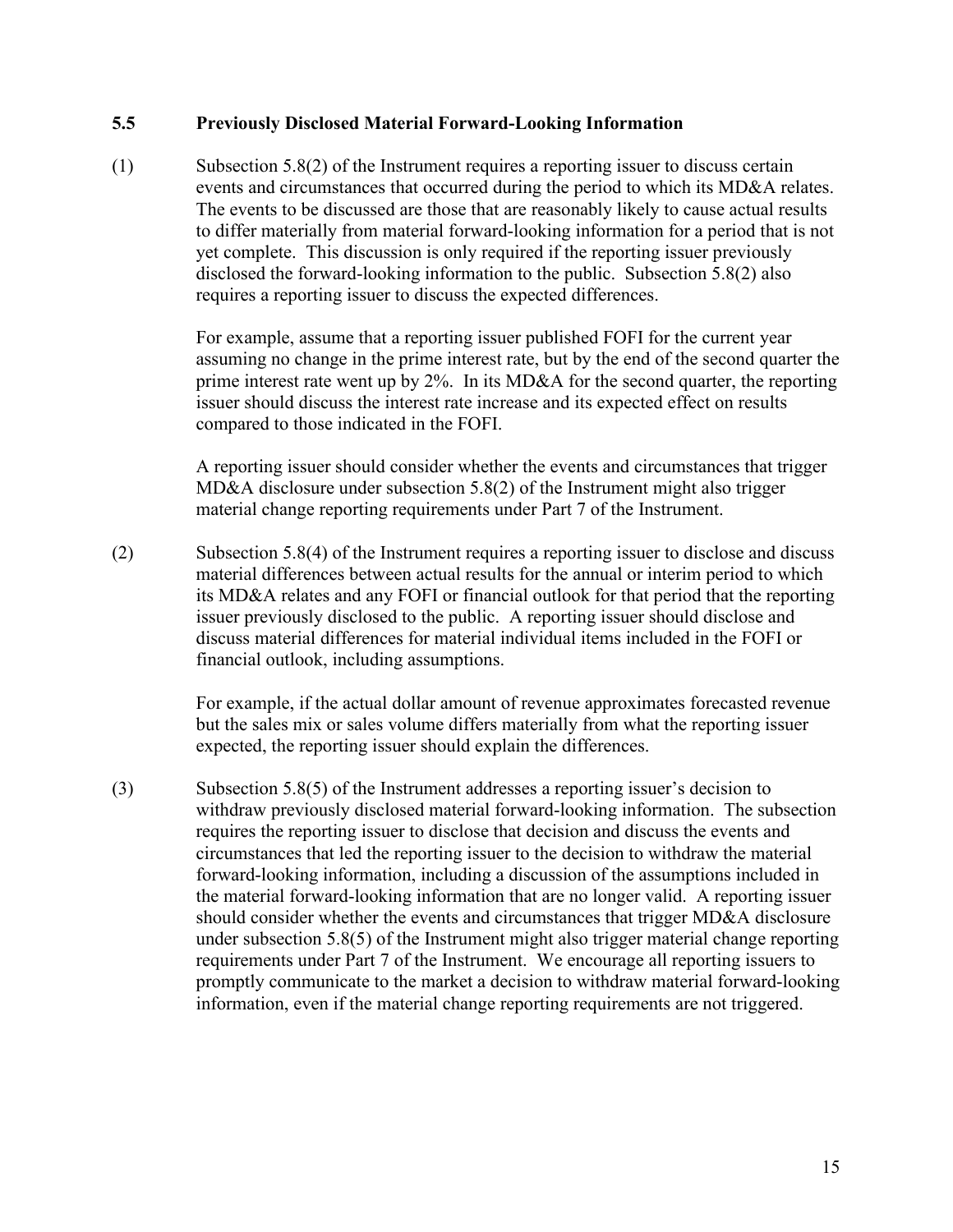### **5.6 Venture Issuers - Quarterly Highlights**

- (1) A venture issuer that provides quarterly highlights is not required to update its annual MD&A in the quarterly highlights. However, to meet the requirements of section 2.2.1 of Form 51-102F1, the venture issuer should disclose in its quarterly highlights any change, if material, from plans disclosed in the annual MD&A. For example, if a mining issuer discloses a drill program in its annual MD&A and decides to make a change to that drill program in a subsequent interim period, that change, if material, should be disclosed in the quarterly highlights for that period.
- (2) Although all venture issuers have the option of providing quarterly highlights, there are some instances where a venture issuer may want to consider providing full interim MD&A instead of quarterly highlights. We believe the option to use quarterly highlights will likely satisfy the needs of investors in smaller venture issuers. However, investors in larger venture issuers, including those with significant revenue, may want full interim MD&A to assist them in making informed investment decisions. Issuers will likely take the needs of their investors into consideration when determining whether to provide quarterly highlights or full interim MD&A.
- (3) For greater certainty, a reference to interim MD&A is a reference to the quarterly highlights a venture issuer has the option of providing in accordance with section 2.2.1 of Form 51-102F1. As such, any requirements in National Instrument 52-109 *Certification of Disclosure in Issuer's Annual and Interim Filings* that apply to interim MD&A will apply to the quarterly highlights.

# **PART 6 AIF**

### **6.1 Additional and Supporting Documentation**

Any material incorporated by reference in an AIF is required to be filed with the AIF unless the material has been previously filed. When a reporting issuer using SEDAR files a previously unfiled document with its AIF, the reporting issuer should ensure that the document is filed under the appropriate SEDAR filing type and document type specifically applicable to the document, rather than generic type "Documents Incorporated by Reference". For example, a reporting issuer that has incorporated by reference an information circular in its AIF and has not previously filed the circular should file the circular under the "Management Proxy Materials" filing subtype and the "Management proxy/information circular" document type.

If the reporting issuer incorporates a document, or a portion of a document, by reference into its AIF, and that document, or that portion of the document, as applicable, incorporates another document by reference, the issuer must also file the underlying document with its AIF.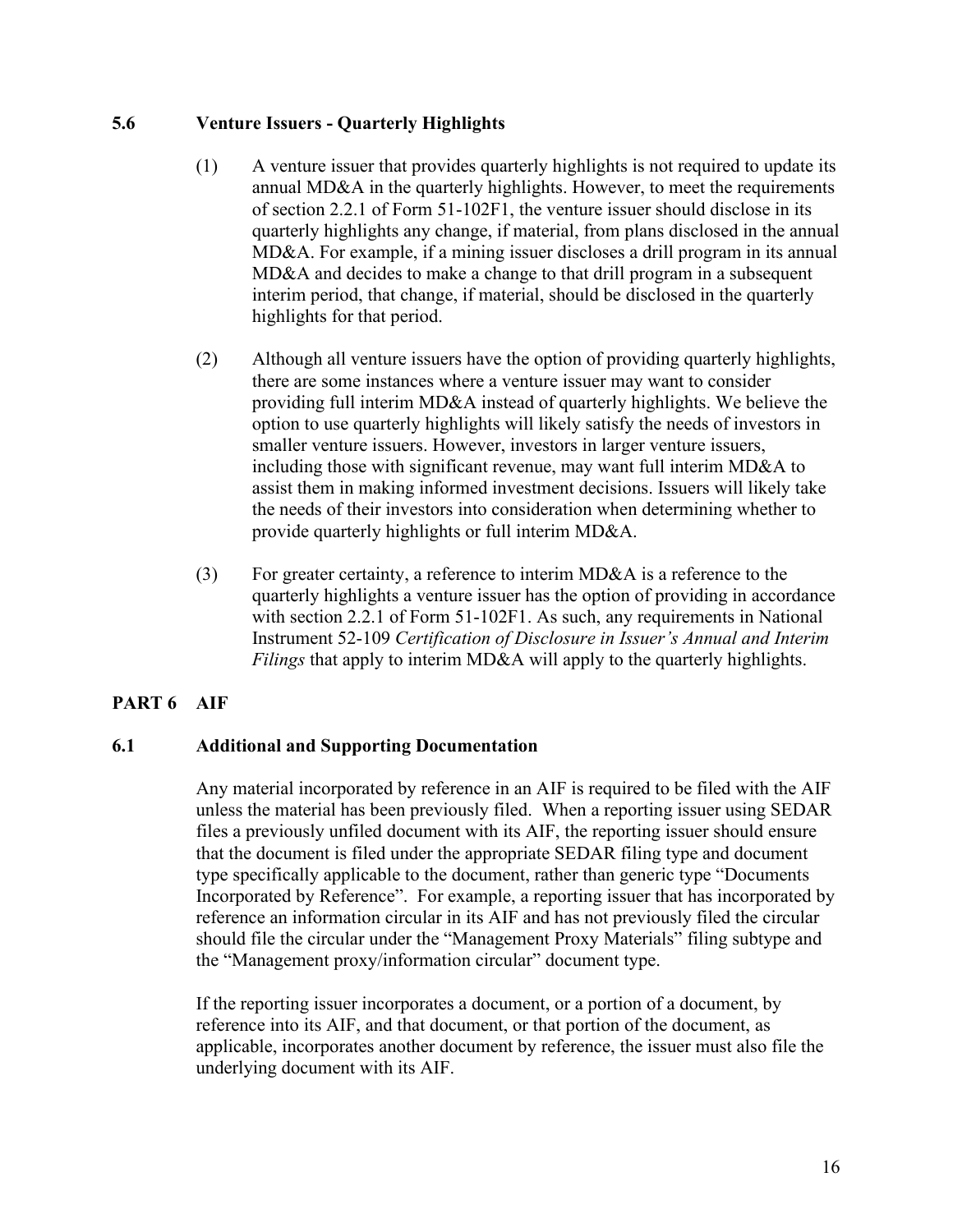# **6.2 AIF Disclosure of Asset-backed Securities**

- (1) **Factors to consider**  Issuers that have distributed asset-backed securities under a prospectus are required to provide disclosure in their AIF under section 5.3 of Form 51-102F2. Issuers of asset-backed securities must determine which other prescribed disclosure is applicable and ought to be included in the AIF. Disclosure for a special purpose issuer of asset-backed securities will generally explain
	- the nature, performance and servicing of the underlying pool of financial assets;
	- the structure of the securities and dedicated cash flows; and
	- any third party or internal support arrangements established to protect holders of the asset-backed securities from losses associated with non-performance of the financial assets or disruptions in payment.

The nature and extent of required disclosure may vary depending on the type and attributes of the underlying pool and the contractual arrangements through which holders of the asset-backed securities take their interest in such assets.

An issuer of asset-backed securities should consider the following factors when preparing its AIF:

- 1. The extent of disclosure respecting an issuer will depend on the extent of the issuer's on-going involvement in the conversion of the assets comprising the pool to cash and the distribution of cash to securityholders; this involvement may, in turn, vary dramatically depending on the type, quality and attributes of the assets comprising the pool and on the overall structure of the transaction.
- 2. Disclosure about the business and affairs of the issuer should relate to the financial assets underlying the asset-backed securities.
- 3. Disclosure about the originator or the seller of the underlying financial assets will often be relevant to investors in the asset-backed securities particularly where the originator or seller has an on-going involvement with the financial assets comprising the pool. For example, if asset-backed securities are serviced with the cash flows from a revolving pool of receivables, an evaluation of the nature and reliability of the future origination or the future sales of underlying assets by the seller to or through the issuer may be a critical aspect of an investor's investment decision.

To address this, the focus of disclosure respecting an originator or seller of the underlying financial assets should deal with whether there are current circumstances that indicate that the originator or seller will not generate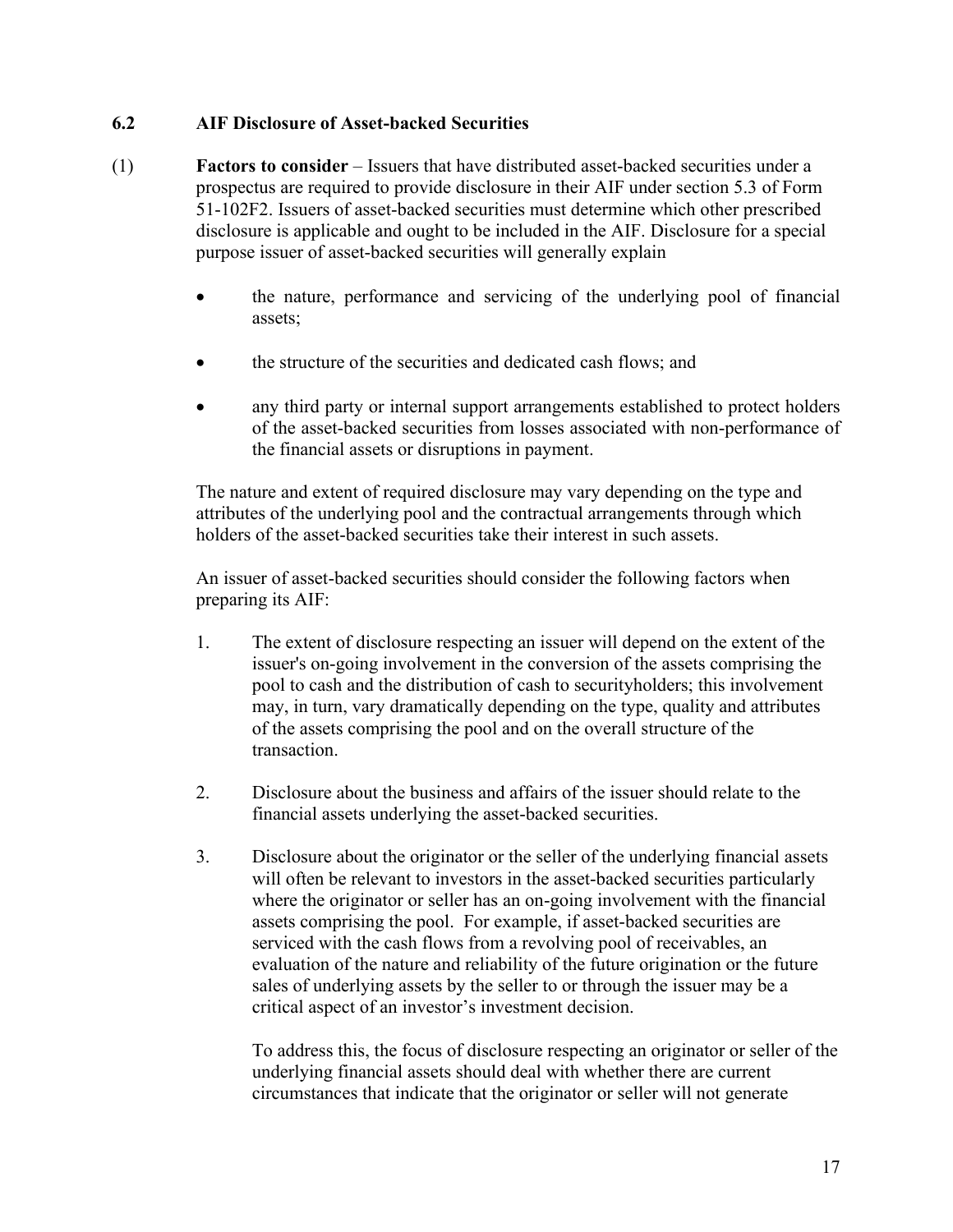adequate assets in the future to avoid an early liquidation of the pool and, correspondingly, an early payment of the asset-backed securities. Summary historical financial information respecting the originator or seller will ordinarily be adequate to satisfy the disclosure requirement applicable to the originator or seller in circumstances where the originator or seller has an ongoing relationship with the assets comprising the pool.

Financial information respecting the pool of assets to be described and analyzed in the AIF will consist of information commonly set out in servicing reports prepared to describe the performance of the pool and the specific allocations of profit, loss and cash flows applicable to outstanding asset-backed securities made during the relevant period.

(2) **Underlying pool of assets** – Paragraph 5.3(2)(a) of Form 51-102F2 requires issuers of asset-backed securities that were distributed by way of prospectus to include financial disclosure relating to the composition of the underlying pool of financial assets, the cash flows from which service the asset-backed securities. Disclosure respecting the composition of the pool will vary depending upon the nature and number of the underlying financial assets. For example, in a geographically dispersed pool of financial assets, it may be appropriate to provide a summary disclosure based on the location of obligors. In the context of a revolving pool, it may be appropriate to provide details relating to aggregate outstanding balances during a year to illustrate historical fluctuations in asset origination due, for example, to seasonality. In pools of consumer debt obligations, it may be appropriate to provide a breakdown within ranges of amounts owing by obligors in order to illustrate limits on available credit extended.

### **PART 7 MATERIAL CHANGE REPORTS**

#### **7.1 Publication of News Release**

Section 7.1 of the Instrument requires reporting issuers to immediately issue and file a news release disclosing the nature of a material change. This requirement is substantively the same as the material change reporting requirements in some securities legislation for the news release to be issued *forthwith*.

#### **PART 8 BUSINESS ACQUISITION REPORTS**

#### **8.1 Obligations to File a Business Acquisition Report**

(1) **Filing of a Material Change Report** – The requirement in the Instrument for a reporting issuer to file a business acquisition report is in addition to the reporting issuer's obligation to file a material change report, if the significant acquisition constitutes a material change.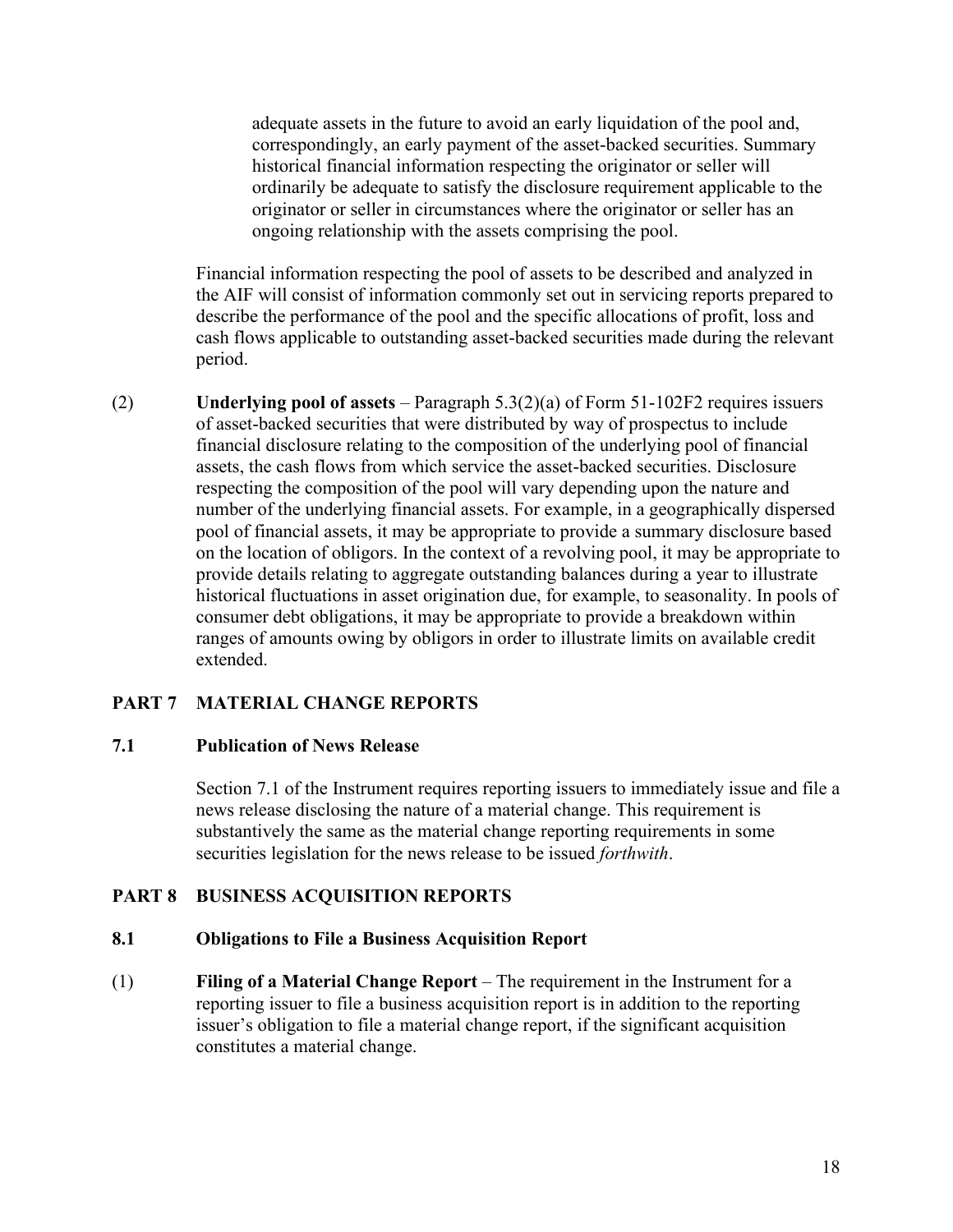- (2) **Filing of a Business Acquisition Report by SEC Issuers** If a document or a series of documents that an SEC issuer files with or furnishes to the SEC in connection with a business acquisition contains all of the information, including financial statements, required to be included in a business acquisition report under the Instrument, the SEC issuer may file a copy of the documents as its business acquisition report.
- (3) **Financial Statement Disclosure of Significant Acquisitions**  Reporting issuers are reminded that National Instrument 52-107 *Acceptable Accounting Principles and Auditing Standards* prescribes the accounting principles and auditing standards that must be used to prepare and audit the financial statements required by Part 8 of the Instrument.
- (4) **Acquisition of a Business** A reporting issuer that has made a significant acquisition must include in its business acquisition report certain financial statements of each business acquired. The term "business" should be evaluated in light of the facts and circumstances involved. We generally consider that a separate entity, a subsidiary or a division is a business and that in certain circumstances a smaller component of a company may also be a business, whether or not the business previously prepared financial statements. In determining whether an acquisition constitutes the acquisition of a business, a reporting issuer should consider the continuity of business operations, including the following factors:
	- (a) whether the nature of the revenue producing activity or potential revenue producing activity will remain generally the same after the acquisition; and
	- (b) whether any of the physical facilities, employees, marketing systems, sales forces, customers, operating rights, production techniques or trade names are acquired by the reporting issuer instead of remaining with the vendor after the acquisition.

Reporting issuers are reminded that an acquisition may constitute the acquisition of a business for securities legislation purposes, even if the acquired set of activities or assets does not meet the definition of a "business" for accounting purposes.

# (4.1) **Determination of what constitutes a business – mining assets**

While an acquisition of mining assets may constitute an acquisition of a business for securities legislation purposes even if the acquired assets do not meet the definition of a "business" for accounting purposes, we would not consider an acquisition of mining assets to be a business requiring a business acquisition report if all of the following apply:

- (a) the acquisition of the mining assets was an arm's length transaction;
- (b) no other assets were transferred and no other liabilities were assumed as part of the acquisition;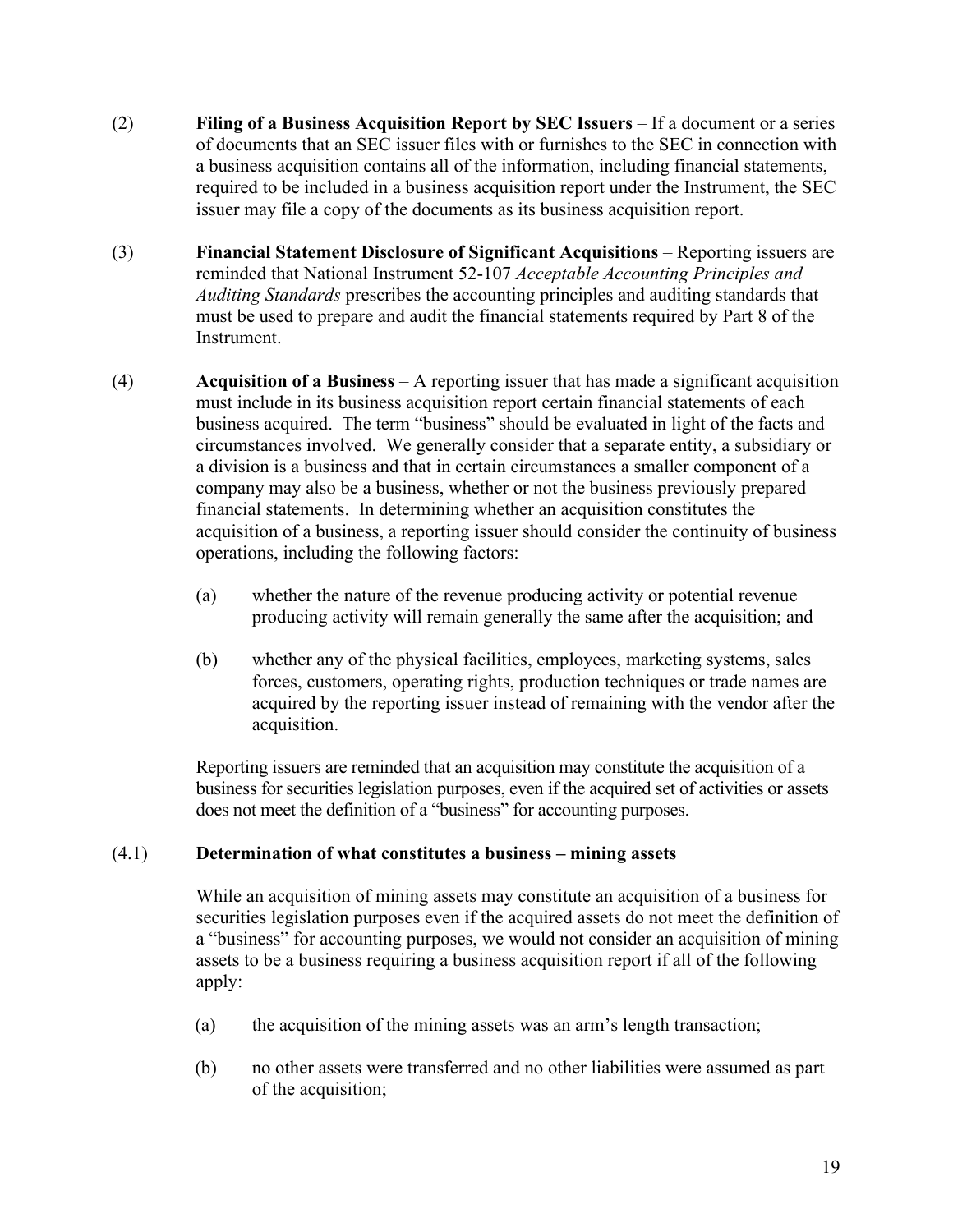- (c) there has been no exploration, development or production activity on the mining assets in the 2 years prior to the acquisition.
- (5) **Acquisition by a Subsidiary** If a reporting issuer's subsidiary, which is also a reporting issuer, has acquired a business, both the parent and subsidiary must test the significance of the acquisition. Even if the subsidiary files a business acquisition report, the parent must also file a business acquisition report if the acquisition is also significant for the parent.

# **8.2 Significance Tests**

- (1) **Application of Significance Tests –** Subsection 8.3(2) of the Instrument sets out the required significance tests for determining whether an acquisition of a business by a reporting issuer is a "significant acquisition". The application of the significance tests depends on the status of the reporting issuer such that:
	- (a) if the reporting issuer is not a venture issuer, an acquisition is significant if it satisfies two or more of the significance tests at a 30% threshold; or
	- (b) if the reporting issuer is a venture issuer, an acquisition is significant if it satisfies either of the asset or investment test at a 100% threshold.

The test must be applied as at the acquisition date using the most recent audited annual financial statements of the reporting issuer and the business.

(2) **Business Using Accounting Principles Other Than Those Used by the Reporting Issuer** – Subsection 8.3(13) of the Instrument provides that, for the purposes of calculating the significance tests, the amounts used for the business or related businesses must, subject to subsection 8.3(13.1) of the Instrument, be based on the issuer's GAAP, and translated into the same presentation currency as that used in the reporting issuer's financial statements. This means that in some cases the amounts must be converted to the issuer's GAAP and translated into the same presentation currency as that used in the reporting issuer's financial statements.

> Subsection 8.3(13.1) of the Instrument exempts venture issuers from the requirement in paragraph 8.3(13)(a) that, for the purposes of calculating the significance tests, the amounts used for the business or related businesses must be based on the issuer's GAAP, but only where the financial statements for the business or related businesses were prepared in accordance with Canadian GAAP applicable to private enterprises and certain other conditions are met.

> National Instrument 52-107 *Acceptable Accounting Principles and Auditing Standards* permits financial statements for a business or related businesses to be prepared in accordance with U.S. GAAP without reconciliation to the issuer's GAAP. This does not impact the application of paragraph 8.3(13)(a) of the Instrument. Thus,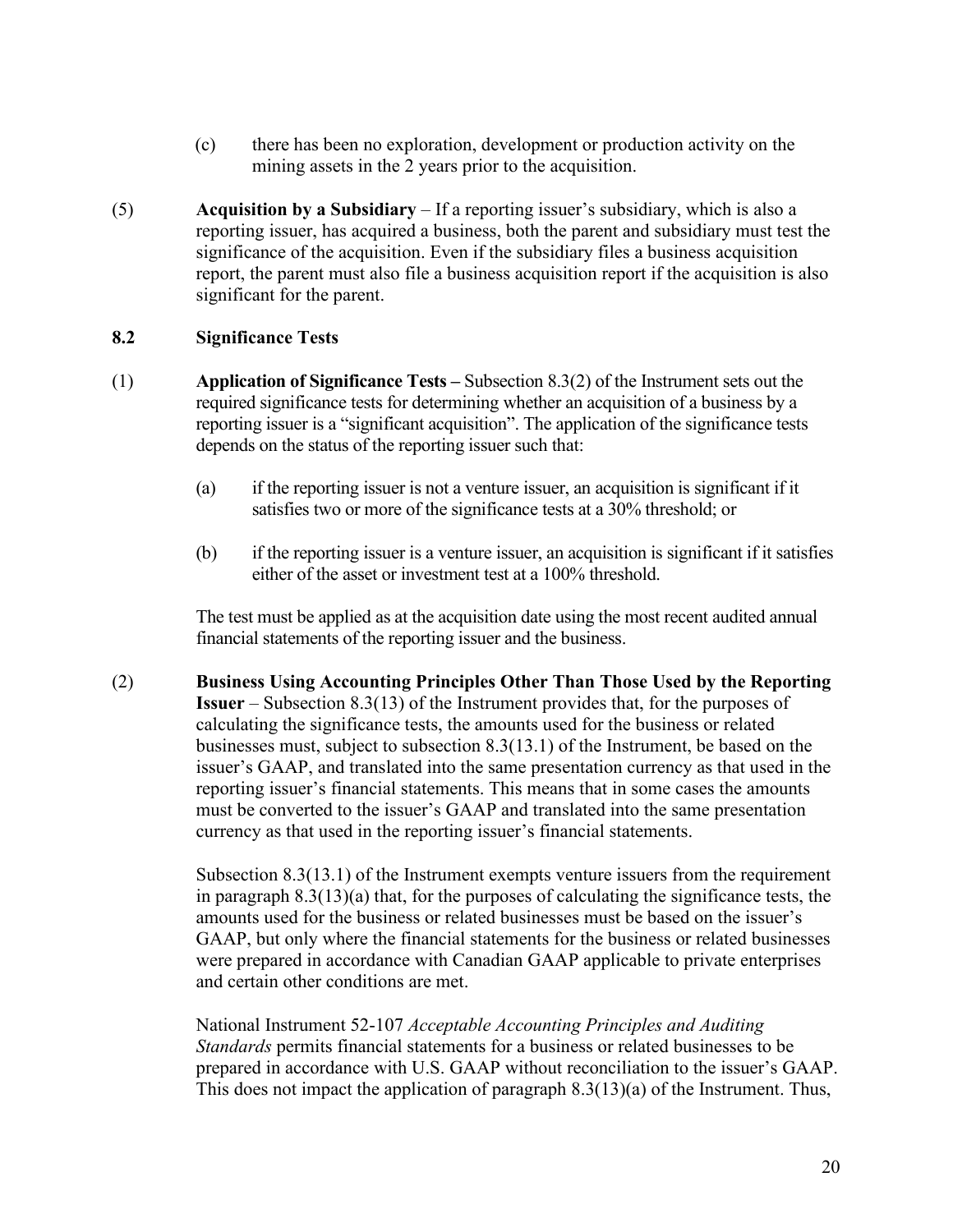if the issuer's GAAP is not U.S. GAAP, paragraph 8.3(13)(a) of the Instrument requires, for the purposes of calculating the significance tests, that the amounts used for the business or related businesses be based on the issuer's GAAP.

Paragraph 8.3(13)(b) of the Instrument applies to all issuers and requires, for the purpose of calculating the significance tests, that the amounts used for the business or related businesses be translated into the same presentation currency as that used in the reporting issuer's financial statements.

- (3) **Acquisition of a Previously Unaudited Business** Subsections 8.3(2) and 8.3(4) of the Instrument require the significance of an acquisition to be determined using the most recent audited annual financial statements of the reporting issuer and the business acquired. However, if the annual financial statements of the business or related businesses for the most recently completed financial year were not audited, subsection 8.3(14) of the Instrument permits use of the unaudited annual financial statements for the purpose of applying the significance tests. If the acquisition is determined to be significant, then the annual financial statements required by subsection 8.4(1) of the Instrument must be audited.
- (3.1) **Application of Significance Tests for Business Combinations Achieved in Stages** – IFRS 3 *Business Combinations*, requires that when a business combination is achieved in stages the acquirer's previously held equity interest in the acquiree is remeasured at its acquisition date fair value with any resulting gain or loss recognized in profit or loss. The remeasurement of the previously held equity interest should not be included in the asset or the investment test and the resulting gain or loss from remeasurement should not be included in the profit or loss test. (See subsection 8.3(4.1) of the Instrument).
- (4) **Application of Investment Test for Significance of an Acquisition** One of the significance tests set out in subsections 8.3(2) and (4) of the Instrument is whether the reporting issuer's consolidated investments in and advances to the business or related businesses exceed a specified percentage of the consolidated assets of the reporting issuer. In applying this test, the "investments in" the business should be determined using the consideration transferred, measured in accordance with the issuer's GAAP, including any contingent consideration. In addition, any payments made in connection with the acquisition which would not constitute consideration transferred but which would not have been paid unless the acquisition had occurred, should be considered part of investments in and advances to the business for the purpose of applying the significance tests. Examples of such payments include loans, royalty agreements, lease agreements and agreements to provide a pre-determined amount of future services. For purposes of the investment test, "consideration transferred" should be adjusted to exclude the carrying value of assets transferred by the reporting issuer to the business or related businesses that will remain with the business or related businesses after the acquisition.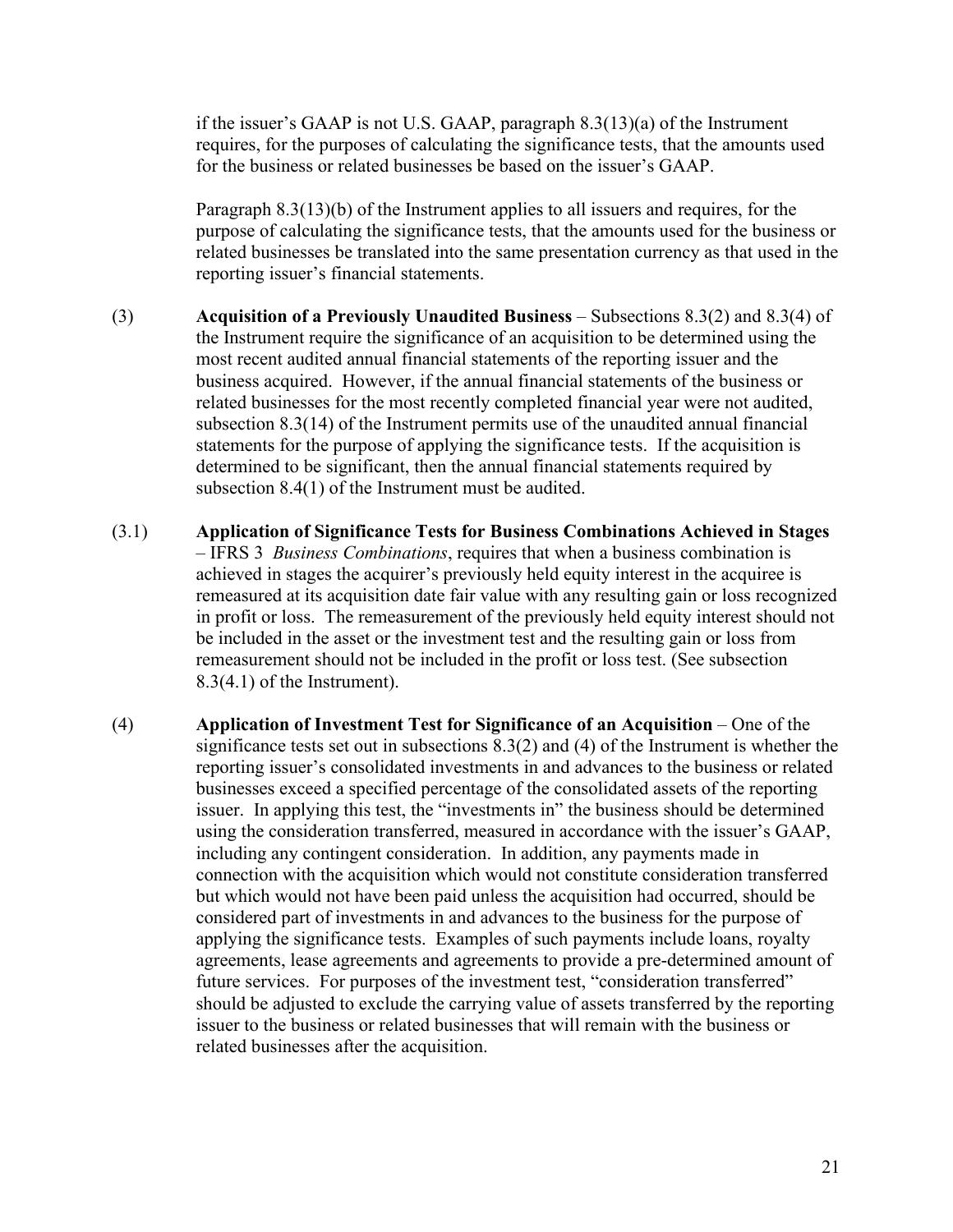(5) **Application of the Significance Tests When the Financial Year Ends are Non-Coterminous** – Subsection 8.3(2) of the Instrument requires the significance of a business acquisition to be determined using the most recent audited annual financial statements of both the reporting issuer and the acquired business. For the purpose of applying the tests under this subsection, the year-ends of the reporting issuer and the acquired business need not be coterminous. Accordingly, neither the audited annual financial statements of the reporting issuer nor those of the business should be adjusted for the purposes of applying the significance tests. However, if the acquisition of a business is determined to be significant and pro forma income statements are required by subsection 8.4(5) of the Instrument and, if the business' year-end is more than 93 days before the reporting issuer's year-end, the business' reporting period required under paragraph 8.4(7)(c) of the Instrument should be adjusted to reduce the gap to 93 days or less. Refer to subsection 8.7(3) of this Policy for further guidance.

# **8.3 Optional Significance Tests**

- (1) **Optional Significance Tests** Decrease in Significance If an acquisition is determined under subsection 8.3(2) of the Instrument to be significant, a reporting issuer has the option under subsections 8.3(3) and (4) of the Instrument of applying optional significance tests using more recent financial statements than those used for the required significance tests in subsection 8.3(2). The optional significance tests under subsections 8.3(3) and (4) have been included to recognize the possible growth of a reporting issuer between the date of its most recently completed year-end and the date of filing a business acquisition report and the corresponding potential decline in significance of the acquisition to the reporting issuer.
- (2) **Availability of the Optional Significance Tests** The optional significance tests permitted under subsections 8.3(4) and (6) of the Instrument are available to all reporting issuers. However, depending on how or when a reporting issuer integrates the acquired business into its existing operations and the nature of post-acquisition financial records it maintains for the acquired business, it may not be possible for a reporting issuer to apply the optional significance test under subsection 8.3(6).
- (3) **Optional Investment Test** For the purpose of applying the optional investment test under paragraph 8.3(4)(b) of the Instrument, the reporting issuer's investments in and advances to the business should be as at the acquisition date and not as at the date of the reporting issuer's financial statements used to determine its consolidated assets for the optional investment test.
- (4) **Optional Profit or Loss Test based on Pro Forma Information** A reporting issuer may apply the optional profit or loss test in subsection 8.3(11.1) of the Instrument based on more recent pro forma consolidated specified profit or loss. By permitting reporting issuers to base the optional profit or loss test on pro forma consolidated specified profit or loss, this test recognizes the possible growth of a reporting issuer as a result of acquisitions completed between its most recently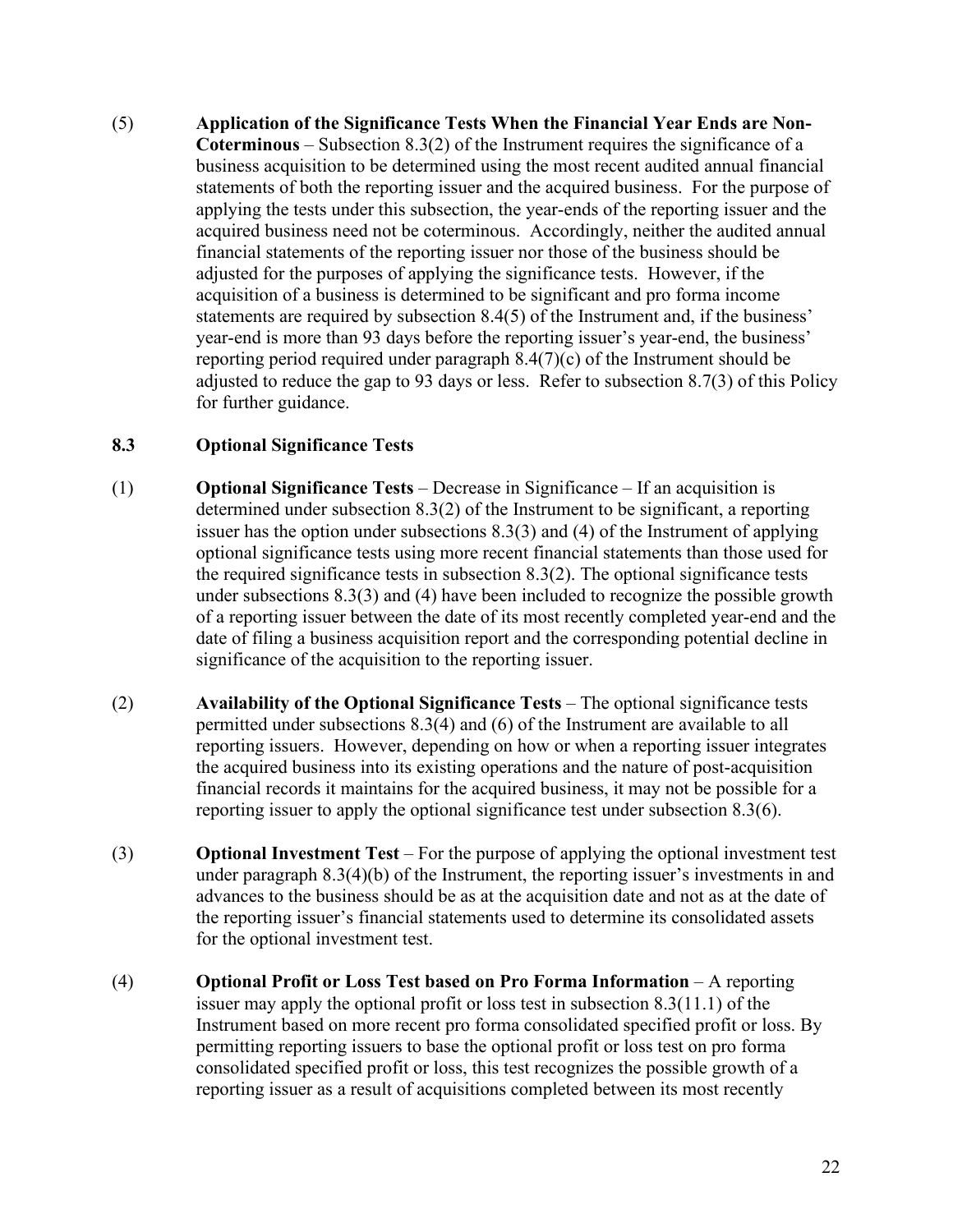completed year end and the date of filing a business acquisition report and the corresponding potential decline in significance of the acquisition to the reporting issuer.

### **8.4 Financial Statements of Related Businesses**

Subsection 8.4(8) of the Instrument requires that if a reporting issuer includes in its business acquisition report financial statements for more than one related business, separate financial statements must be presented for each business except for the periods during which the businesses were under common control or management, in which case the reporting issuer may present the financial statements on a combined basis. Although one or more of the related businesses may be insignificant relative to the others, separate financial statements of each business for the same number of periods required must be presented. Relief from the requirement to include financial statements of the least significant related business or businesses may be granted depending on the facts and circumstances.

# **8.5 Application of the Significance Tests for Multiple Investments in the Same Business**

Subsection 8.3(11) of the Instrument explains how the significance test should be applied when the reporting issuer has made multiple investments in the same business. If the reporting issuer acquired an interest in the business in a previous year and that interest is reflected in the most recent audited annual financial statements of the reporting issuer filed, then the issuer should determine the significance of only the incremental investment in the business which is not reflected in the reporting issuer's most recent audited annual financial statements filed.

# **8.6 Preparation of Divisional and Carve-out Financial Statements**

- (1) **Interpretations**  In this section of this Policy, unless otherwise stated,
	- (a) a reference to "a business" includes a division or some lesser component of another business acquired by a reporting issuer that constitutes a significant acquisition; and
	- (b) the term "parent" refers to the vendor from whom the reporting issuer purchased a business.
- (2) **Acquisition of a Division** As discussed in subsection 8.1(4) of this Policy, the acquisition of a division of a business and in certain circumstances, a lesser component of a person or company, may constitute an acquisition of a business for purposes of the Instrument, whether or not the subject of the acquisition previously prepared financial statements. To determine the significance of the acquisition and comply with the requirements for financial statements in a business acquisition report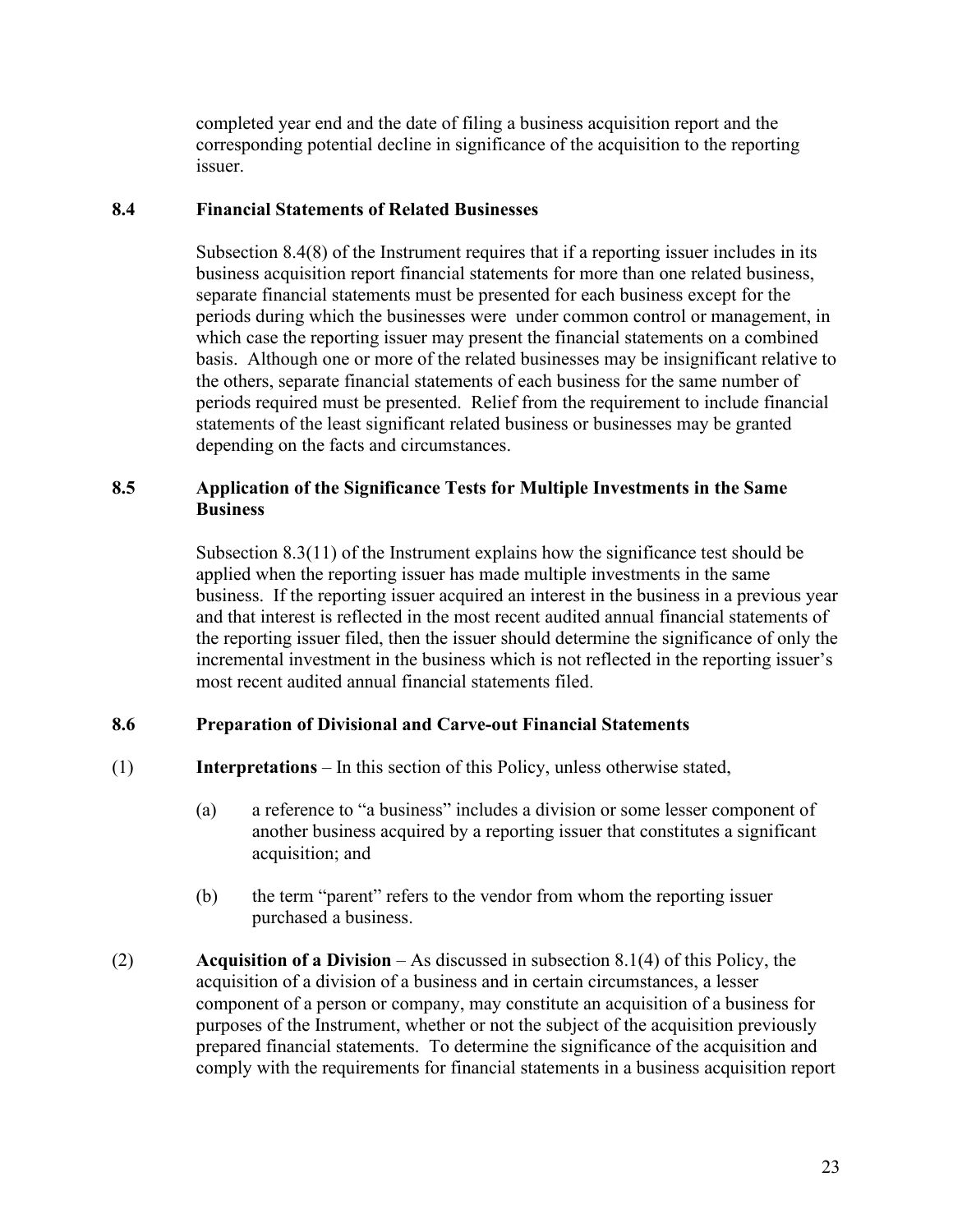under Part 8 of the Instrument, financial statements for the business must be prepared. This section provides guidance on preparing these financial statements.

(3) **Divisional and Carve-Out Financial Statements** – The terms "divisional" and "carve-out" financial statements are often used interchangeably although a distinction is possible. Some companies maintain separate financial records and financial statements for a business activity or unit that is operated as a division. Financial statements prepared from these financial records are often referred to as "divisional" financial statements. In other circumstances, no separate financial records for a business activity are maintained; they are simply consolidated with the parent's records. In these cases, if the parent's financial records are sufficiently detailed, it is possible to extract or "carve-out" the information specific to the business activity in order to prepare separate financial statements of that business. Financial statements prepared in this manner are commonly referred to as "carve-out" financial statements. The guidance in this section applies to the preparation of both divisional and carveout financial statements unless otherwise stated.

### (4) **Preparation of Divisional and Carve-Out Financial Statements**

- (a) When complete financial records of the business acquired have been maintained, those records should be used for preparing and auditing the financial statements of the business. For the purposes of this section, it is presumed that the parent maintains separate financial records for its divisions.
- (b) When complete financial records of the business acquired do not exist, carve-out financial statements should be prepared.
- (5) **Statements of Assets Acquired, Liabilities Assumed and Statements of Operations** – When it is impracticable to prepare carve-out financial statements of a business, a reporting issuer may be required to include in its business acquisition report an audited statement of assets acquired and liabilities assumed and a statement of operations of the business. The statement of operations should exclude only those indirect operating costs not directly attributable to the business, such as corporate overhead. If indirect operating costs were previously allocated to the business and there is a reasonable basis of allocation, they should not be excluded.

# **8.7 Preparation of Pro Forma Financial Statements Giving Effect to Significant Acquisitions**

(1) **Objective and Basis of Preparation** – The objective of pro forma financial statements is to illustrate the impact of a transaction on a reporting issuer's financial position and financial performance by adjusting the historical financial statements of the reporting issuer to give effect to the transaction. Accordingly, the pro forma financial statements should be prepared on the basis of the reporting issuer's financial statements as already filed. No adjustment should be made to eliminate discontinued operations.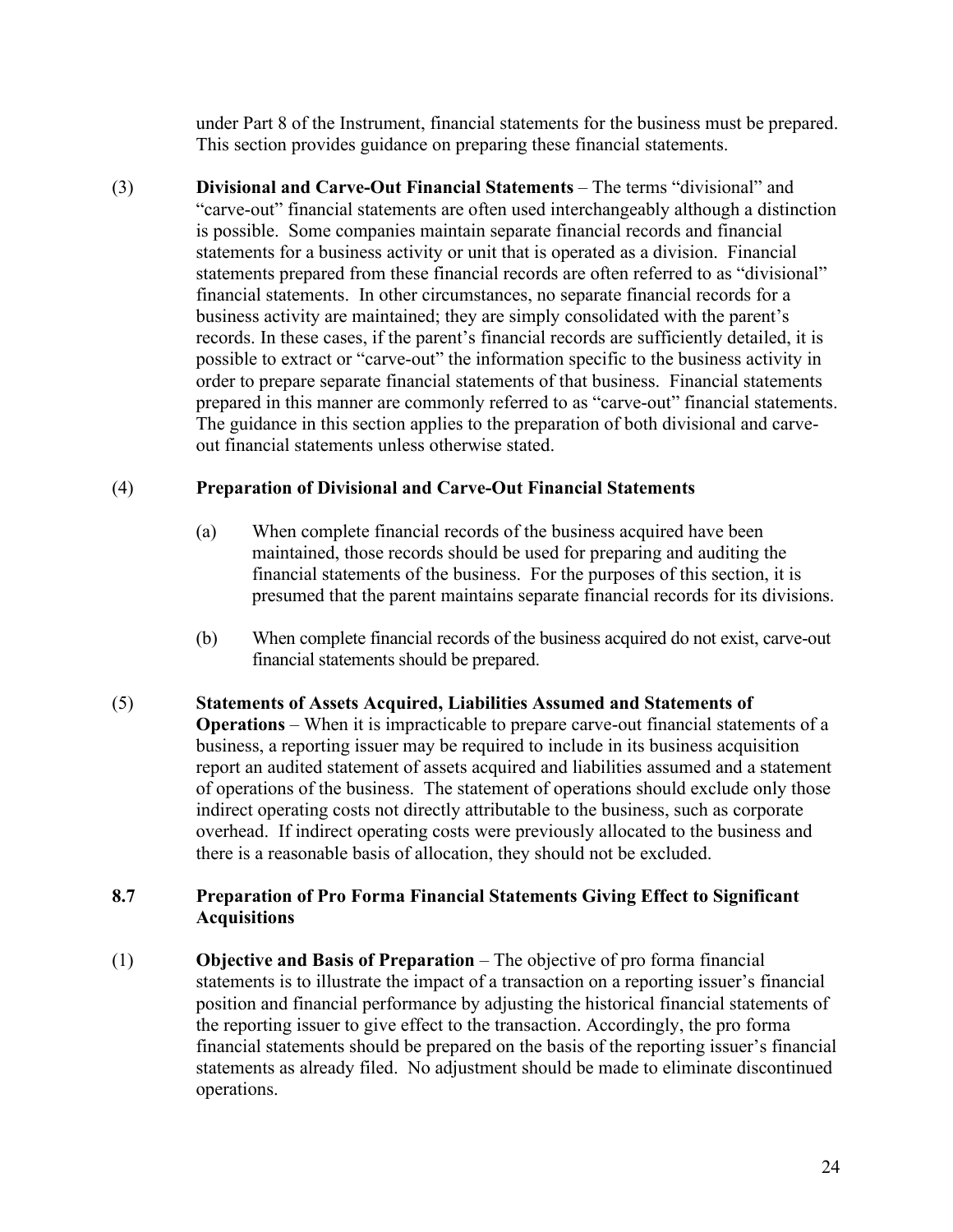- (2) **Pro Forma Statement of Financial Position** Subsection 8.4(5) of the Instrument does not require a pro forma statement of financial position to be prepared to give effect to significant acquisitions that are reflected in the reporting issuer's most recent annual or interim statement of financial position filed under the Instrument.
- (3) **Non-coterminous Year-ends** Where the financial year-end of a business differs from the reporting issuer's year-end by more than 93 days, paragraph  $8.4(7)(c)$ requires a statement of comprehensive income for the business to be constructed for a period of 12 consecutive months. For example, if the constructed reporting period is 12 months and ends on June 30, the 12 months should commence on July 1 of the immediately preceding year; it should not begin on March 1st of the immediately preceding year with three of the following 15 months omitted, such as the period from October 1 to December 31, since this would not be a consecutive 12 month period.
- (4) **Effective Date of Adjustments** For the pro forma income statements included in a business acquisition report, the acquisition and the adjustments should be computed as if the acquisition had occurred at the beginning of the reporting issuer's most recently completed financial year and carried through the most recent interim period presented, if any. However, one exception to the preceding is that adjustments related to the allocation of the purchase price, including the amortization of fair value increments and intangibles, should be based on the acquisition date amounts of assets acquired and liabilities assumed as if the acquisition occurred on the date of the reporting issuer's most recent statement of financial position filed.
- (5) **Acceptable Adjustments** Pro forma adjustments are generally limited to the following two types of adjustments required by paragraph 8.4(7)(b) of the Instrument:
	- (a) those directly attributable to the specific acquisition transaction for which there are firm commitments and for which the complete financial effects are objectively determinable, and
	- (b) adjustments to conform amounts for the business or related businesses to the issuer's accounting policies.

If financial statements for a business or related businesses are prepared in accordance with accounting principles that differ from the issuer's GAAP and the financial statements do not include a reconciliation to the issuer's GAAP, pro forma adjustments as described in item (b) above will often be necessary. For example, financial statements for a business or related businesses may be prepared in accordance with U.S. GAAP, or in the case of a venture issuer, in accordance with Canadian GAAP applicable to private enterprises, in each case without a reconciliation to the issuer's GAAP. Even if financial statements for a business or related businesses are prepared in accordance with the issuer's GAAP, pro forma adjustments as described in item (b) may be necessary to conform amounts for the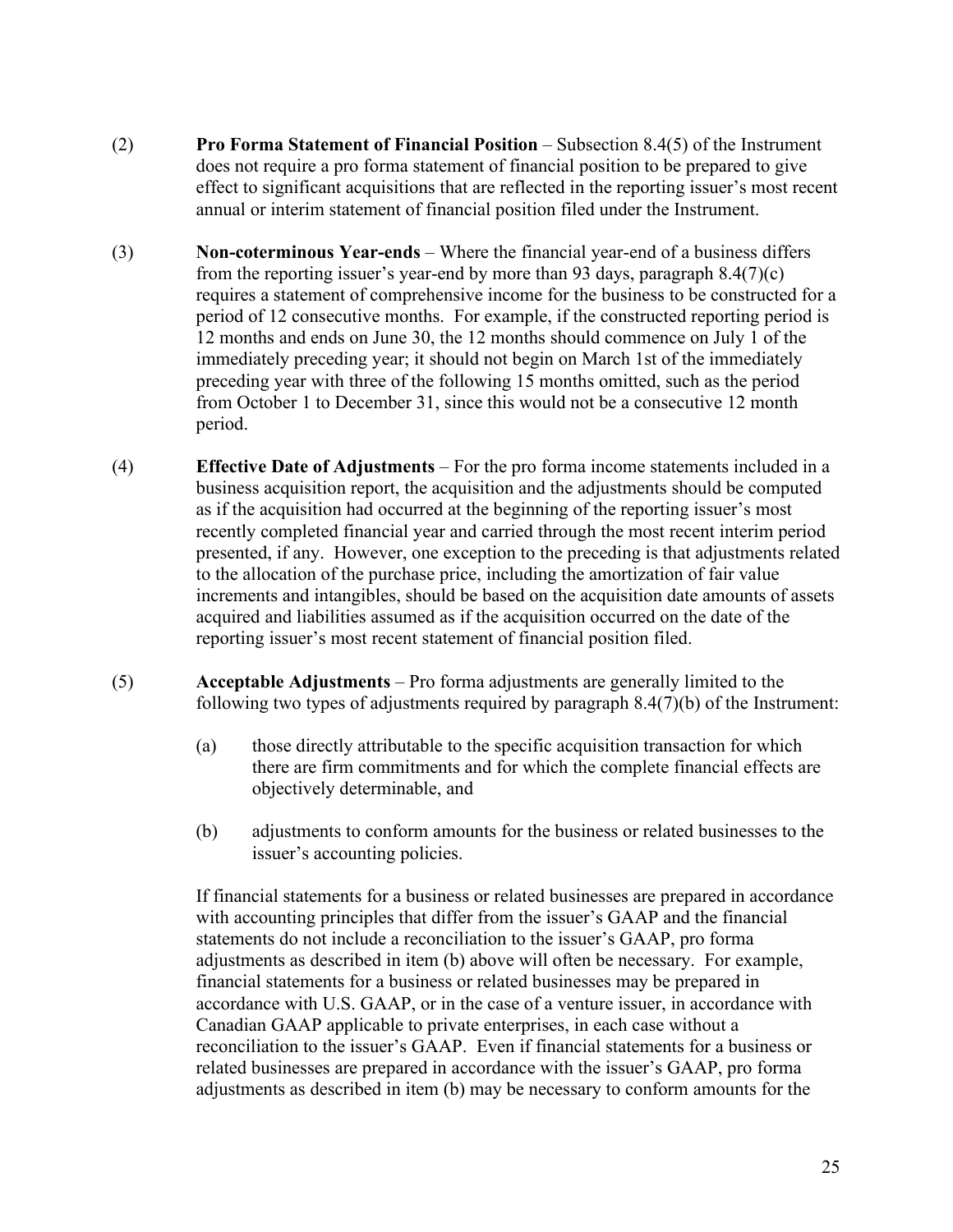business or related businesses to the issuer's accounting policies, including, for example, the issuer's revenue recognition policy where the revenue recognition policy of the business or related businesses differs from the issuer's policy.

If the presentation currency used in financial statements for a business or related businesses differs from the presentation currency used in the issuer's financial statements, the pro forma financial statements must present amounts for the business or related businesses in the presentation currency of the issuer's financial statements. The pro forma financial statements should explain any adjustments to conform presentation currency.

- (6) **Multiple Acquisitions** If a reporting issuer has completed multiple acquisitions then, under subsection 8.4(5) of the Instrument, the pro forma financial statements must give effect to each acquisition completed since the beginning of the most recently completed financial year. The pro forma adjustments may be grouped by line item on the face of the pro forma financial statements provided the details for each transaction are disclosed in the notes.
- (7) **Pro Forma Financial Statements Based on an Earlier Interim Financial Report** The pro forma financial statements are prepared on the basis of the financial statements included in the business acquisition report. As a result, if the reporting issuer relies on subsection 8.4(4) of the Instrument to include financial statements for an earlier interim period of the acquired business than would otherwise be required under subsection (3), the issuer uses its comparable interim period to prepare the pro forma financial statements.
- (8) **Indirect Acquisitions** Under the securities legislation of certain jurisdictions, it is generally an offence to make a statement in a document that is required to be filed under securities legislation, and that does not state a fact that is necessary to make the statement not misleading. When a reporting issuer acquires a business that has itself recently acquired another business or related businesses (an "indirect acquisition"), the reporting issuer should consider whether it needs to provide disclosure of the indirect acquisition in the business acquisition report, including historical financial statements, and whether the omission of these financial statements would cause the business acquisition report to be misleading, untrue or substantially incomplete. In making this determination, the reporting issuer should consider the following factors:
	- if the indirect acquisition would meet any of the significance tests in section 8.3 of the Instrument when the reporting issuer applies each of those tests to its proportionate interest in the indirect acquisition of the business, and
	- if the amount of time between the separate acquisitions is such that the effect of the first acquisition is not adequately reflected in the results of the business or related businesses the reporting issuer is acquiring.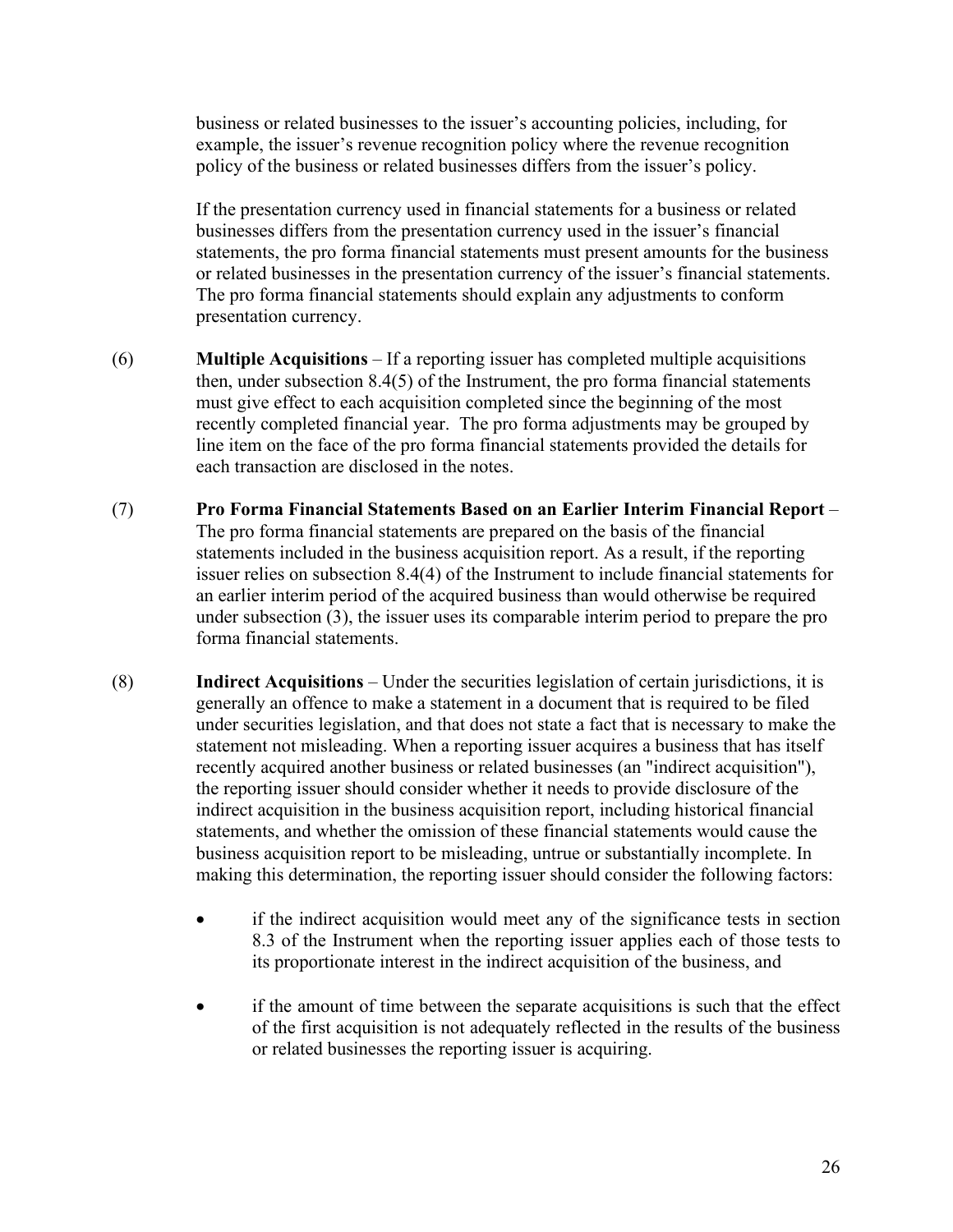(9) **Pro Forma Financial Statements where Financial Statements of a Business or Related Businesses are Prepared using Accounting Principles that Differ from the Issuer's GAAP** – Section 3.11 of National Instrument 52-107 *Acceptable Accounting Principles and Auditing Standards* permits reporting issuers to include in a business acquisition report financial statements of a business or related businesses prepared in accordance with U.S. GAAP and without a reconciliation to the issuer's GAAP. That section also permits, subject to specified conditions, a venture issuer to include in a business acquisition report financial statements of a business or related businesses prepared in accordance with Canadian GAAP applicable to private enterprises and without a reconciliation to the issuer's GAAP. However, section 3.14 of National Instrument 52-107 *Acceptable Accounting Principles and Auditing Standards* requires that pro forma financial statements be presented using accounting policies that are permitted by the issuer's GAAP and would apply to the information presented in the pro forma statements if that information were included in the issuer's financial statements for the same time period as that of the pro forma financial statements. As well, subsection 8.4(7) of the Instrument requires pro forma financial statements to include a description of the underlying assumptions on which the pro forma financial statements are prepared, cross-referenced to each related pro forma adjustment. Therefore, the pro forma financial statements must describe the adjustments presented in the pro forma income statement relating to the business or related businesses to adjust amounts to the issuer's GAAP and accounting policies.

> The pro forma statement of financial position should present the following information:

- (i) the statement of financial position of the reporting issuer,
- (ii) the statement of financial position of the business or related businesses,
- (iii) pro forma adjustments attributable to each significant acquisition that reflect the reporting issuer's accounting for the acquisition and include new values for the business' assets and liabilities, and
- (iv) a pro forma statement of financial position combining items (i) through (iii).

The pro forma income statement should present the following information:

- (i) the income statement of the reporting issuer,
- (ii) the income statement of the business or related businesses,
- (iii) pro forma adjustments attributable to each significant acquisition and other adjustments relating to the business or related businesses to conform amounts to the issuer's GAAP and accounting policies, and
- (iv) a pro forma income statement combining items (i) through (iii).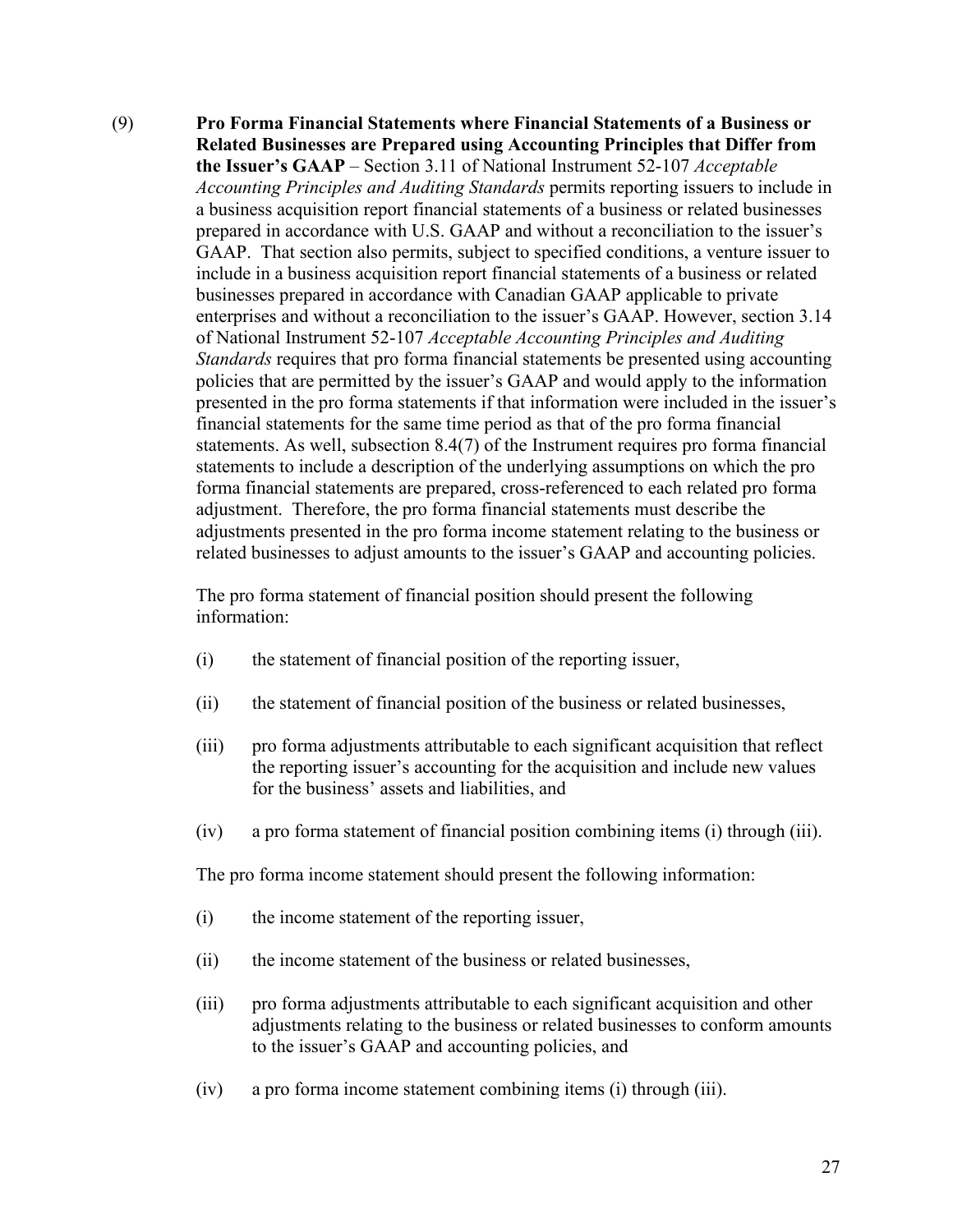# **8.7.1 Financial Year End Changed**

If the transition year of the acquired business is less than 9 months, the issuer may be required to include financial statements for the transition year of the acquired business in addition to financial statements for the two financial years required by subsection 8.4(1) of the Instrument. The transition year may or may not be audited, but at minimum, the most recently completed financial year must be audited in accordance with subsection 8.4(2).

# **8.8 Relief from the Requirement to Audit Operating Statements of an Oil and Gas Property**

The securities regulatory authority or regulator may exempt a reporting issuer from the requirement to audit the operating statements referred to in section 8.10 of the Instrument if, during the 12 months preceding the acquisition date, the average daily production of the property is less than 20 percent of the total average daily production of the vendor for the same or similar periods, and

- (a) the reporting issuer provides written submissions prior to the deadline for filing the business acquisition report which establishes to the satisfaction of the appropriate regulator, that despite reasonable efforts during the purchase negotiations, the reporting issuer was prohibited from including in the purchase agreement the rights to obtain an audited operating statement of the property;
- (b) the purchase agreement includes representations and warranties by the vendor that the amounts presented in the operating statement agree to the vendor's books and records; and
- (c) the reporting issuer discloses in the business acquisition report its inability to obtain an audited operating statement, the reasons therefor, the fact that the representations and warranties referred to in paragraph (b) have been obtained, and a statement that the results presented in the operating statement may have been materially different if the statement had been audited.

For the purpose of determining average daily production when production includes both oil and natural gas, production may be expressed in barrels of oil equivalent using the conversion ratio of 6000 cubic feet of gas to one barrel of oil.

### **8.9 Exemptions From Requirement for Financial Statements in a Business Acquisition Report**

(1) **Exemptions** – We are of the view that relief from the financial statement requirements of Part 8 of the Instrument should be granted only in unusual circumstances and generally not related solely to cost or the time involved in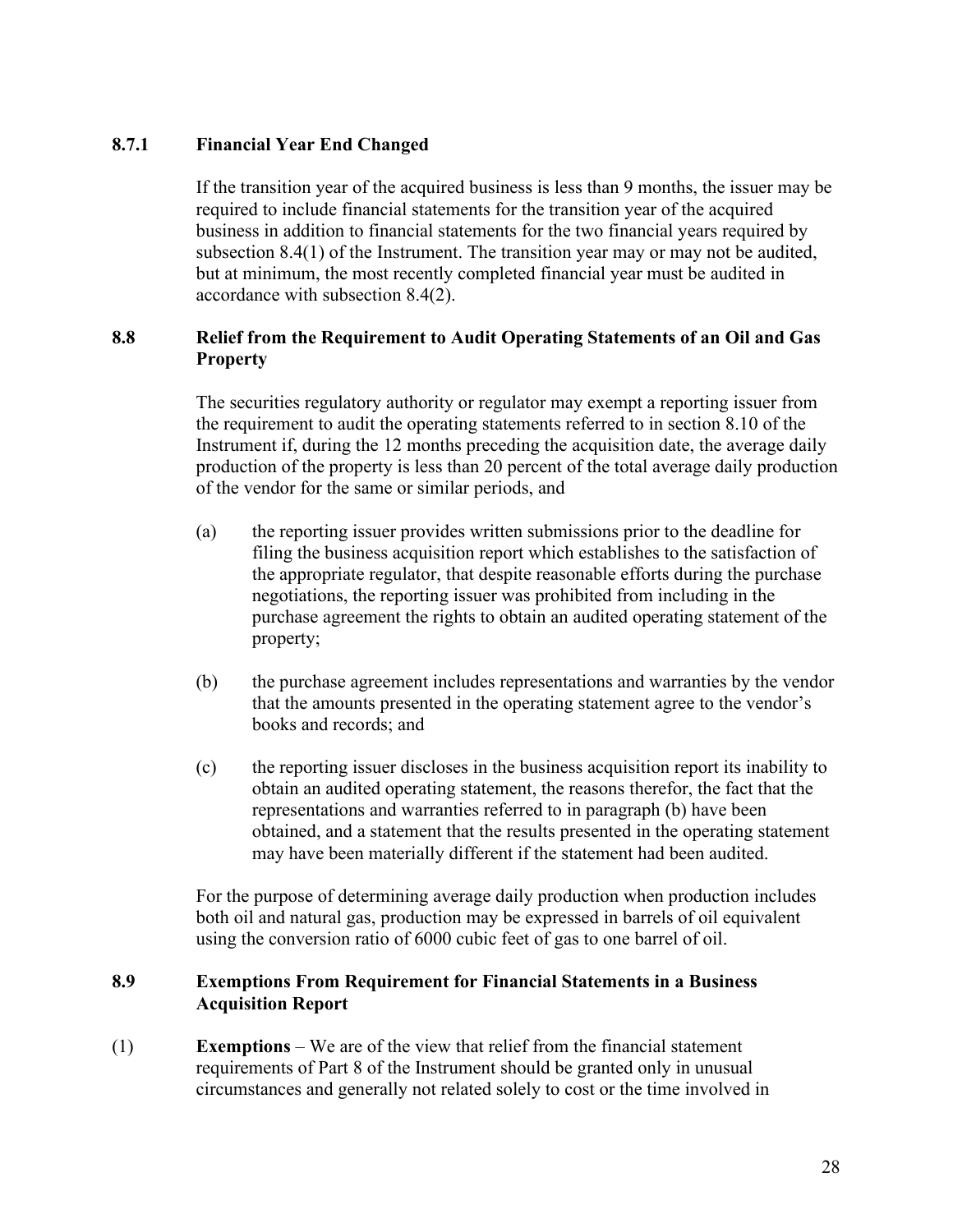preparing and auditing the financial statements. Reporting issuers seeking relief from the financial statement or audit requirements of Part 8 must apply for the relief before the filing deadline for the business acquisition report and before the closing date of the transaction, if applicable. Reporting issuers are reminded that many securities regulatory authorities and regulators do not have the power to grant retroactive relief.

- (2) **Conditions to Exemptions** If relief is granted from the requirements of Part 8 of the Instrument to include audited annual financial statements of an acquired business or related businesses, conditions will likely be imposed, such as a requirement to include audited divisional or partial statements of comprehensive income or divisional statements of cash flows, or an audited statement of operations.
- (3) **Exemption from Comparatives if Financial Statements Not Previously Prepared** – Section 8.9 of the Instrument provides that a reporting issuer does not have to provide comparative financial information for an acquired business in a business acquisition report if it complies with specific requirements. This exemption may, for example, apply to an acquired business that was, before the acquisition, a private entity and that the reporting issuer is unable to prepare the comparative financial information for because it is impracticable to do so.
- (4) Relief may be granted from the requirement to include certain financial statements of an acquired business or related businesses in a business acquisition report in some situations that may include the following:
	- (a) the business's historical accounting records have been destroyed and cannot be reconstructed. In this case, as a condition of granting the exemption, the reporting issuer may be requested by the securities regulatory authority or regulator to
		- (i) represent in writing to the securities regulatory authority or regulator, no later than the time the business acquisition report is required to be filed, that the reporting issuer made every reasonable effort to obtain copies of, or reconstruct the historical accounting records necessary to prepare and audit the financial statements, but such efforts were unsuccessful; and
		- (ii) disclose in the business acquisition report the fact that the historical accounting records have been destroyed and cannot be reconstructed; or
	- (b) the business has recently emerged from bankruptcy and current management of the business and the reporting issuer is denied access to the historical accounting records necessary to audit the financial statements. In this case, as a condition of granting the exemption, the reporting issuer may be requested by the securities regulatory authority or regulator to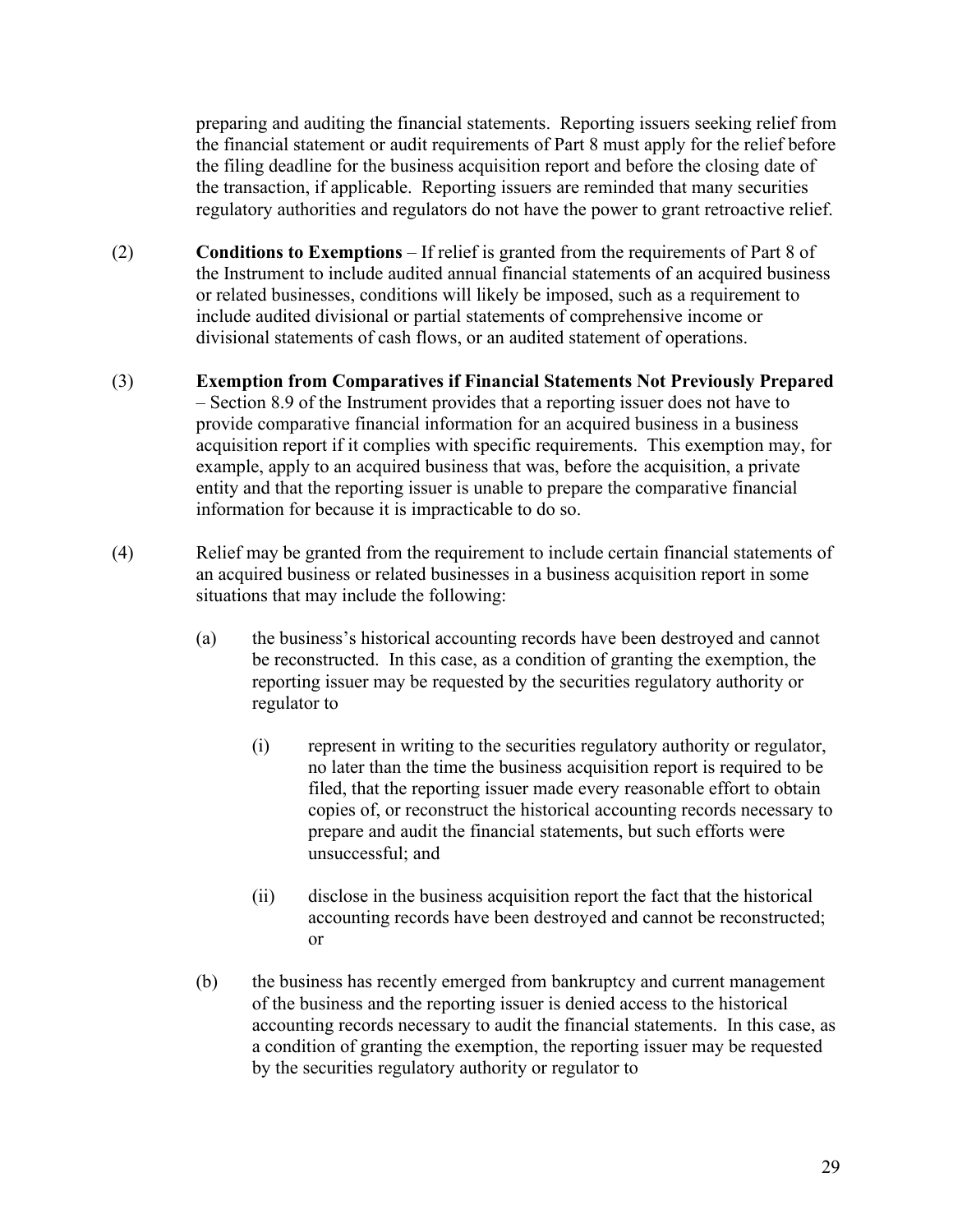- (i) represent in writing to the securities regulatory authority or regulator, no later than the time the business acquisition report is required to be filed that the reporting issuer has made every reasonable effort to obtain access to, or copies of, the historical accounting records necessary to prepare and audit the financial statements but that such efforts were unsuccessful; and
- (ii) disclose in the business acquisition report the fact that the business has recently emerged from bankruptcy and current management of the business and the reporting issuer are denied access to the historical accounting records.

### **8.10 Audits and Auditor Review of Financial Statements of an Acquired Business**

- (1) **Unaudited Comparatives in Annual Financial Statements of an Acquired Business** –Subsection 8.4(1) requires a reporting issuer to include comparative financial information of the business in the business acquisition report. This comparative financial information may be unaudited.
- (2) **Auditor Review of an Interim Financial Report of an Acquired Business** An issuer does not have to engage an auditor to review the interim financial report of an acquired business included in a business acquisition report. However, if the issuer later incorporates the business acquisition report into a prospectus, the interim financial report will have to be reviewed in accordance with the requirements relating to financial statements included in a prospectus.

# **PART 9 PROXY SOLICITATION AND INFORMATION CIRCULARS**

### **9.1 Beneficial Owners of Securities**

Reporting issuers are reminded that NI 54-101 prescribes certain procedures relating to the delivery of materials, including forms of proxy, to beneficial owners of securities and related matters. It also prescribes certain disclosure that must be included in the proxy-related materials sent to beneficial owners.

### **9.2 Prospectus-level Disclosure in Certain Information Circulars**

Section 14.2 of Form 51-102F5 *Information Circular* requires an issuer to provide prospectus-level disclosure about certain entities if securityholder approval is required in respect of a significant acquisition under which securities of the acquired business are being exchanged for the issuer's securities or in respect of a restructuring transaction under which securities are to be changed, exchanged, issued or distributed.

Section 14.2 provides that the disclosure must be the disclosure (including financial statements) prescribed by the form of prospectus that the entity would be eligible to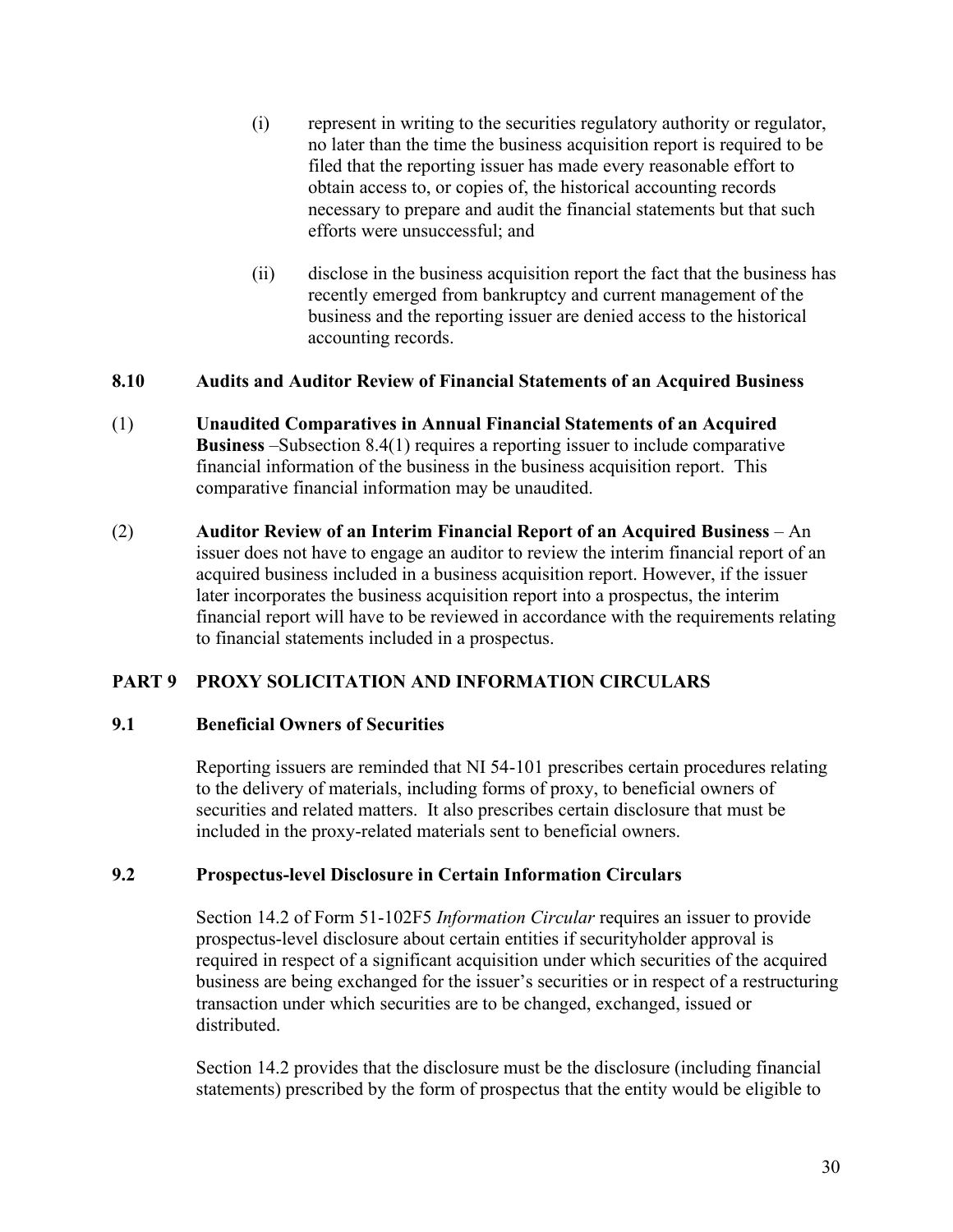use immediately prior to the sending and filing of the information circular in respect of the significant acquisition or restructuring transaction, for a distribution of securities in the jurisdiction.

For example, if disclosure was required in an information circular of Company A for both Company A (an issuer that was only eligible to file a long form prospectus) and Company B (an issuer that was eligible to file a short form prospectus), the disclosure for Company A would be that required by the long form prospectus rules and the disclosure for Company B would be that required by the short form prospectus rules. Any information incorporated by reference in the information circular of Company A would have to comply with paragraph (c) of Part 1 of Form 51-102F5 and be filed under Company A's profile on SEDAR.

# **9.3 Proxy Solicitations Made to the Public by Broadcast, Speech or Publication**

Subsection 9.2(4) of the Instrument provides an exemption from the proxy solicitation and information circular requirements for certain proxy solicitations made to the public by broadcast, speech or publication. The exemption permits securityholders to solicit proxies by public means, including a speech or broadcast, through a newspaper advertisement or over the Internet (provided that the solicitation contains certain information and that information is filed on SEDAR).

The exemption will only apply if the proxy solicitation is made to the public. Securities regulatory authorities generally consider a solicitation to be made to the public if it is disseminated in a manner calculated to effectively reach the marketplace. A solicitation to the public would generally include a solicitation that is made by:

- (a) a speech in a public forum; or
- (b) a press release, a statement or an advertisement provided through a broadcast medium or by a telephone conference call or electronic or other communication facility generally available to the public, or appearing in a newspaper, a magazine, a website or other publication generally available to the public.

A proxy solicitation to the public would generally not include a solicitation made by phone, mail or email to only a select group of securityholders of a reporting issuer.

# **PART 10 ELECTRONIC DELIVERY OF DOCUMENTS**

### **10.1 Electronic Delivery of Documents**

Generally, any documents required to be sent under the Instrument may be sent by electronic delivery, as long as such delivery is consistent with the guidance in National Policy 11-201 *Electronic Delivery of Documents*. However, if a reporting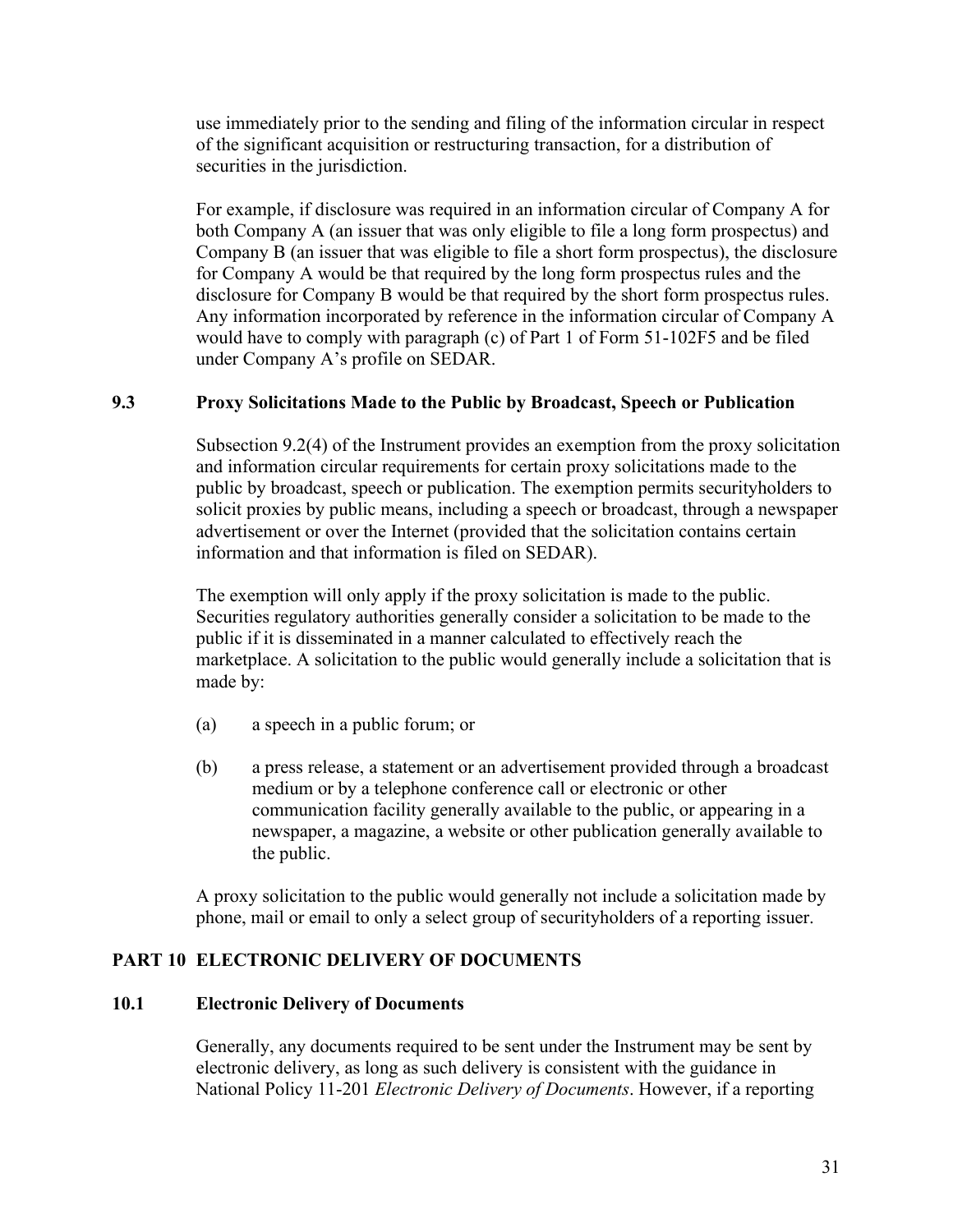issuer is using notice-and-access to deliver proxy-related materials, it should refer to the specific guidance in section 10.3 of the Policy.

# **10.2 Delivery of Proxy-Related Materials**

- (1) This section provides guidance on delivery of proxy-related materials. Reporting issuers should also review any other applicable legislation, such as corporate legislation.
- (2) Paper copies of proxy-related materials must be sent using prepaid mail, courier or an equivalent delivery method. An equivalent delivery method is any delivery method where the registered holder receives paper copies in a similar time frame as prepaid mail or courier. For example, a reporting issuer that sponsors an employee share purchase plan could arrange for the proximate intermediary to deliver proxy-related materials to registered holder employees through the reporting issuer's internal mail system.

# **10.3 Notice-and-access**

- (1) This Instrument permits a reporting issuer to use notice-and-access to send proxy-related materials to registered holders.
- (2) With respect to matters to be voted on at the meeting, the notice must only contain a description of each matter or group of related matters identified in the form of proxy, unless such information is already included in the form of proxy. We expect that reporting issuers who use notice-and-access will state each matter or group of related matters in the proxy in a reasonably clear and user-friendly manner. For example, it would be inappropriate to identify the matter to be voted on solely by referring to disclosure contained in the information circular as follows: "To vote For or Against the resolution in Schedule A of management's information circular".

The notice must contain a plain-language explanation of notice-and-access. The explanation also can address other aspects of the proxy voting process. However, there should not be any substantive discussion of the matters to be considered at the meeting.

- (3) Paragraph 9.1.1(1)(b) of the Instrument requires the registered holder to be sent the form of proxy as part of the notice package. The notice package must be sent by prepaid mail, courier or the equivalent; however, section 9.1.3 permits an alternate delivery method (e.g., email) to be used if the registered holder's consent has been or is obtained. In the case of a solicitation by reporting issuer management, the notice package must be sent at least 30 days before the date fixed for the meeting.
- (4) Paragraph 9.1.1(1)(c) of the Instrument requires the reporting issuer to file the notification of meeting and record dates required by subsection 2.2(1) of NI 54-101 in the manner and within the time specified by NI 54-101. See the guidance in Companion Policy 54-101CP to NI 54-101.
- (5) Paragraph 9.1.1(1)(d) of the Instrument requires the notice, information circular and form of proxy to be filed on SEDAR and posted on a website other than SEDAR. The non-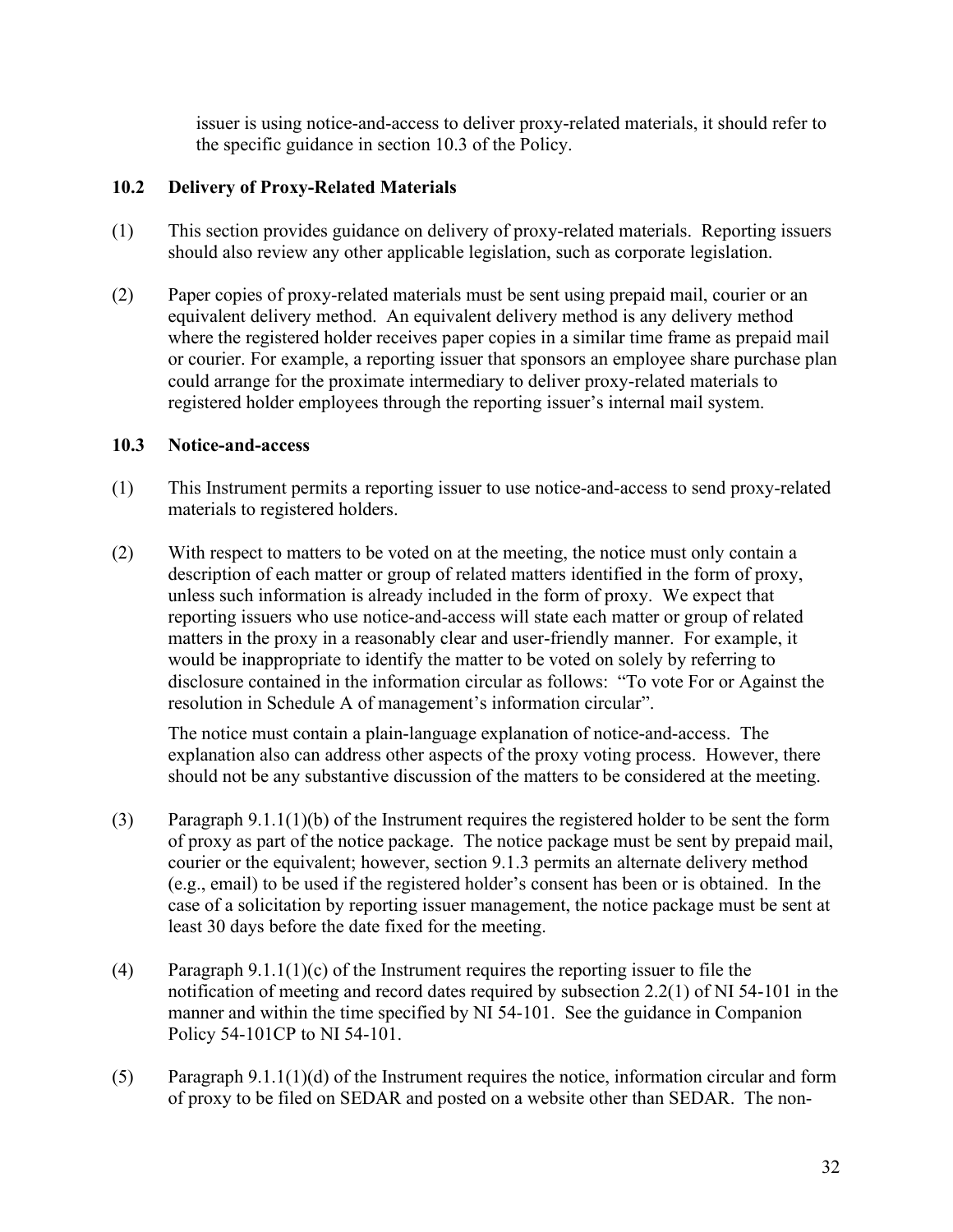SEDAR website can be the website of the person or company soliciting proxies (e.g., the reporting issuer's website) or the website of a service provider.

- (6) Paragraph  $9.1.1(1)(e)$  of the Instrument requires the person or company soliciting proxies to establish a toll-free telephone number for the registered holder to request a paper copy of the information circular. A person or company soliciting proxies may choose to, but is not required to, provide additional methods for requesting a paper copy of the information circular. If a person or company soliciting proxies does so, it must still comply with the fulfillment timelines in paragraph 9.1.1(1)(f) of the Instrument.
- (7) Subsection 9.1.2(2) of the Instrument is intended to allow registered holders to access the posted proxy-related materials in a user-friendly manner. For example, requiring the registered holder to navigate through several web pages to access the proxy-related materials would not be user-friendly. Providing the registered holder with the specific URL where the documents are posted would be more user-friendly. We encourage reporting issuers and their service providers to develop best practices in this regard.
- (8) Where a reporting issuer uses notice-and-access, it generally must send the same basic notice package to all registered holders. However, the following are exceptions to this general principle:
	- Section 9.1.3 of the Instrument provides that where a reporting issuer uses notice-andaccess, a registered holder still can be sent proxy-related materials using an alternate method to which the registered holder has previously consented. For example, service providers acting on behalf of reporting issuers or intermediaries may have previously obtained (and continue to obtain) consents from registered holders for proxy-related materials to be sent by email. This delivery method would still be available.
	- Section 9.1.4 of the Instrument permits a reporting issuer to obtain standing instructions from a registered holder to be sent a paper copy of the information circular and if applicable, annual financial statements and annual MD&A in all cases where the reporting issuer uses notice-and-access. Where such standing instructions have been obtained, the notice package for the registered holder will contain a paper copy of the relevant documents.
- (9) The addition of a paper information circular to the notice package sent to some registered holders is referred to as "stratification" and is a term defined in section 1.1 of the Instrument and in NI 54-101.

We do not mandate the use of stratification, except if it is necessary to comply with standing instructions or other requests for paper copies of information circulars that reporting issuers or intermediaries have chosen to obtain from registered holders or beneficial owners. We expect that any additional stratification criteria will develop and evolve through market demand and practice. However, we expect that a reporting issuer that uses stratification for purposes other than complying with registered holder instructions does so in order to enhance effective communication, and not to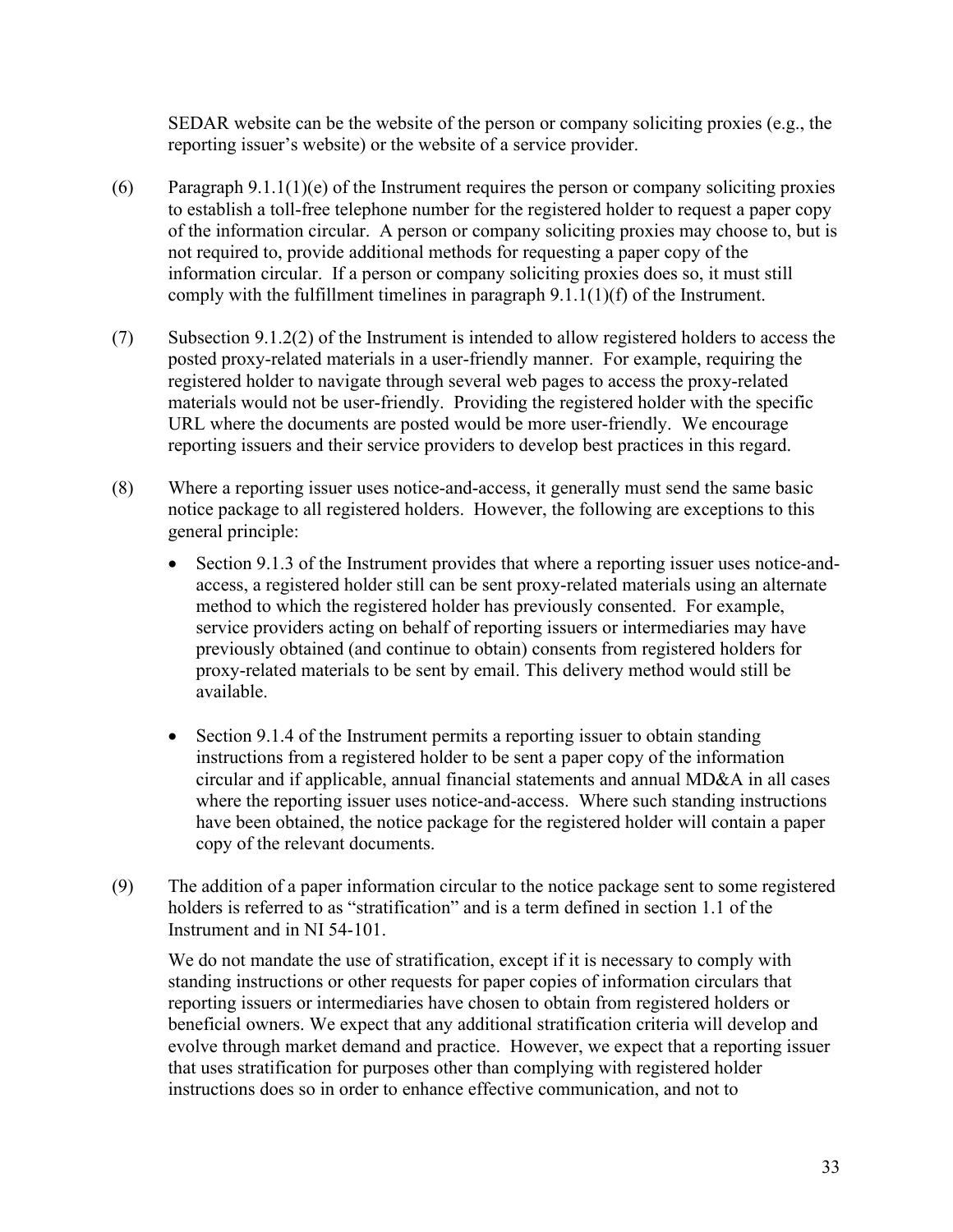disenfranchise registered holders. We require reporting issuers to disclose whether they are using stratification, and what criteria they are applying to determine which types of registered holders will receive a copy of the information circular.

# **PART 11 ADDITIONAL DISCLOSURE REQUIREMENTS**

### **11.1 Additional Filing Requirements**

Paragraph  $11.1(1)(b)$  of the Instrument requires a document to be filed only if it contains information that has not been included in disclosure already filed by the reporting issuer. For example, if a reporting issuer has filed a material change report under the Instrument and the Form 8-K filed by the reporting issuer with the SEC discloses the same information, whether in the same or a different format, there is no requirement to file the Form 8-K under the Instrument.

### **11.2 Re-filing Documents or Re-stating Financial Information**

If a reporting issuer decides to re-file a document, or re-state financial information for comparative periods in financial statements for reasons other than retroactive application of a change in an accounting standard or policy or a new accounting standard, and the re-filed or re-stated information is likely to differ materially from the information originally filed, the issuer should disclose in the news release required by section 11.5 of the Instrument when it makes that decision (a) the facts underlying the changes,

- 
- (b) the general impact of the changes on previously filed information, and
- (c) the steps the issuer would take before filing an amended document, or filing re-stated financial information, if the issuer is not filing amended information immediately.

# **PART 12 FILING OF CERTAIN DOCUMENTS**

### **12.1 Statutory or Regulatory Instruments**

Paragraph 12.1(1)(a) of the Instrument requires reporting issuers to file copies of their articles of incorporation, amalgamation, continuation or any other constating or establishing documents, unless the document is a statutory or regulatory instrument. This carve out for a statutory or regulatory instrument is very narrow. For example, the carve out would apply to Schedule I or Schedule II banks under the *Bank Act*, whose charter is the *Bank Act*. It would not apply when only the form of the constating document is prescribed under statute or regulation, such as articles under the *Canada Business Corporations Act.*

**12.2 Contracts that Affect the Rights or Obligations of Securityholders** – Paragraph  $12.1(1)(e)$  of the Instrument requires reporting issuers to file copies of contracts that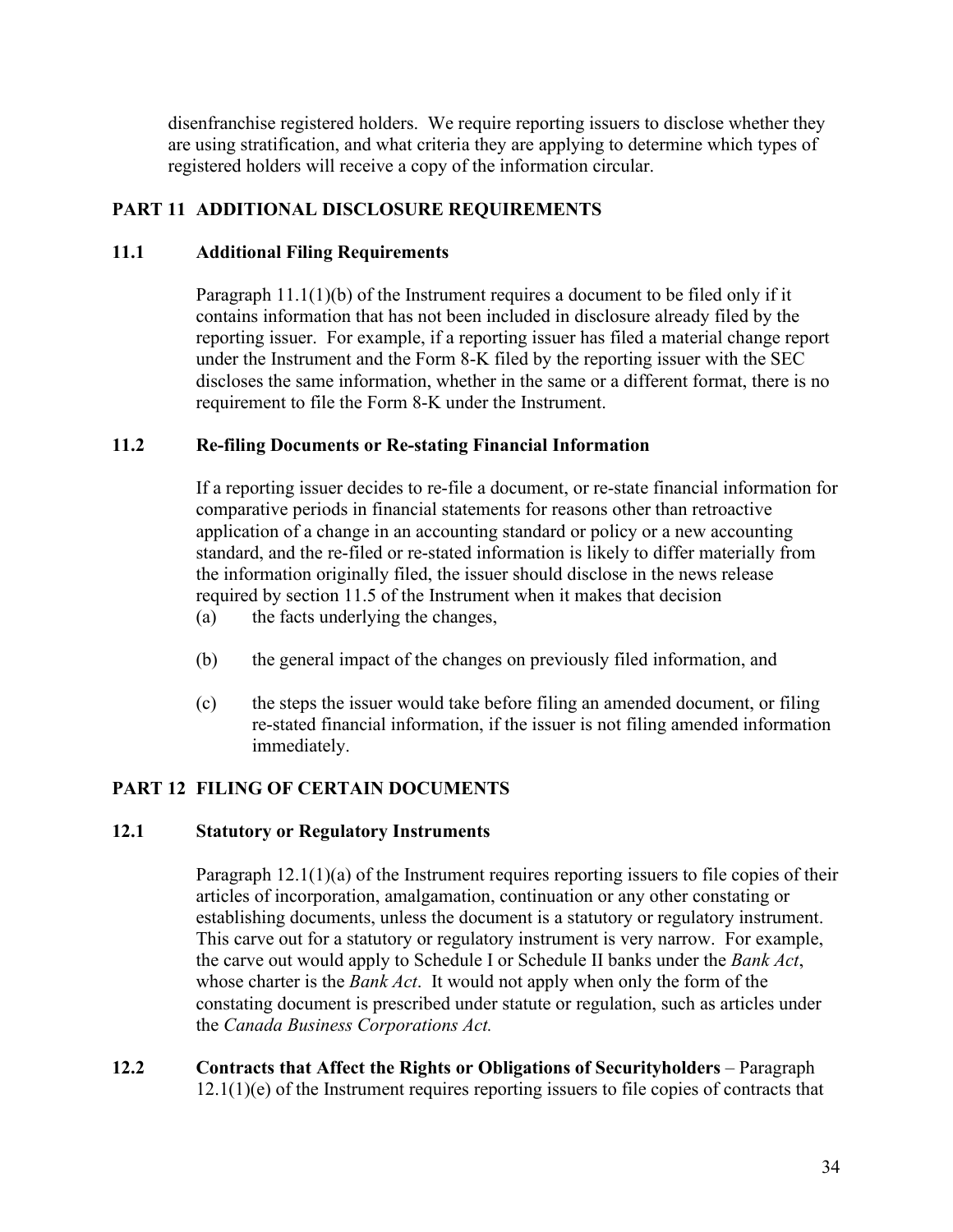can reasonably be regarded as materially affecting the rights of their securityholders generally. A warrant indenture is one example of this type of contract. We would expect that contracts entered into in the ordinary course of business would not usually affect the rights of securityholders generally, and so would not have to be filed under this paragraph.

# **12.3 Material Contracts**

- (1) **Definition** Under subsection 1.1(1) of the Instrument, a material contract is defined as a contract that a reporting issuer or any of its subsidiaries is a party to, that is material to the reporting issuer. A material contract generally includes a schedule, side letter or exhibit referred to in the material contract and any amendment to the material contract. The redaction and omission provisions in subsections 12.2(3) and (4) of the Instrument apply to these schedules, side letters, exhibits or amendments.
- (2) **Filing Requirements** Subject to the exceptions in paragraphs 12.2(2)(a) through (f) of the Instrument, subsection 12.2(2) of the Instrument provides an exemption from the filing requirement for a material contract entered into in the ordinary course of business. Whether a reporting issuer entered into a contract in the ordinary course of business is a question of fact that the reporting issuer should consider in the context of its business and industry.

Paragraphs 12.2(2)(a) through (f) of the Instrument describe specific types of material contracts that are not eligible for the ordinary course of business exemption. Accordingly, if subsection 12.2(1) of the Instrument requires a reporting issuer to file a material contract of a type described in these paragraphs, the reporting issuer must file that material contract even if the reporting issuer entered into it in the ordinary course of business.

- (3) **Contract of Employment** Paragraph 12.2(2)(a) of the Instrument provides that a material contract with certain individuals is not eligible for the ordinary course of business exemption, unless it is a "contract of employment". One way for reporting issuers to determine whether a contract is a contract of employment is to consider whether the contract contains payment or other provisions that are required disclosure under Form 51-102F6 as if the individual were a named executive officer or director of the reporting issuer.
- (4) **External Management and External Administration Agreements** Under paragraph 12.2(2)(e) of the Instrument, external management and external administration agreements are not eligible for the ordinary course of business exemption. External management and external administration agreements include agreements between the reporting issuer and a third party, the reporting issuer's parent entity, or an affiliate of the reporting issuer, under which the latter provides management or other administrative services to the reporting issuer.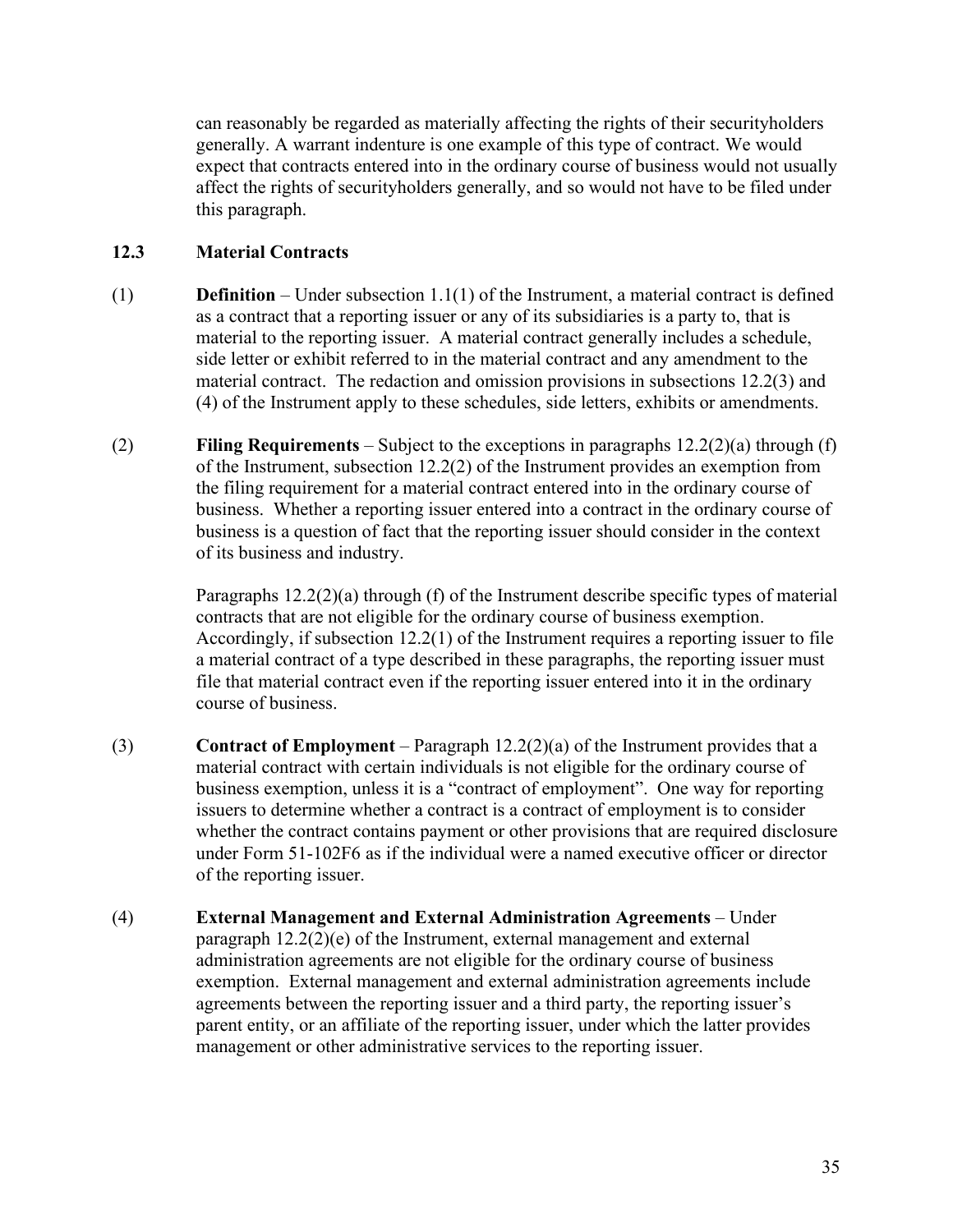- (5) **Material Contracts on which the Reporting Issuer's Business is Substantially Dependent** – Paragraph 12.2(1)(f) of the Instrument provides that a material contract on which the "reporting issuer's business is substantially dependent" is not eligible for the ordinary course of business exemption. Generally, a contract on which the reporting issuer's business is substantially dependent is a contract so significant that the reporting issuer's business depends on the continuance of the contract. Some examples of this type of contract include:
	- (a) a financing or credit agreement providing a majority of the reporting issuer's capital requirements for which alternative financing is not readily available at comparable terms;
	- (b) a contract calling for the acquisition or sale of substantially all of the reporting issuer's property, plant and equipment, long-lived assets, or total assets; and
	- (c) an option, joint venture, purchase or other agreement relating to a mining or oil and gas property that represents a majority of the reporting issuer's business.
- (6) **Confidentiality Provisions** Under subsection 12.2(3) of the Instrument, a reporting issuer may omit or redact a provision of a material contract that is required to be filed if an executive officer of the reporting issuer has reasonable grounds to believe that disclosure of the omitted or redacted provision would violate a confidentiality provision. A provision of the type described in paragraphs  $12.2(4)(a)$ , (b) or (c) of the Instrument may not be omitted or redacted even if disclosure would violate a confidentiality provision, including a blanket confidentiality provision covering the entire material contract.

When negotiating material contracts with third parties, reporting issuers should consider their disclosure obligations under securities legislation. A regulator or securities regulatory authority may consider granting an exemption to permit a provision of the type listed in subsection 12.2(4) of the Instrument to be redacted if:

- (a) the disclosure of that provision would violate a confidentiality provision; and
- (b) the material contract was negotiated before the adoption of the exceptions in subsection 12.2(4) of the Instrument.

The regulator may consider the following factors, among others, in deciding whether to grant an exemption:

(c) whether an executive officer of the reporting issuer reasonably believes that the disclosure of the provisions would be prejudicial to the interests of the reporting issuer; and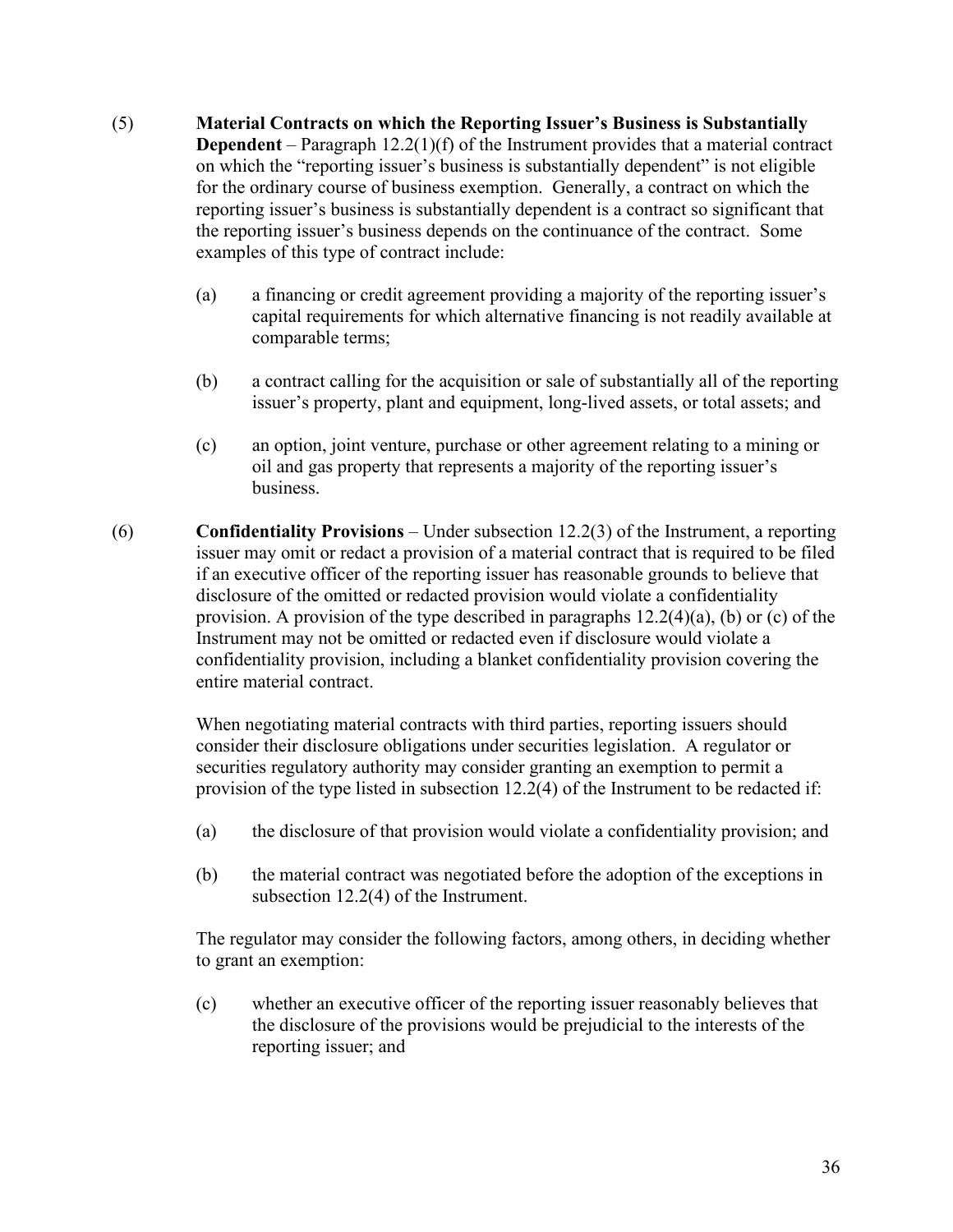- (d) whether the reporting issuer is unable to obtain a waiver of the confidentiality provision from the other party.
- (7) **Disclosure Seriously Prejudicial to Interests of Reporting Issuer** Under subsection 12.2(3) of the Instrument, a reporting issuer may omit or redact certain provisions of a material contract that is required to be filed if an executive officer of the reporting issuer reasonably believes that disclosure of the omitted or redacted provision would be seriously prejudicial to the interests of the reporting issuer. One example of disclosure that may be seriously prejudicial to the interests of the reporting issuer is disclosure of information in violation of applicable Canadian privacy legislation. However, in situations where securities legislation requires disclosure of the particular type of information, applicable privacy legislation generally provides an exemption for the disclosure. Generally, disclosure of information that a reporting issuer or other party has already publicly disclosed is not seriously prejudicial to the interests of the reporting issuer.
- (8) **Terms Necessary for Understanding Impact on Business of Reporting Issuer** A reporting issuer may not omit or redact a provision of a type described in paragraph  $12.2(4)(a)$ , (b), or (c) of the Instrument. Paragraph  $12.2(4)(c)$  of the Instrument provides that a reporting issuer may not omit or redact "terms necessary for understanding the impact of the material contract on the business of the reporting issuer". Terms that may be necessary for understanding the impact of the material contract on the business of the reporting issuer include the following:
	- (a) the duration and nature of a patent, trademark, license, franchise, concession, or similar agreement;
	- (b) disclosure about related party transactions; and
	- (c) contingency, indemnification, anti-assignability, take-or-pay clauses, or change-of-control clauses.
- (9) **Summary of Omitted or Redacted Provisions** Under subsection 12.2(5) of the Instrument, a reporting issuer must include a description of the type of information that has been omitted or redacted in the copy of the material contract filed by the reporting issuer. A brief one-sentence description immediately following the omitted or redacted information is generally sufficient.

# **PART 13 EXEMPTIONS**

# **13.1 Prior Exemptions and Waivers**

Section 13.2 of the Instrument essentially allows a reporting issuer, in certain circumstances, to continue to rely upon an exemption or waiver from continuous disclosure obligations obtained prior to the Instrument coming into force if the exemption or waiver relates to a substantially similar provision in the Instrument and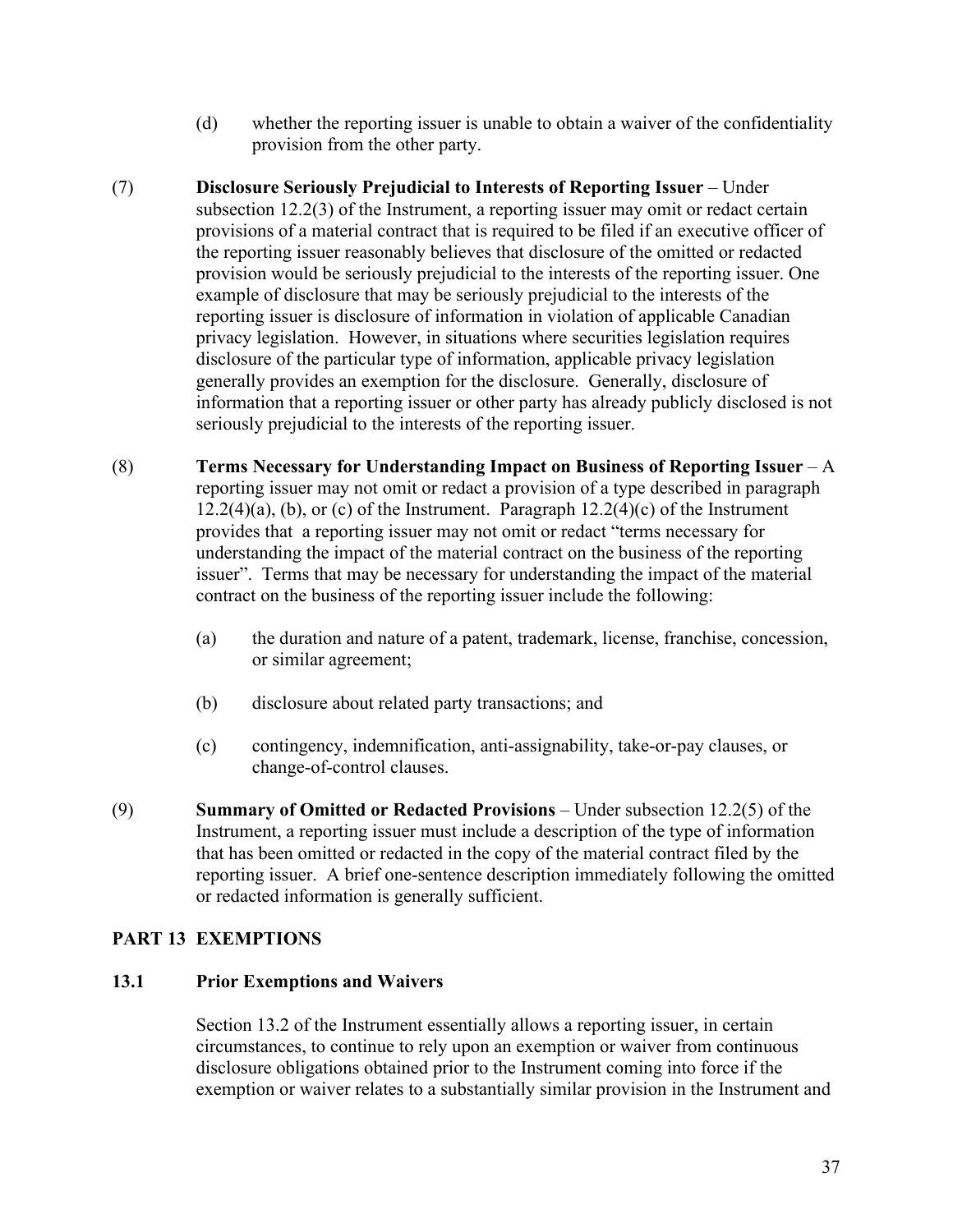the reporting issuer provides written notice to the securities regulatory authority or regulator of its reliance on such exemption or waiver. Upon receipt of such notice, the securities regulatory authority or regulator, as the case may be, will review it to determine if the provision of the Instrument referred to in the notice is substantially similar to the provision from which the prior exemption or waiver was granted. The written notice should be sent to each jurisdiction where the prior exemption or waiver is relied upon. Contact addresses for these notices are:

### **Alberta Securities Commission**

4th Floor 300 – 5th Avenue S.W. Calgary, Alberta T2P 3C4 Attention: Director, Corporate Finance

#### **British Columbia Securities Commission**

P.O. Box 10142, Pacific Centre 701 West Georgia Street Vancouver, British Columbia V7Y 1L2 Attention: Financial Reporting

#### **Manitoba Securities Commission**

500 - 400 St. Mary Avenue Winnipeg, Manitoba R3C 4K5 Attention: Corporate Finance

#### **New Brunswick Securities Commission**

85 Charlotte Street, Suite 300 Saint John, N.B. E2L 2J2 Attention: Corporate Finance

#### **Securities Commission of Newfoundland and Labrador**

P.O. Box 8700 2nd Floor, West Block Confederation Building 75 O'Leary Avenue St. John's, NFLD A1B 4J6 Attention: Director of Securities

### **Department of Justice, Northwest Territorie**s

Securities Office P.O. Box 1320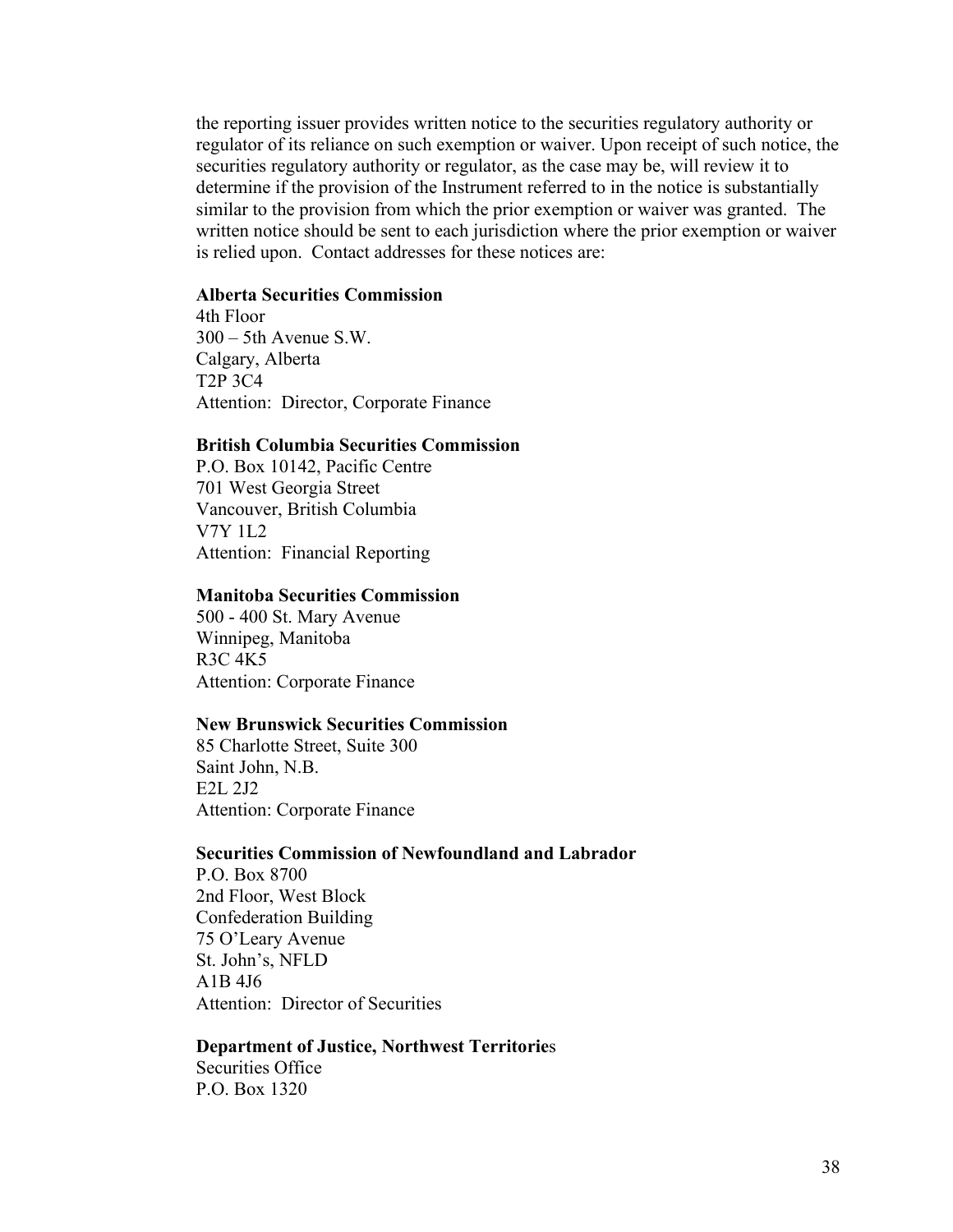1st Floor, 5009-49th Street Yellowknife, NWT X1A 2L9 Attention: Superintendent of Securities

### **Nova Scotia Securities Commission**

2nd Floor, Joseph Howe Building 1690 Hollis Street Halifax, Nova Scotia B3J 3J9 Attention: Corporate Finance

#### **Department of Justice, Nunavut**

Legal Registries Division P.O. Box 1000 – Station 570 1st Floor, Brown Building Iqaluit, NT X0A 0H0 Attention: Superintendent of Securities

#### **Ontario Securities Commission**

Suite 1903, Box 55 20 Queen Street West Toronto, ON M5H 3S8 Attention: Manager, Team 3, Corporate Finance

#### **Registrar of Securities, Prince Edward Island**

P.O. Box 2000 95 Rochford Street, 5th Floor, Charlottetown, PEI C1A 7N8 Attention: Registrar of Securities

#### **Autorité des marchés financiers**

800 Square Victoria, 22nd Floor P.O. Box 246, Tour de la Bourse Montréal, Québec H4Z 1G3 Attention: Direction des marchés des capitaux

#### **Saskatchewan Financial Services Commission – Securities Division**

Suite 601 1919 Saskatchewan Drive Regina, SK S4P 4H2 Attention: Deputy Director, Corporate Finance

#### **Superintendent of Securities, Government of Yukon**

Corporate Affairs J-9 P.O. Box 2703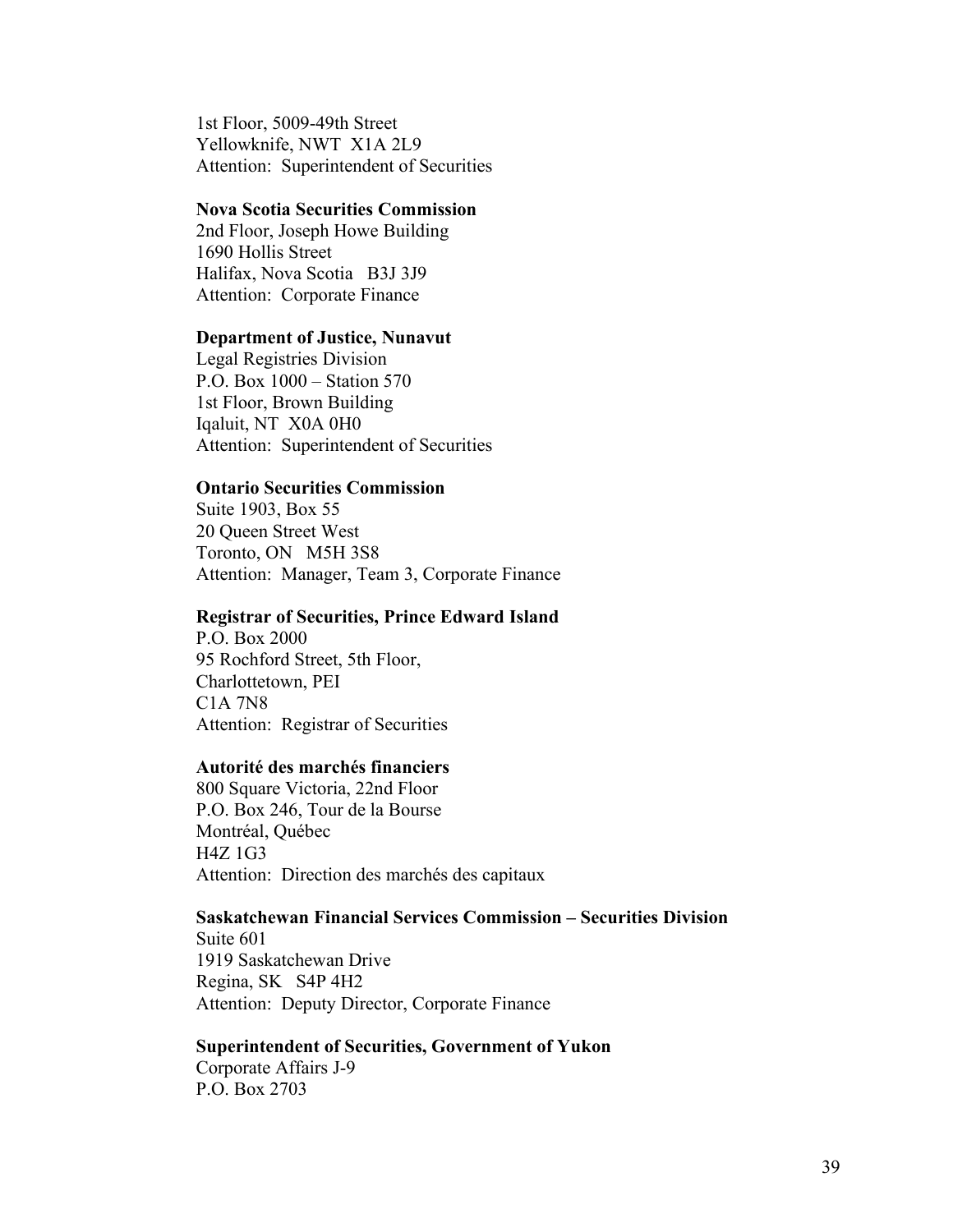Whitehorse, Yukon Y1A 5H3 Attention: Superintendent of Securities

# **PART 14 TRANSITION**

# **14.1 Transition – Application of Amendments**

The amendments to the Instrument and this Policy which came into effect on January 1, 2011 only apply to documents required to be prepared, filed, delivered or sent under the Instrument for periods relating to financial years beginning on or after January 1, 2011.